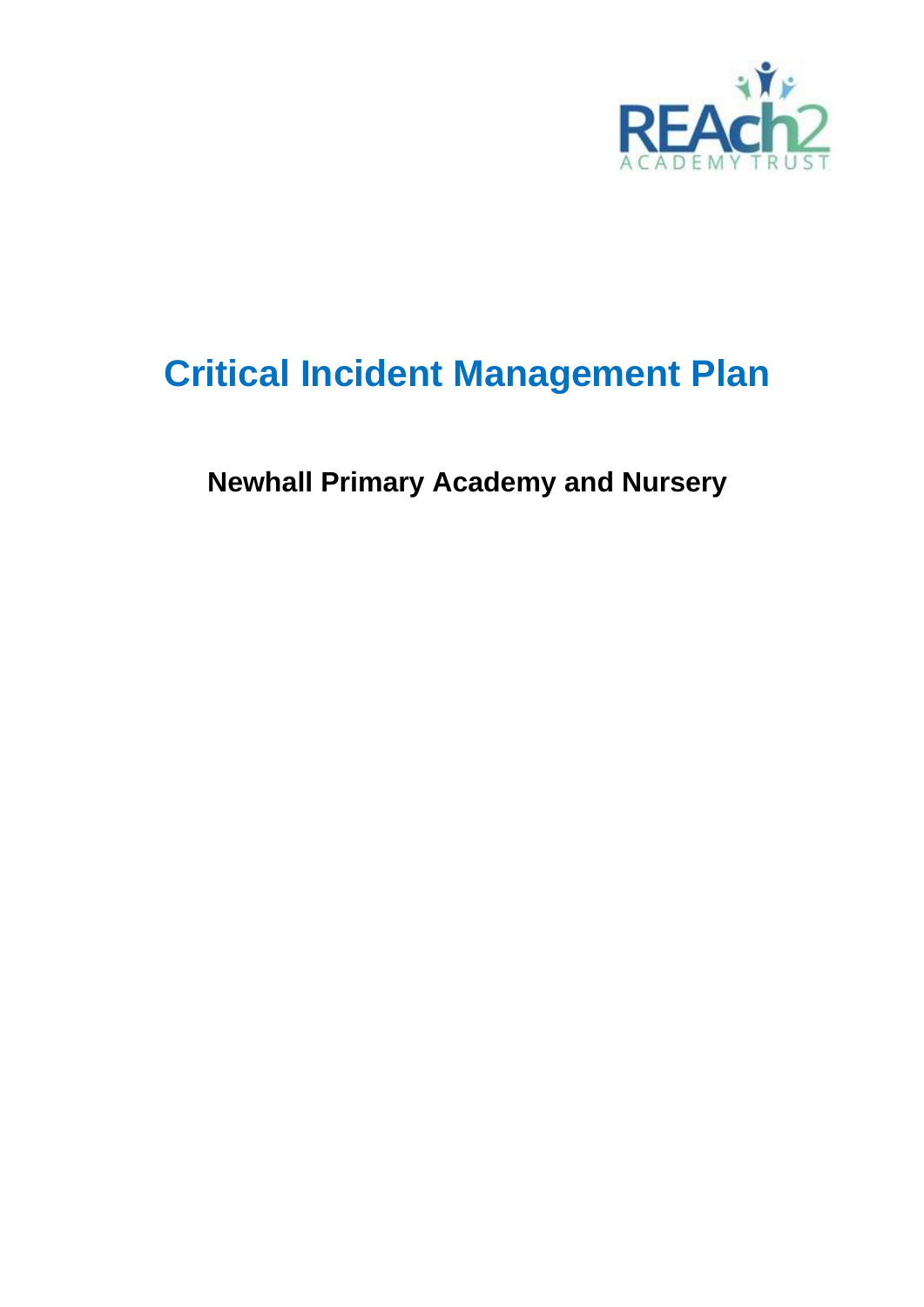| <b>Reference Number</b>                                                                                                                                                                                      | <b>Version</b>                   | <b>Status</b>                                                                                                     | <b>Author(s)</b>        |                                                |
|--------------------------------------------------------------------------------------------------------------------------------------------------------------------------------------------------------------|----------------------------------|-------------------------------------------------------------------------------------------------------------------|-------------------------|------------------------------------------------|
|                                                                                                                                                                                                              | 1                                | <b>Active</b>                                                                                                     |                         | <b>Headteacher, Charmaine Ward</b>             |
| <b>Amendments</b>                                                                                                                                                                                            |                                  |                                                                                                                   |                         | <b>By whom</b>                                 |
| <b>Revisited the procedures with newly appointed</b><br><b>SBM, Site Manager, admin staff and SLT</b><br><b>Updated version with newly appointed staff</b><br>names shared with ALL staff, including nursery |                                  |                                                                                                                   | <b>February</b><br>2022 | <b>Headteacher</b><br>and all named<br>persons |
|                                                                                                                                                                                                              |                                  |                                                                                                                   |                         |                                                |
|                                                                                                                                                                                                              |                                  |                                                                                                                   |                         |                                                |
| <b>Intended Recipients</b>                                                                                                                                                                                   |                                  | <b>Group/Persons Consulted:</b>                                                                                   |                         |                                                |
| All School staff<br><b>Local Governing Body</b>                                                                                                                                                              |                                  | Head Teacher / School Business Manager<br>Staff representatives<br><b>Union Representatives</b><br>Governing body |                         |                                                |
| <b>Monitoring</b><br>arrangements and<br><b>Indicators:</b>                                                                                                                                                  | Annually by Local Governing Body |                                                                                                                   |                         |                                                |
| <b>Training/Resource</b><br><b>Implications:</b>                                                                                                                                                             | Staff briefing                   |                                                                                                                   |                         |                                                |
| <b>REAch2 Touchstone</b><br>Leadership, integrity and responsibility                                                                                                                                         |                                  |                                                                                                                   |                         |                                                |
| <b>REAch2 KPI</b>                                                                                                                                                                                            |                                  | KPI 4: Wellbeing of staff and children is effectively<br>supported                                                |                         |                                                |
| <b>Approving Body</b>                                                                                                                                                                                        | <b>Local Governing Body</b>      |                                                                                                                   |                         |                                                |
| <b>Date Approved</b>                                                                                                                                                                                         |                                  | November 2021                                                                                                     |                         |                                                |
| <b>Review date</b>                                                                                                                                                                                           |                                  | Autumn 2022                                                                                                       |                         |                                                |
| <b>Plan Location</b>                                                                                                                                                                                         |                                  | Main admin Office, Headteacher's Office<br>Staff Shared Network - POLICIES - H+S                                  |                         |                                                |
| <b>Summary</b>                                                                                                                                                                                               |                                  |                                                                                                                   |                         |                                                |
| This plan is to be used to assist the school in both preventing and managing critical<br>incident, setting out key responsibilities and actions to be taken and supporting systems<br>to be utilised.        |                                  |                                                                                                                   |                         |                                                |
| <b>Reference Documents</b>                                                                                                                                                                                   |                                  | <b>Health &amp; Safety Policy</b>                                                                                 |                         |                                                |

# **Named individuals should also keep a copy of the plan at home**

**IF YOU ARE DEALING WITH AN EMERGENCY RIGHT NOW GO STRAIGHT TO PAGE 08 FOR SCHOOL EMERGENCIES OR PAGE 28**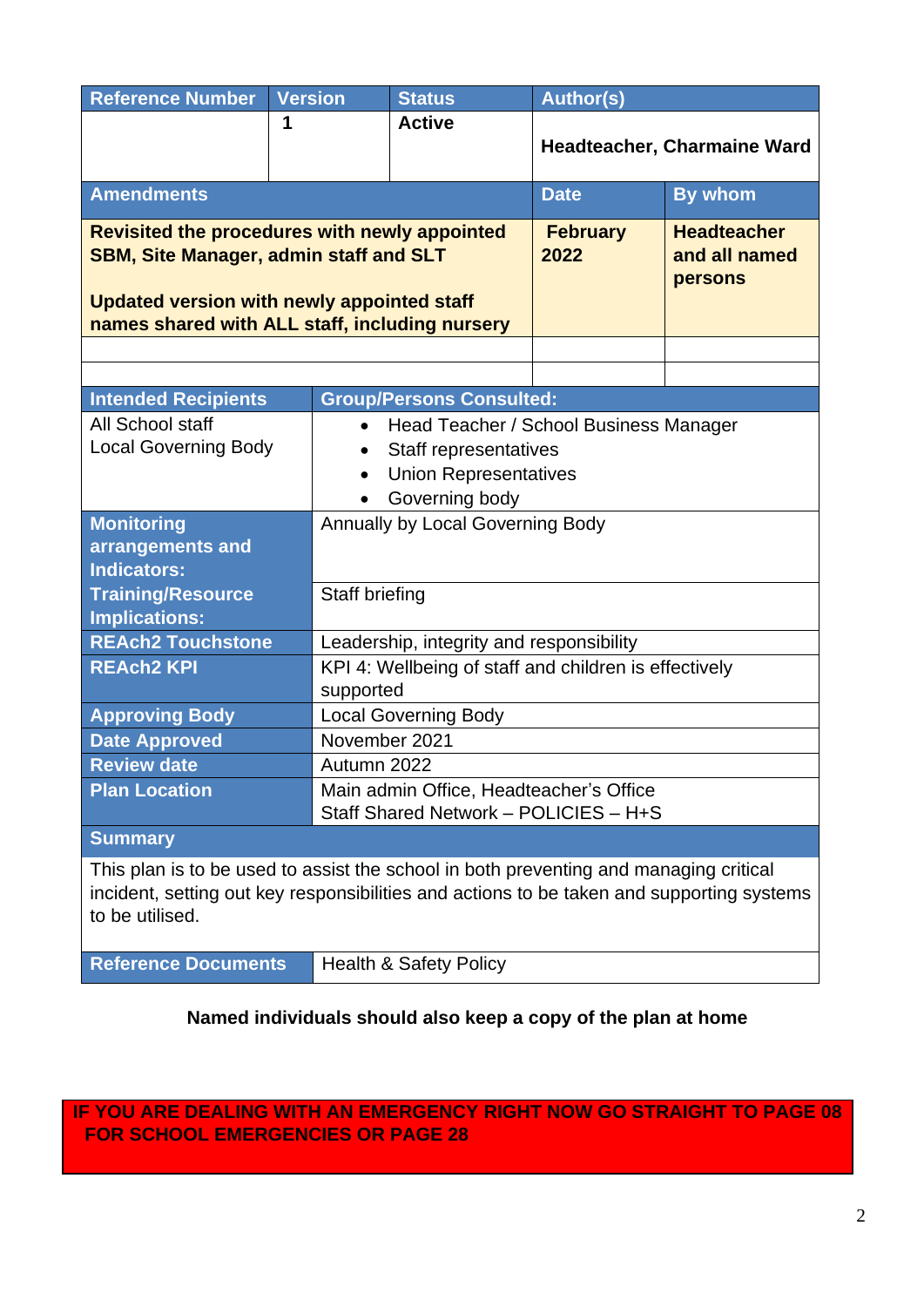# Contents

| 4.2. ADDITIONAL RESPONSE AND RECOVERY ROLES CONTINUED 14 |  |
|----------------------------------------------------------|--|
|                                                          |  |
|                                                          |  |
|                                                          |  |
|                                                          |  |
| 5.3 INCIDENT MANAGEMENT ACTIONS - ONGOING RESPONSE 19    |  |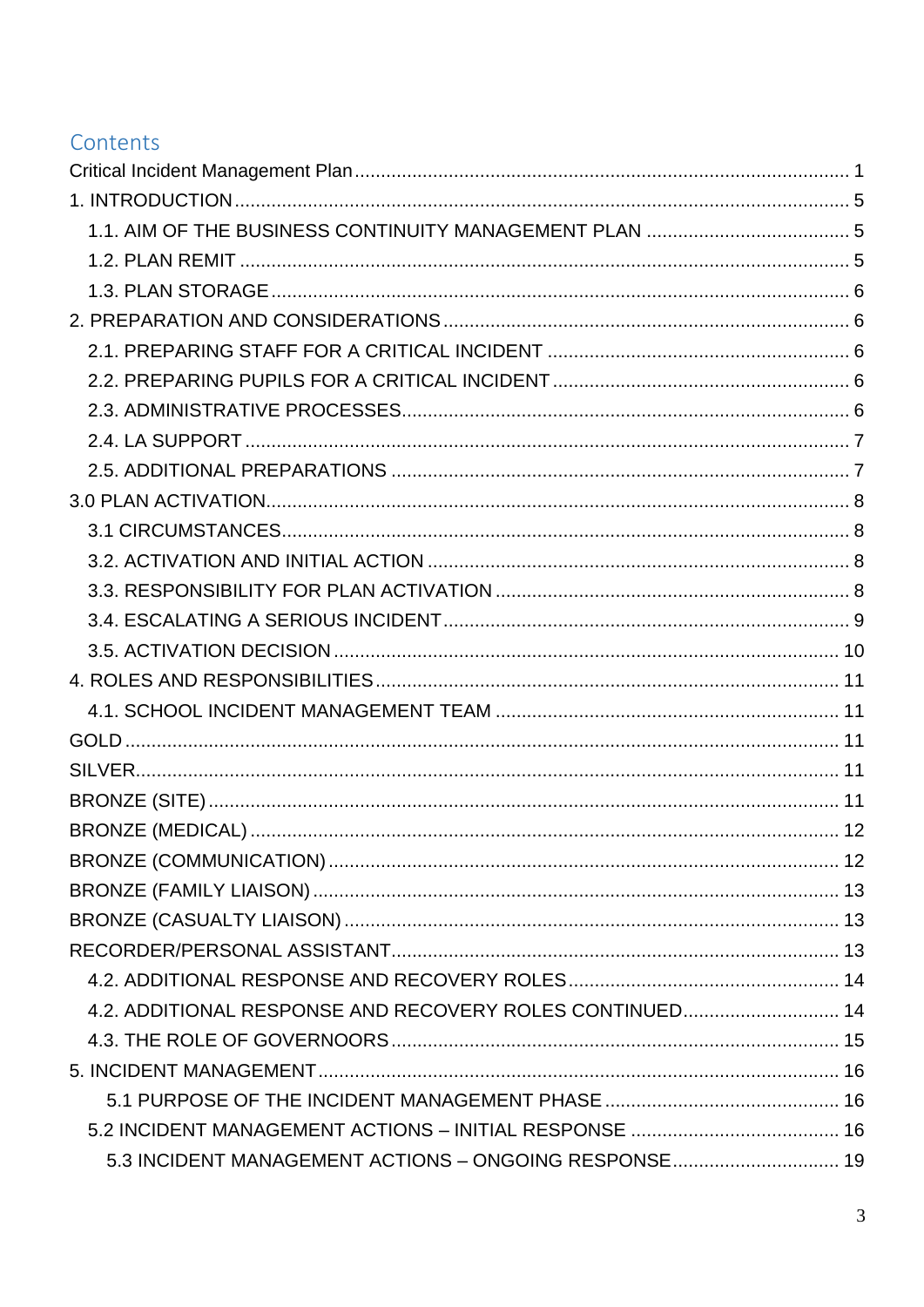| APPENDIX 1 - EVACUATION PROCEDURES SCHOOL LOCK DOWN PROCEDURES  31     |  |
|------------------------------------------------------------------------|--|
|                                                                        |  |
| APPENDIX 3 - SCHOOL CLOSURE DUE TO ADVERSE WEATHER CONDITIONS, NATURAL |  |
|                                                                        |  |
|                                                                        |  |
|                                                                        |  |
|                                                                        |  |
|                                                                        |  |
|                                                                        |  |
| APPENDIX 10 - COMMUNICATIONS AND IMPARTING TRAGIC NEWS  42             |  |
|                                                                        |  |
|                                                                        |  |
|                                                                        |  |
|                                                                        |  |
|                                                                        |  |
|                                                                        |  |
|                                                                        |  |
|                                                                        |  |
|                                                                        |  |
|                                                                        |  |
| Physical                                                               |  |
|                                                                        |  |
|                                                                        |  |
|                                                                        |  |
|                                                                        |  |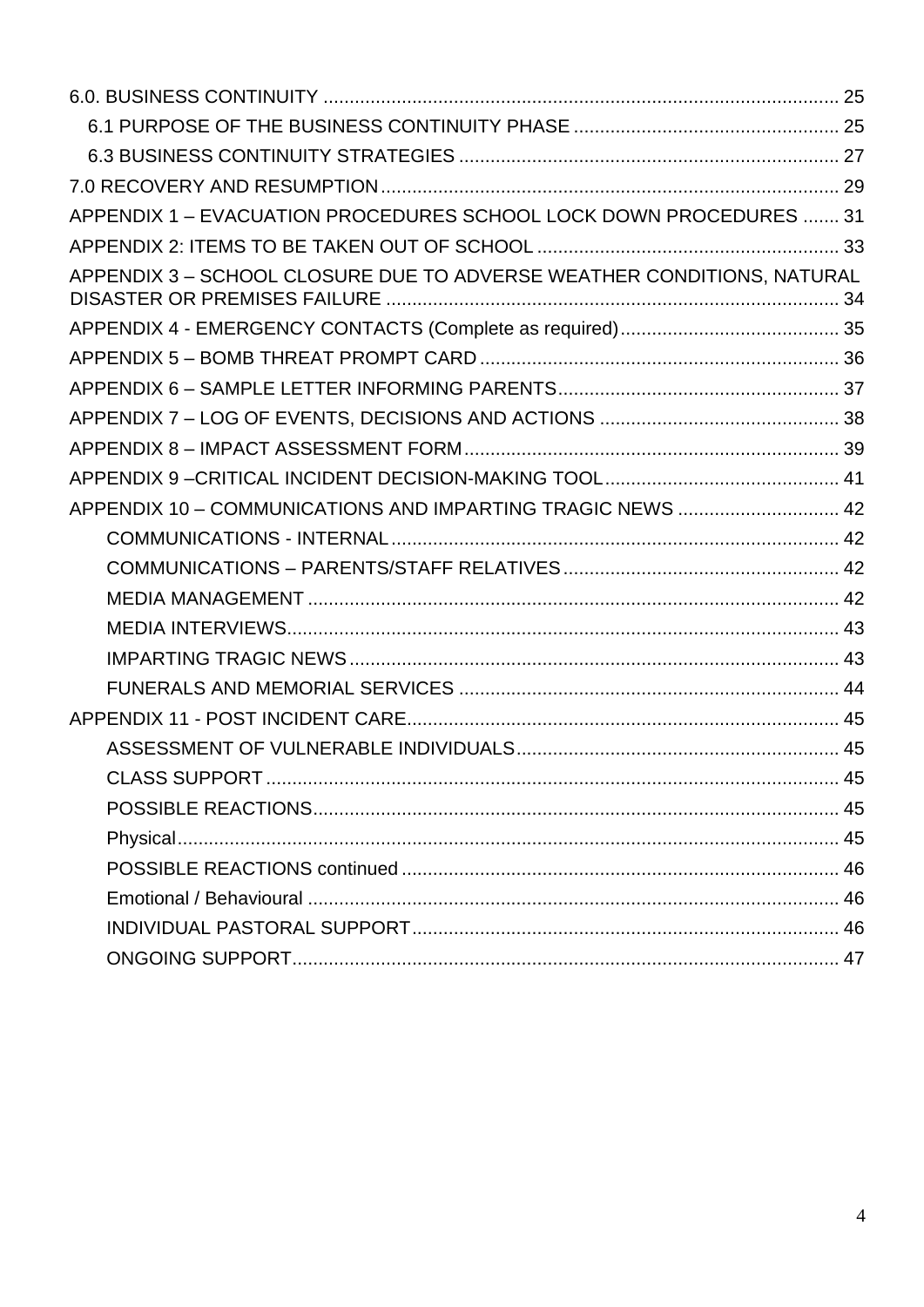### <span id="page-4-0"></span>**1. INTRODUCTION**

A Critical Incident is a sudden crisis or emergency involving the school (in or out of school hours) where the effectiveness of the school response is likely to have a significant impact on the community.

Parents trust schools to keep their children safe and staff work hard to ensure that schools are generally a safe haven. However, schools can find themselves in the middle of a crisis with little or no warning – whether this be a natural disaster such as a fire or flood, an accident which leads to the death of a pupil or member of staff or even a violent incident that threatens the lives of a number of pupils and staff.

Thankfully serious incidents are rare but a serious incident can have a long term impact on a school community. School staff will always be at the forefront of any incident that occurs on, or near, school premises and need to know how to ensure the safety of pupils and themselves.

Good crisis management can save lives, prevent a more minor incident escalating to become critical, protect pupils, staff and witnesses, protect property, protect against litigation, safeguard the reputation of the school and assist in any subsequent investigations.

#### <span id="page-4-1"></span>**1.1. AIM OF THE BUSINESS CONTINUITY MANAGEMENT PLAN**

The aim of the Business Continuity Management Plan is to ensure staff and students are properly protected and prepared, ensure confidence in the school can be maintained and that normal education process can be restored as quickly as possible. It will enable the school to provide a flexible response to:-

- Respond to a disruptive incident (incident management)
- Maintain delivery of critical activities during an incident (business continuity)
- Return to 'business as usual' (recovery and resumption)

#### <span id="page-4-2"></span>**1.2. PLAN REMIT**

The following school functions are covered by this Plan:

- **Teaching**
- School administration
- Catering
- Out of hours clubs
- School trips, school journeys and sporting fixtures

The following school premises are covered by this Plan:

- Classrooms
- Playground
- Offices
- Halls, Ball Court, Shared Spaces
- School Kitchen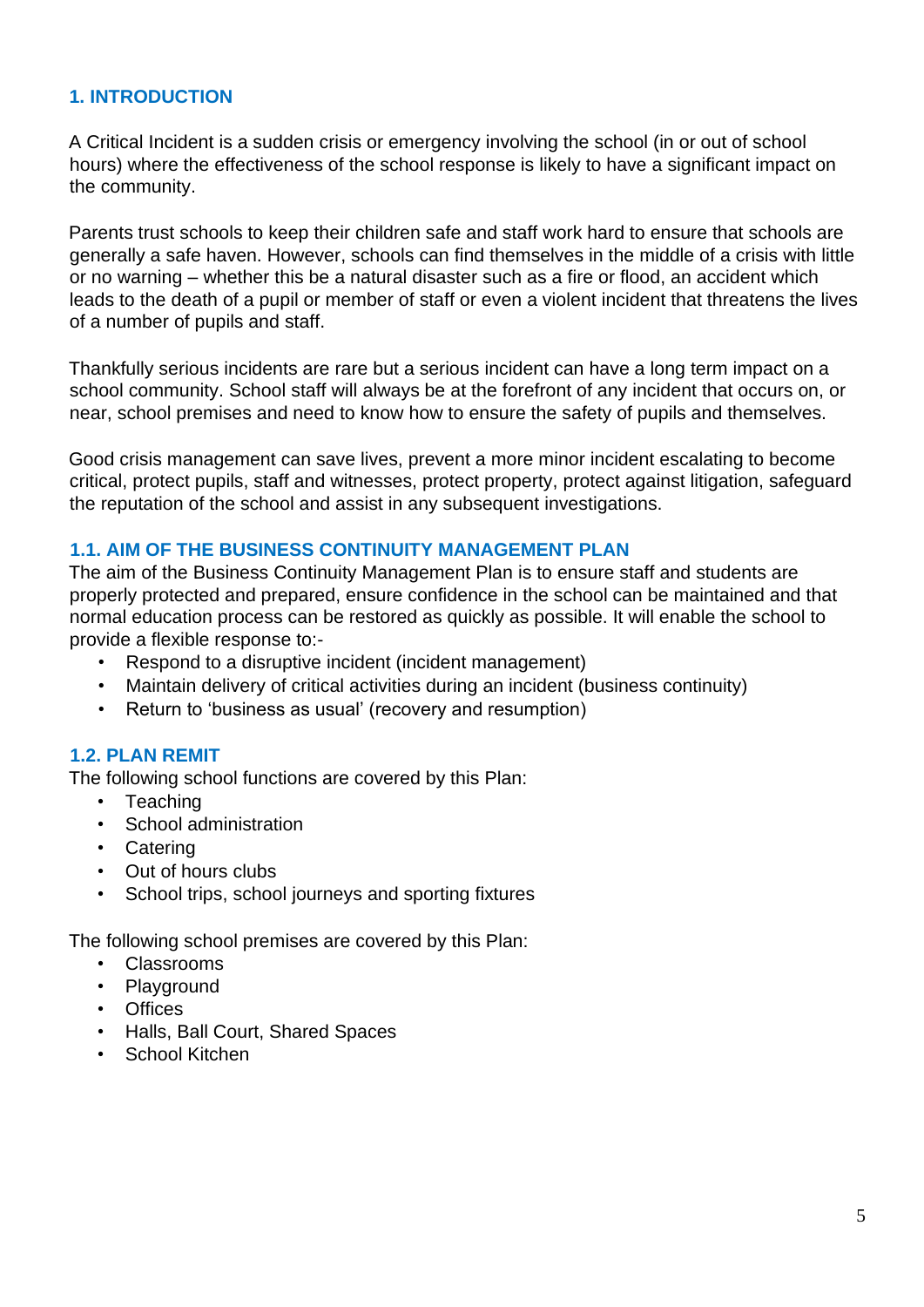### <span id="page-5-0"></span>**1.3. PLAN STORAGE**

All parties on the distribution list, are required to safely and confidentially store a copy of this plan at their regular place of work and off-site i.e. at home/ in vehicles (if appropriate) / in grab bags. A copy will also be kept:

- In the main school office
- In the headteacher and SBM offices
- In the Site Manager's office
- In the staffroom

### <span id="page-5-1"></span>**2. PREPARATION AND CONSIDERATIONS**

#### <span id="page-5-2"></span>**2.1. PREPARING STAFF FOR A CRITICAL INCIDENT**

In order to respond to serious and critical incidents effectively and appropriately, preparation is required. All staff must be trained on the content of the incident plan and their specific responsibilities during an incident. An incident drill needs to be planned and carried out at least once during the school year, including a school 'lock down', a test of site access, evacuation exercise etc.

#### <span id="page-5-3"></span>**2.2. PREPARING PUPILS FOR A CRITICAL INCIDENT**

It is worth giving some thought to how the topics of loss, bereavement, risks/safety and change are covered in the curriculum. Use can be made of the areas of PSHE, citizenship and circle time. Schools where these topics are discussed openly, and treated as normal life events, are likely to find it easier to cope when a difficult or tragic incident occurs.

The Business Continuity Management Plan also needs to be reviewed with pupils and parents to prepare everyone for a possible incident situation. Pupils need to be trained in how to respond in an incident situation. One of the best ways to teach them is through practice/drills:-

- Familiarise pupils with the incident plan and procedures. Remind pupils that it is unlikely we will need to activate the critical incident plan but by practising it we can always be ready just in case.
- Periodically remind pupils of emergency signals and codes so incident situations will be less stressful.
- Remind pupils to remain calm and quiet. Although drills are serious, students should not be frightened.
- Pupils should be reminded that in a lock down situation they are to go to the nearest safe room with a staff member even if that room is not their regular classroom.
- Remind pupils that school is one of the safest places for them to be. It is unlikely that an incident will occur at school but if it does you will be ready.

### <span id="page-5-4"></span>**2.3. ADMINISTRATIVE PROCESSES**

Good administrative processes can minimise disruption and speed up access to information in the event of a critical incident:-

Lists of all pupils and staff with next of kin information held on computer and also in hard copy form, both on the school site and at the evacuation site. This information must be updated termly by the office team.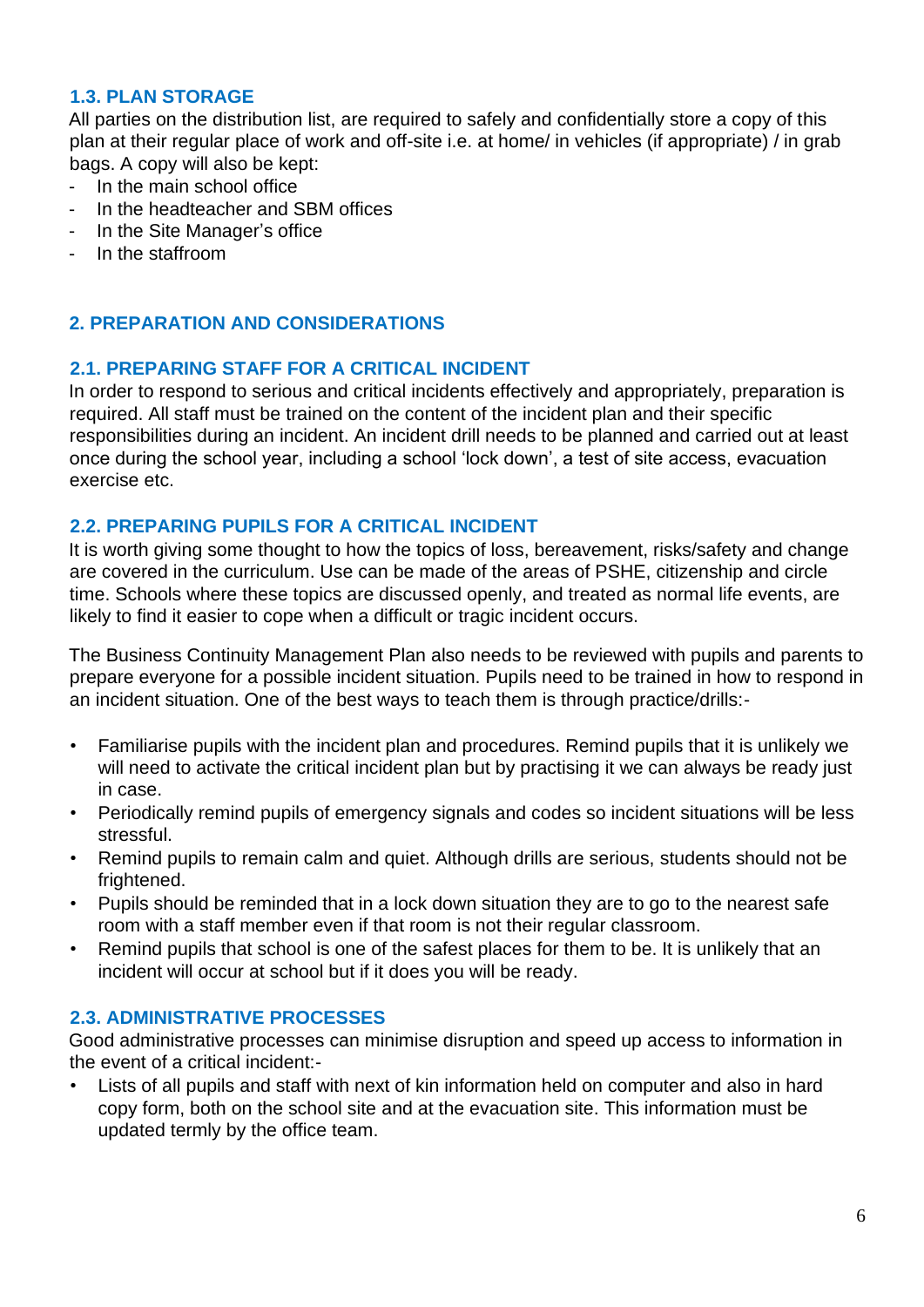- Photos of children uploaded on the MIS system and printed out on the emergency contact lists.
- Registers should be completed promptly and accurately in the morning and afternoon. Children taken off site should be signed out in a register which will form part of the emergency pack.
- An effective signing in and out procedure for all staff, visitors and volunteers at the school is essential.

# <span id="page-6-0"></span>**2.4. LA SUPPORT**

REAch2 Academy Trust is the employer, and ultimately responsible for making suitable arrangement for critical incident planning. The Local Authority can in some more serious cases provide additional support. Such support may include assistance with alternative accommodation, media management and logistics.

# <span id="page-6-1"></span>**2.5. ADDITIONAL PREPARATIONS**

To ensure the school is as prepared as possible, the following procedures should be considered:-

| Information       | Shared guidance with staff and consulted with them on plans<br>$\bullet$                                                                                                                                                                                                                                                                                                                                                                                                                                                                                                                                                                                                                                                                                                                                                                                                                                                                                          |
|-------------------|-------------------------------------------------------------------------------------------------------------------------------------------------------------------------------------------------------------------------------------------------------------------------------------------------------------------------------------------------------------------------------------------------------------------------------------------------------------------------------------------------------------------------------------------------------------------------------------------------------------------------------------------------------------------------------------------------------------------------------------------------------------------------------------------------------------------------------------------------------------------------------------------------------------------------------------------------------------------|
|                   | Shared guidance with governors and consulted with them on plans<br>$\bullet$                                                                                                                                                                                                                                                                                                                                                                                                                                                                                                                                                                                                                                                                                                                                                                                                                                                                                      |
| Communication     | Parent contact details checked annually and termly reminders to update<br>$\bullet$<br>details if anything changes (school office)<br><b>Texting service</b><br><b>Twitter feeds</b><br>Parents informed of the existence of the Incident Management plan with<br>summary details                                                                                                                                                                                                                                                                                                                                                                                                                                                                                                                                                                                                                                                                                 |
| <b>Facilities</b> | Installation of secure box system i.e. Gerda premises information box<br>$\bullet$                                                                                                                                                                                                                                                                                                                                                                                                                                                                                                                                                                                                                                                                                                                                                                                                                                                                                |
| <b>ICT</b>        | Development of the Virtual Learning Environment which can be used to<br>$\bullet$<br>communicate with children, parents and staff in the event of closure or<br>partial closure, post resources and homework and which will also allow<br>children to upload homework for marking<br>Purchase of classroom observation system that can be utilised for video<br>$\bullet$<br>conferencing and to deliver lessons via the VLE<br>Investing in software programmes that will allow children at home to<br>$\bullet$<br>actively participate in the web-cast lessons<br>Remote back-up procedures that can be utilised in the event of major<br>$\bullet$<br>system failure, theft of equipment, closure of the school site or<br>fire/destruction of ICT infrastructure<br>RAV3 remote access which allows teachers to be able to pick up all<br>$\bullet$<br>planning and files from home so they can plan, and possibly deliver,<br>lessons from home if required |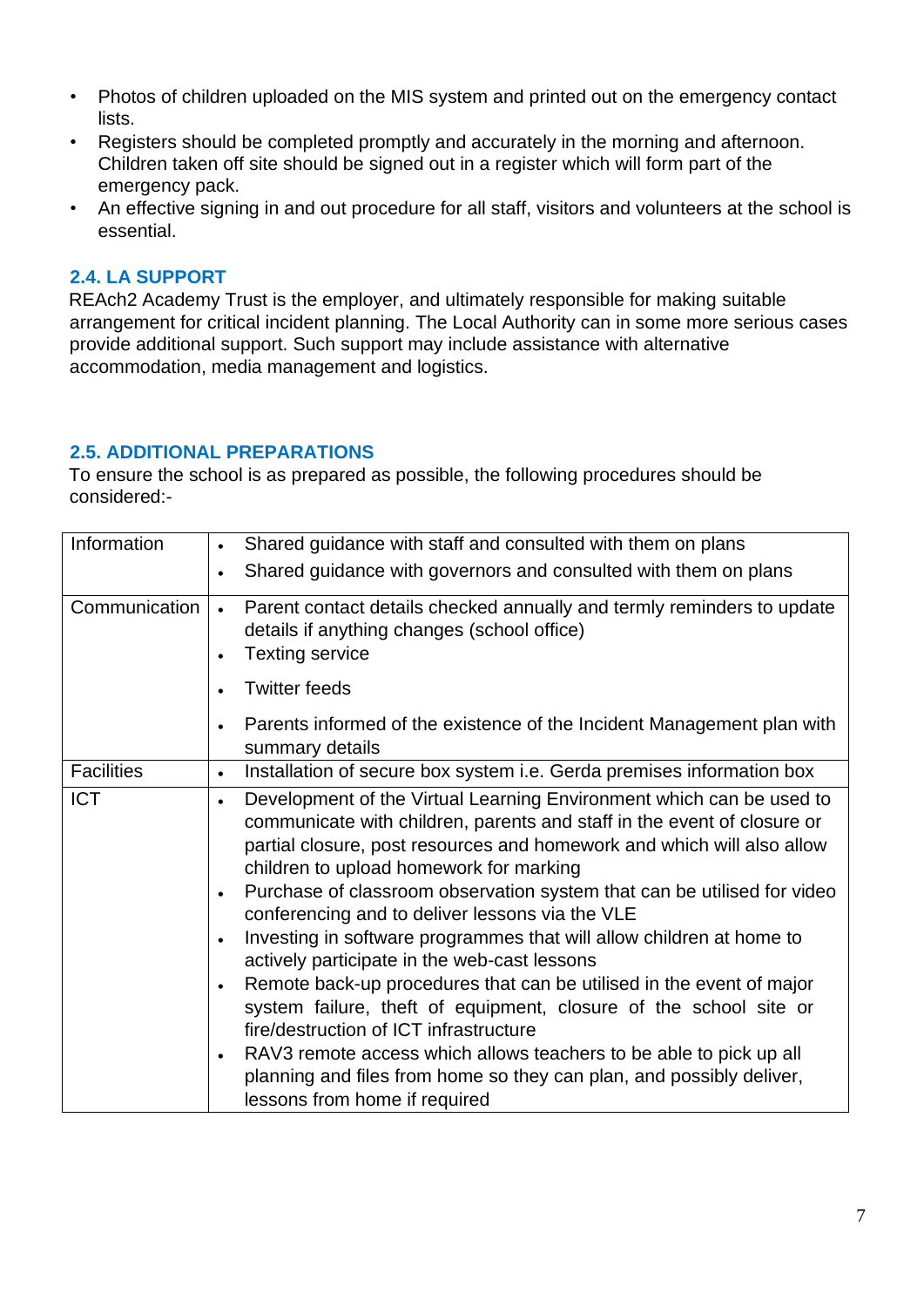### <span id="page-7-0"></span>**3.0 PLAN ACTIVATION**

#### <span id="page-7-1"></span>**3.1 CIRCUMSTANCES**

This Plan will be activated in response to an incident causing significant disruption to the School, particularly the delivery of key/critical activities. Examples of circumstances triggering activation of this Plan include:

- Loss of key staff or skills e.g. above normal levels of absenteeism due to illness or other scenarios such as severe weather, transport disruption.
- Loss of critical systems e.g. ICT failure, theft, power outage.
- Denial of access, or damage to, facilities e.g. loss of a building through fire or flood or an external emergency with a cordon preventing access to the school.
- A deliberate act of violence or threat of violence such as the use of a knife or firearm, civil disturbances and terrorism.
- Pupils and teacher being kept in the school for long periods of time, for example during a lock down.
- Total or significant IT/data loss or failure or theft of equipment.
- A pupil or teacher being taken hostage/missing person/absconder/an abduction.
- A fatality or a medical situation affecting large numbers of pupils or staff (see separate Flu Pandemic Plan).
- Threat of terrorist action or a bomb hoax.
- The death of a pupil or member of staff through natural causes, accidents or criminal action.
- A transport-related accident involving pupils and/or members of staff / Death or injuries on school journeys or excursions.

#### <span id="page-7-2"></span>**3.2. ACTIVATION AND INITIAL ACTION**

Information about an incident may come from a member of staff, pupil, parent, the emergency services or the Local Authority. Whoever receives the alert should ask for, and if possible record, as much information as possible. They should then immediately inform the Headteacher or the person who has been delegated to perform the "Gold" role in the event of an emergency.

#### <span id="page-7-3"></span>**3.3. RESPONSIBILITY FOR PLAN ACTIVATION**

A member of the nominated **School Incident Management Team** will normally activate and stand down this Plan. The flowchart listed below details the key roles in a critical incident in school. For incidents off-site, closure in the event of extreme weather conditions, an emergency relating to other services using the site (such as the play scheme) etc the full team is unlikely to need to be mobilised. In this eventuality, the person assuming the "Gold" role will decide which other roles are required.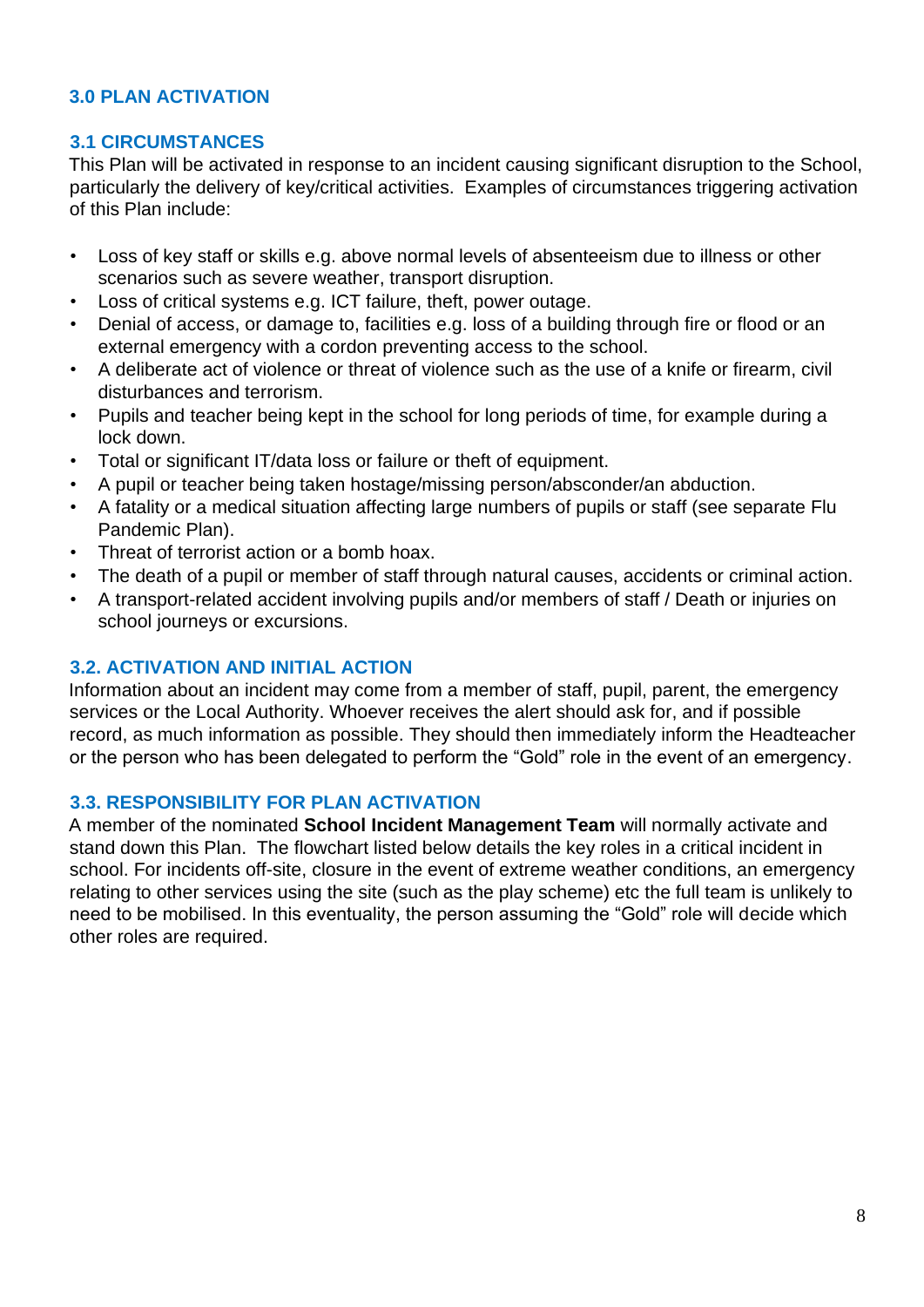

# <span id="page-8-0"></span>**3.4. ESCALATING A SERIOUS INCIDENT**

All serious incidents should be reported to REAch2 and to the **Essex Local Authority on Schools Communication Team on 0333 013 9880**

If the incident is deemed to be of a 'critical' nature, the "Critical" element of the Business Continuity Management Plan will be activated and other REAch2 and Council Services notified to respond as appropriate.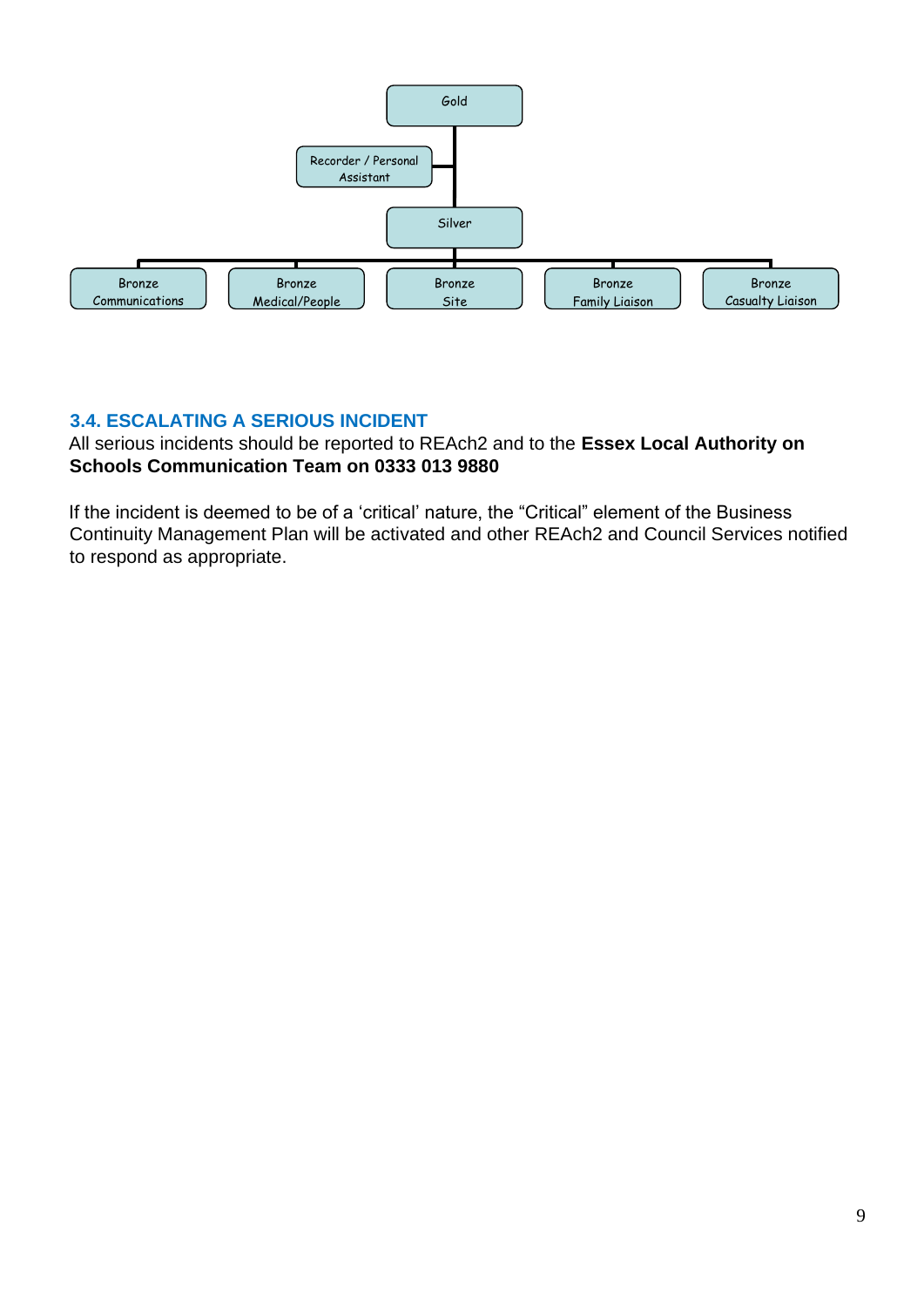### <span id="page-9-0"></span>**3.5. ACTIVATION DECISION**

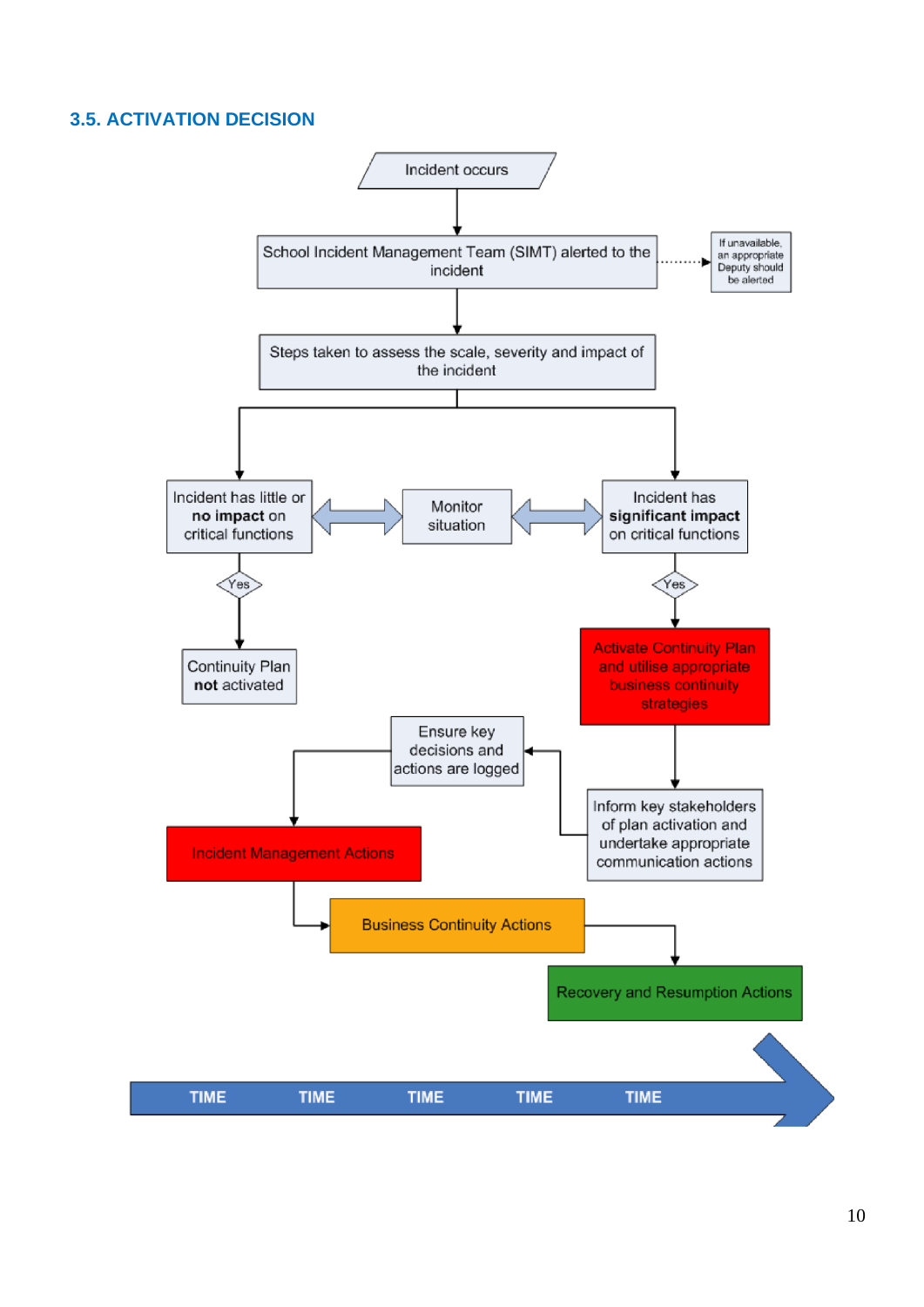# <span id="page-10-0"></span>**4. ROLES AND RESPONSIBILITIES**

### <span id="page-10-1"></span>**4.1. SCHOOL INCIDENT MANAGEMENT TEAM**

#### <span id="page-10-2"></span>**GOLD**

| Named Individual: Headteacher                                                                                                                           |                                                                                    |  |  |
|---------------------------------------------------------------------------------------------------------------------------------------------------------|------------------------------------------------------------------------------------|--|--|
|                                                                                                                                                         | Deputy:                                                                            |  |  |
| <b>Charmaine Ward</b>                                                                                                                                   | Jenny O'Neill                                                                      |  |  |
|                                                                                                                                                         |                                                                                    |  |  |
| Assesses incident based on facts and assesses whether danger is imminent.<br>$\bullet$                                                                  |                                                                                    |  |  |
| Assesses whether first aid or other medical assistance is needed.<br>$\bullet$                                                                          |                                                                                    |  |  |
| Ensures that Police, Fire, Ambulance or other emergency services are requested if<br>$\bullet$<br>required.                                             |                                                                                    |  |  |
| Contacts the Local Authority to inform and ask for assistance (if required).<br>$\bullet$                                                               |                                                                                    |  |  |
| Summarises the facts available, sets parameters of information to be communicated to<br>$\bullet$<br>media.                                             |                                                                                    |  |  |
| Opens and maintains a log of all information received, actions taken, and the time of those<br>$\bullet$<br>events.                                     |                                                                                    |  |  |
| Determines if a critical incident is occurring, decides whether to invoke incident plan and<br>$\bullet$<br>informs Chair of Governors.                 |                                                                                    |  |  |
| Coordinates emergency response effort by assessing the situation, engaging appropriate<br>$\bullet$<br>incident response and monitoring implementation. |                                                                                    |  |  |
| Assembles Critical Incident Team and confirms roles<br>$\bullet$                                                                                        |                                                                                    |  |  |
| Remains in the Control Centre and manages the incident (unless otherwise determined).<br>$\bullet$                                                      |                                                                                    |  |  |
| Remains visible to show support and control of the situation, but not at the scene.<br>$\bullet$                                                        |                                                                                    |  |  |
| Liaises with Emergency Services on their arrival.<br>$\bullet$                                                                                          |                                                                                    |  |  |
| Briefs incident controllers and other key officials on investigations, i.e. Emergency services,<br>$\bullet$                                            |                                                                                    |  |  |
| Health and Safety Executive, etc.                                                                                                                       |                                                                                    |  |  |
| $\bullet$                                                                                                                                               | Maintains communication with emergency services and Local Authority Incident Team. |  |  |
| <b>SILVER</b>                                                                                                                                           |                                                                                    |  |  |

<span id="page-10-3"></span>

| Named Individual: Headteacher | Deputy:                              |
|-------------------------------|--------------------------------------|
| <b>Charmaine Ward</b>         | Jennifer O'Neill and Charlotte Smart |
|                               |                                      |

- Coordinates tactics of all Bronzes.
- Works within parameters set within Critical Incident Plan.
- Decides if evacuation or securing school, site access and the school is necessary.
- Contacts emergency site and organises assistance / additional personnel.
- Picks up 'missing student' lists from each teacher in their assigned search area.
- Assembles the lists of missing students and forwards them to the Control Centre.
- Co-ordinates the evacuation and manages evacuation site.
- Collects, organises and documents facts, statements and information.
- Organises student release location at the evacuation site.

<span id="page-10-4"></span>**BRONZE (SITE)** 

| <b>Bryan Grandsable</b><br><b>Business Manager</b> |  |
|----------------------------------------------------|--|
|                                                    |  |
| <b>Victoria Edwards</b>                            |  |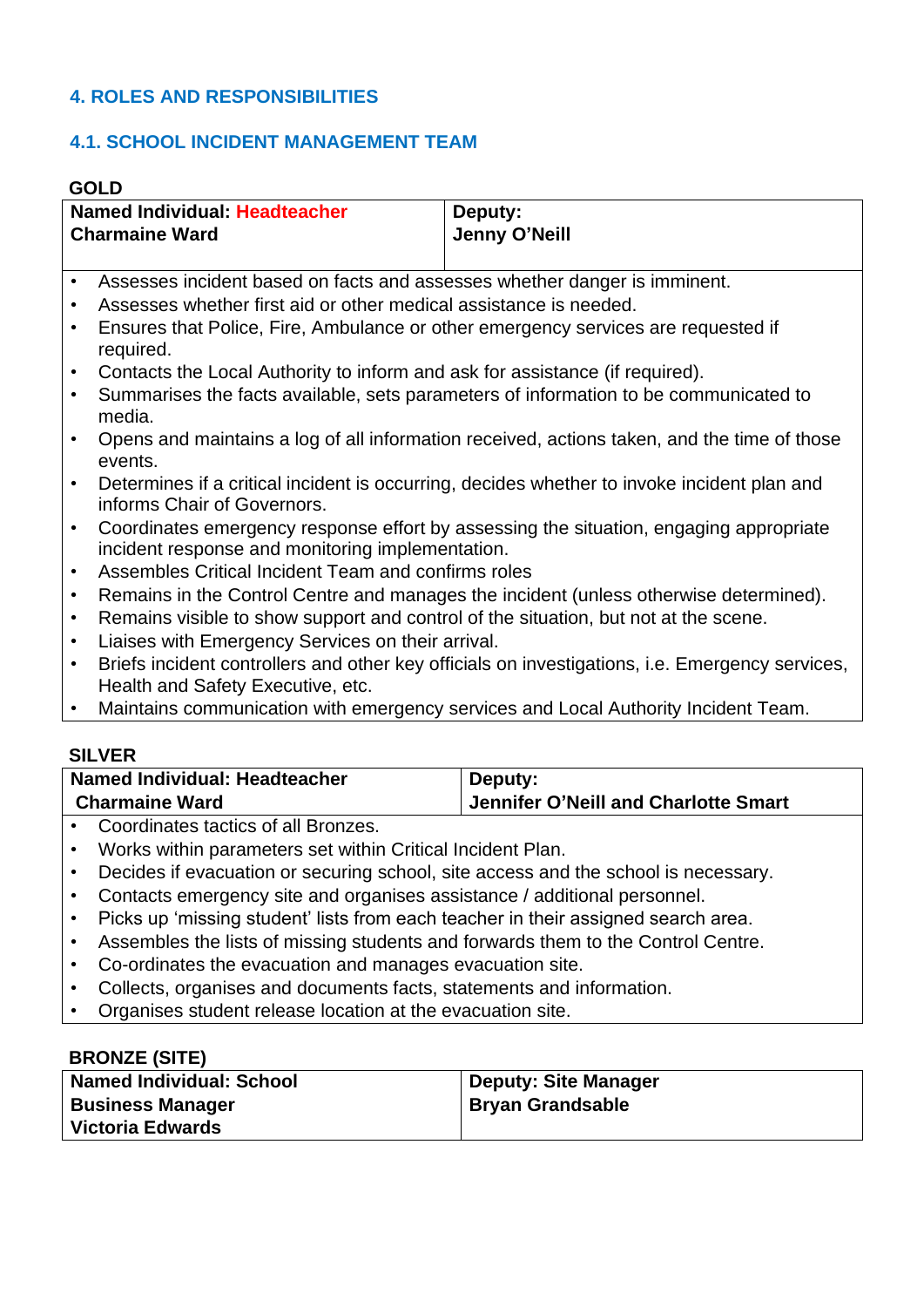- Ensures equipment contained in emergency kit (Appendix 1) is available to all Bronzes.
- Controls access to the school and assigns and coordinates school staff to supervise and control the incident/site, perimeter, crowds, access and traffic (including blue light access).
- Meets emergency services and directs them to the scene.
- Ensures preservation of crime scene until police arrive and assume control.
- Ensures media, parents and LA/REAch2 team are directed to appropriate locations.
- Prevents unauthorised personnel from entering the school site.
- Coordinates safety at the scene of the incident until additional help arrives this includes securing scene and preventing non-essential access.
- Responsible for dealing with parents who may arrive at the school.
- Ensures the security of the site and resources during and in the aftermath of the incident.

# <span id="page-11-0"></span>**BRONZE (MEDICAL)**

| <b>Named Individual: Jayne Browning</b> | Deputy: Nicola (Nicki) Wright |
|-----------------------------------------|-------------------------------|
|                                         |                               |

- Coordinates any actions involving first aid & medical emergency.
- Issues first aid / medical equipment and co-ordinates efforts of first aiders.
- Updates Silver (school) regularly.
- Provides emergency first aid until medical assistance arrives.
- Coordinates the school health centre and decides if more equipment and supplies are needed.
- Records names of those injured and/or directly involved and collates list for Silver.
- Records names of those taken to hospital and collates list for Silver.
- Assists with handover of children / staff to their families.

# <span id="page-11-1"></span>**BRONZE (COMMUNICATION)**

|           | Named Individual: Headteacher                                                                                                                                                                                                                                                                                                                                                                                                                                | Deputy: Jenny O'Neil and Charlotte Smart                                               |  |
|-----------|--------------------------------------------------------------------------------------------------------------------------------------------------------------------------------------------------------------------------------------------------------------------------------------------------------------------------------------------------------------------------------------------------------------------------------------------------------------|----------------------------------------------------------------------------------------|--|
|           | When in receipt of full facts of the incident communicates by best method available e.g.<br>tannoy, face-to-face, phone etc. and maintains contact with staff through regular updates<br>and briefings.                                                                                                                                                                                                                                                      |                                                                                        |  |
|           | Establishes what information needs to be communicated to students, families, and the<br>community. It is especially important that if names of those who may have been involved in<br>the incident are known – they must not be released, confirmed or denied to anyone in any<br>circumstances before those identities are formally agreed and parents are informed. The<br>Police will normally lead on the release of names and identification of victims |                                                                                        |  |
| $\bullet$ | Contacts families of those going to the hospital.                                                                                                                                                                                                                                                                                                                                                                                                            |                                                                                        |  |
|           |                                                                                                                                                                                                                                                                                                                                                                                                                                                              | Locates press media briefing away from scene of incident and communicates the location |  |

- of the conference area to press/media. • Advises parents of the preparation of a news statement and the situation e.g. whether their child is or isn't involved in the emergency.
- Assists in arranging interviews.
- Coordinates appropriate media briefings (after liaison with Police, Fire and Ambulance) and other incident-related communications and information dissemination.
- Provides updated fact sheets for release by school staff and other persons communicating with parents and the public. Maintains detailed records of the information requested and released.
- Facilitates telephone information line with a brief statement.
- Writes memo(s) to staff and parents. (See Appendix 7)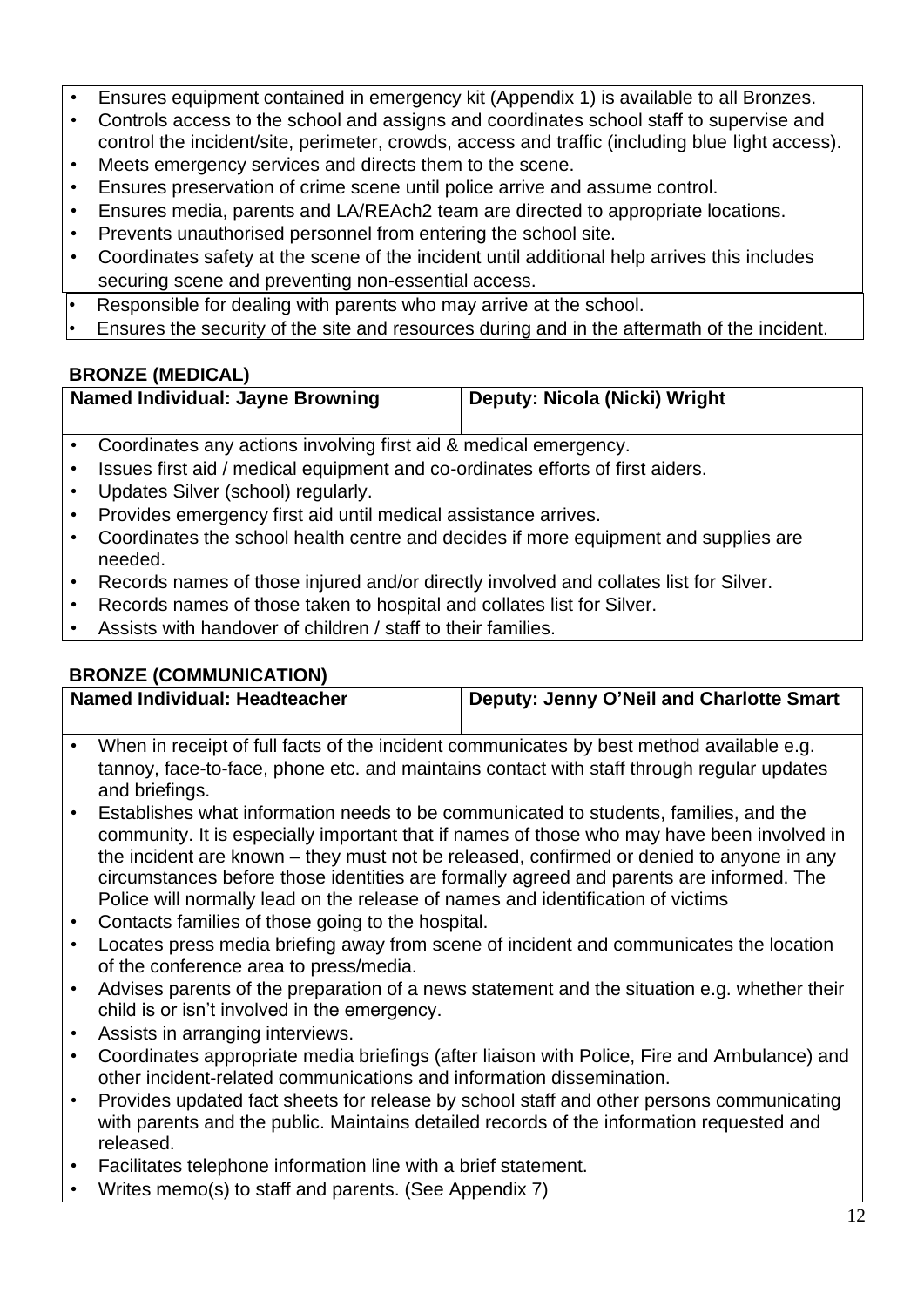# <span id="page-12-0"></span>**BRONZE (FAMILY LIAISON)**

| <b>Named Individual:</b> | Deputy: Jayne Browning |
|--------------------------|------------------------|
| <b>Charlotte Smart</b>   |                        |

This role must have a direct & close working relationship with Bronze (communications) and Bronze (site)

- Maintains presence at entrance point to school/evacuation site.
- Works with Bronze (site) to set up private area for parents / relatives of children/staff affected.
- Communicates with concerned parents at designated location.
- Coordinates initial response with concerned parents on school site.

# <span id="page-12-1"></span>**BRONZE (CASUALTY LIAISON)**

| <b>Named Individual: School Business</b> | Deputy: Jayne Browning and Nicola Wright |
|------------------------------------------|------------------------------------------|
| Manager                                  |                                          |
| <b>Victoria Edwards</b>                  |                                          |

This role must have a direct and close working relationship with Bronze (communications).

- Coordinates initial school response to victims at hospital. Must liaise regularly with Silver and Bronze (communications).
- Attends the hospital for support with a mobile phone.

# <span id="page-12-2"></span>**RECORDER/PERSONAL ASSISTANT**

| Named Individual: School Business<br>Manager | <b>Deputy Nicola Wright</b>                                                              |
|----------------------------------------------|------------------------------------------------------------------------------------------|
|                                              | Works directly to GOLD and SILVER to ensure that all decisions and actions are recorded. |

- Documents the actions taken by school officials in managing the incident.
- Maintains a log of the sequence of events.
- Responsible for recording the time notifications were made and who was notified.
- Maintains a log of phone calls (when possible).
- Limits and monitors the use of office phones during an emergency, especially by students, strangers and visitors.
- Utilises fact sheets prepared for communications with parents, community members and other callers.
- Refers media inquiries to the designated staff.
- Coordinates requests for copying, supplies and other items needed to manage the incident.

# **Teachers & Teaching Assistants**

- The teacher's/assistants' primary role is to direct, reassure and supervise students.
- They must know how to implement evacuations and secure the school, how to control site access and the schools or other directives as issued by incident management leaders.
- Must not assume everything is secure and safe until given an 'all clear'.
- Must take student roll and report missing students to Silver (people).
- Know how to report concerns and needs related to crises, and whom to report to.
- Communicate clearly and concisely to students during and after the incident.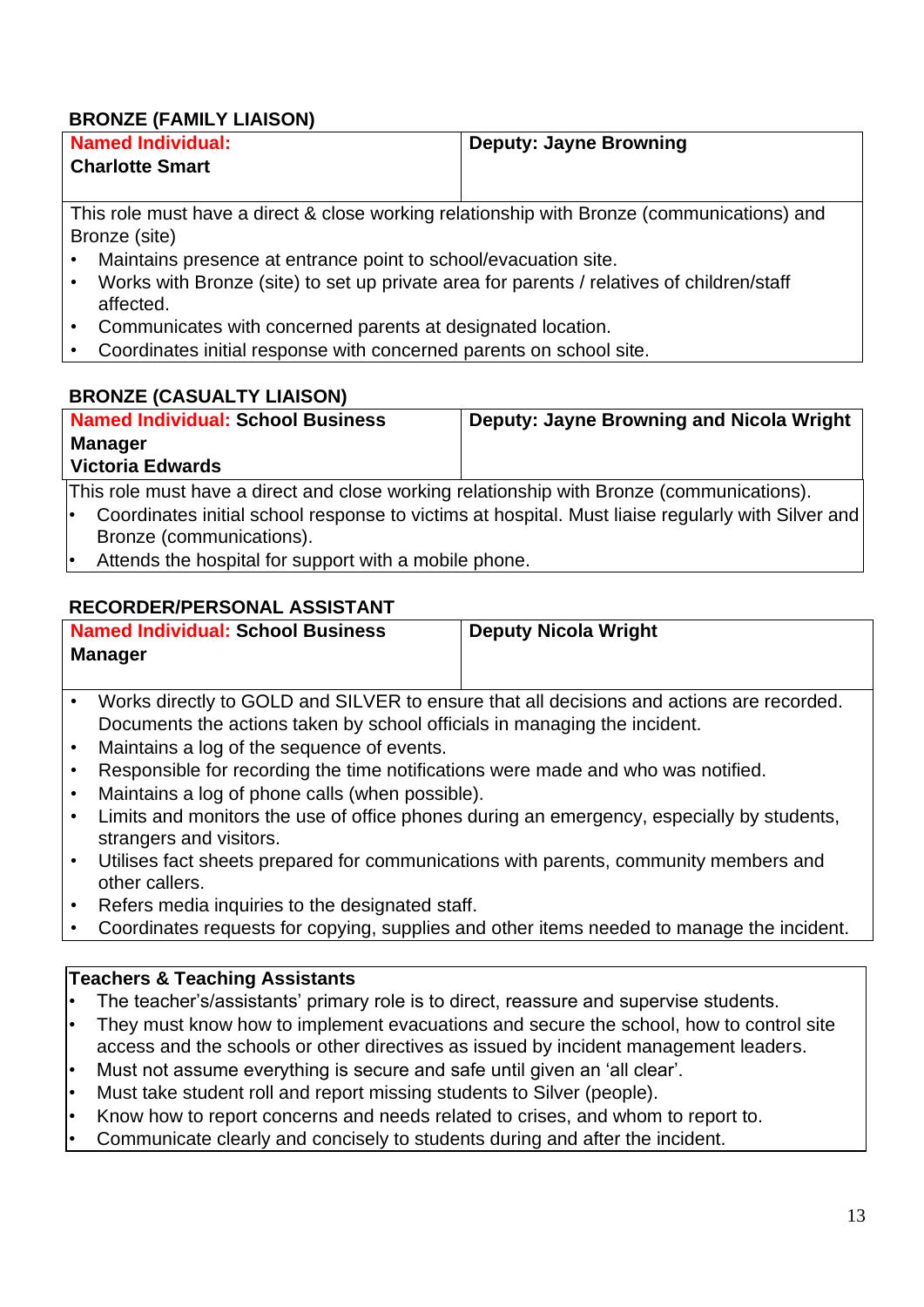### **Premises Officer**

- Must report to Bronze (site).
- Assist in physically securing school, site access, building and grounds.
- Undertaking duties as necessary to ensure site security and safety in an incident.
- Liaison with the School Incident Management to advise on any issues relating to the school physical infrastructure.
- Lead point of contact for any Contractors who may be involved in incident response.
- Be available to brief REAch2, Emergency Services and LA on building design and operations. Have information available on emergency shut-off controls for utilities, alarms etc.

**Volunteer Staff**  Report to Silver for deployment.

# <span id="page-13-0"></span>**4.2. ADDITIONAL RESPONSE AND RECOVERY ROLES**

Depending on the circumstances of the incident, it may be necessary to activate one or all of the roles described below.

| <b>Role</b> | <b>Responsibilities</b>                                                           | <b>Accountability / Authority</b>       |
|-------------|-----------------------------------------------------------------------------------|-----------------------------------------|
| Media       | • Collating information about the incident   The Media Co-ordinator should assist |                                         |
| Coordinator | for dissemination in Press Statements.                                            | with providing information to the Press |
|             | ■ Liaison with REAch2 & LA Press Office                                           | Office but should not undertake direct  |
|             | to inform media strategy.                                                         | contact with Media.                     |

# <span id="page-13-1"></span>**4.2. ADDITIONAL RESPONSE AND RECOVERY ROLES CONTINUED**

Depending on the circumstances of the incident, it may be necessary to activate one or all of the roles described below.

| <b>Role</b> | <b>Responsibilities</b>                 | <b>Accountability / Authority</b>       |
|-------------|-----------------------------------------|-----------------------------------------|
| Stakeholder | Co-ordinating communication with key    | All communications activities should be |
| Liaison     | stakeholders as necessary.<br>This      | agreed by the School<br>Incident        |
|             | includes:- Governors                    | Management Team. Information            |
|             | • Parents/Carers/carers                 | sharing should be approved by the       |
|             | $\blacksquare$ REAch2 & LA              | Headteacher/Bronze                      |
|             | • School Transport/School Providers     | (Communications).                       |
|             | <b>External agencies e.g. Emergency</b> |                                         |
|             | Services, Health and Safety Executive   |                                         |
|             |                                         |                                         |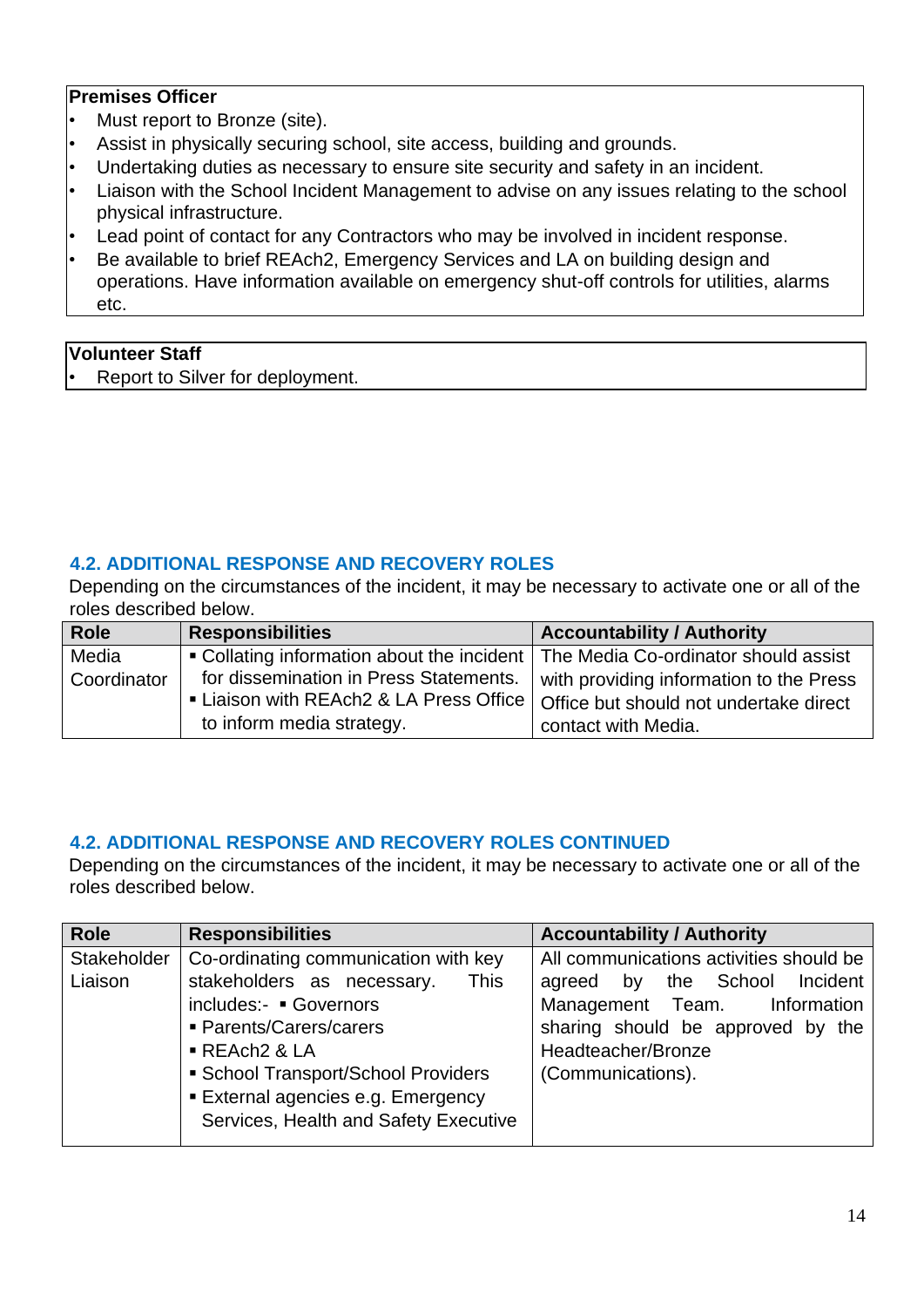| <b>ICT</b><br>Coordinator | ■ Ensuring the resilience of the School's<br>ICT infrastructure.<br>• Liaison with school ICT support and<br>external providers (if applicable). |                                                                                                                                                                                                     |
|---------------------------|--------------------------------------------------------------------------------------------------------------------------------------------------|-----------------------------------------------------------------------------------------------------------------------------------------------------------------------------------------------------|
| Recovery<br>Coordinator   | • Leading and reporting on the School's<br>recovery process.<br>• Identifying lessons as a result of the<br>incident.                            | Is likely to already be a member of the<br>School Incident Management Team,<br>however will remain focussed on<br>leading the recovery and resumption<br>phase. Reports directly to<br>Headteacher. |

# <span id="page-14-0"></span>**4.3. THE ROLE OF GOVERNOORS**

| <b>Role</b>           | <b>Responsibilities</b>                                                                                                                       | <b>Accountability / Authority</b>                                                                     |
|-----------------------|-----------------------------------------------------------------------------------------------------------------------------------------------|-------------------------------------------------------------------------------------------------------|
| Chair of<br>Governors | • Working in partnership with the<br>Headteacher to provide strategic direction<br>in planning for and responding to<br>disruptive incidents. | Liaison with the Headteacher or<br>School Incident Management<br>Team in response to a crisis.        |
|                       | • Undertaking actions as required to support<br>the School's response to a disruptive<br>incident and subsequent recovery.                    |                                                                                                       |
|                       | ■ Acting as a 'critical friend' to ensure that<br>the School Business Continuity Plan is fit-                                                 |                                                                                                       |
|                       | for-purpose and continuity arrangements<br>are robust and reliable.                                                                           |                                                                                                       |
|                       | • Monitoring and evaluating overall<br>performance in developing School<br>Resilience and reporting to<br>Parents/Carers.                     |                                                                                                       |
| Communications        | Advising / Supporting Media Response and<br>drafting press releases.                                                                          | Liaison with the Headteacher or<br><b>School Incident Management</b><br>Team in response to a crisis. |
| Safeguarding          | Advising on pupil support services which                                                                                                      | Liaison with the Headteacher or                                                                       |
| Governor              | can be accessed.                                                                                                                              | <b>School Incident Management</b><br>Team in response to a crisis.                                    |
| <b>ICT Governor</b>   | Assistance with developing ICT systems to                                                                                                     | Liaison with the Headteacher or                                                                       |
|                       | support Incident Management and Business<br>Continuity.                                                                                       | <b>School Incident Management</b><br>Team in response to a crisis.                                    |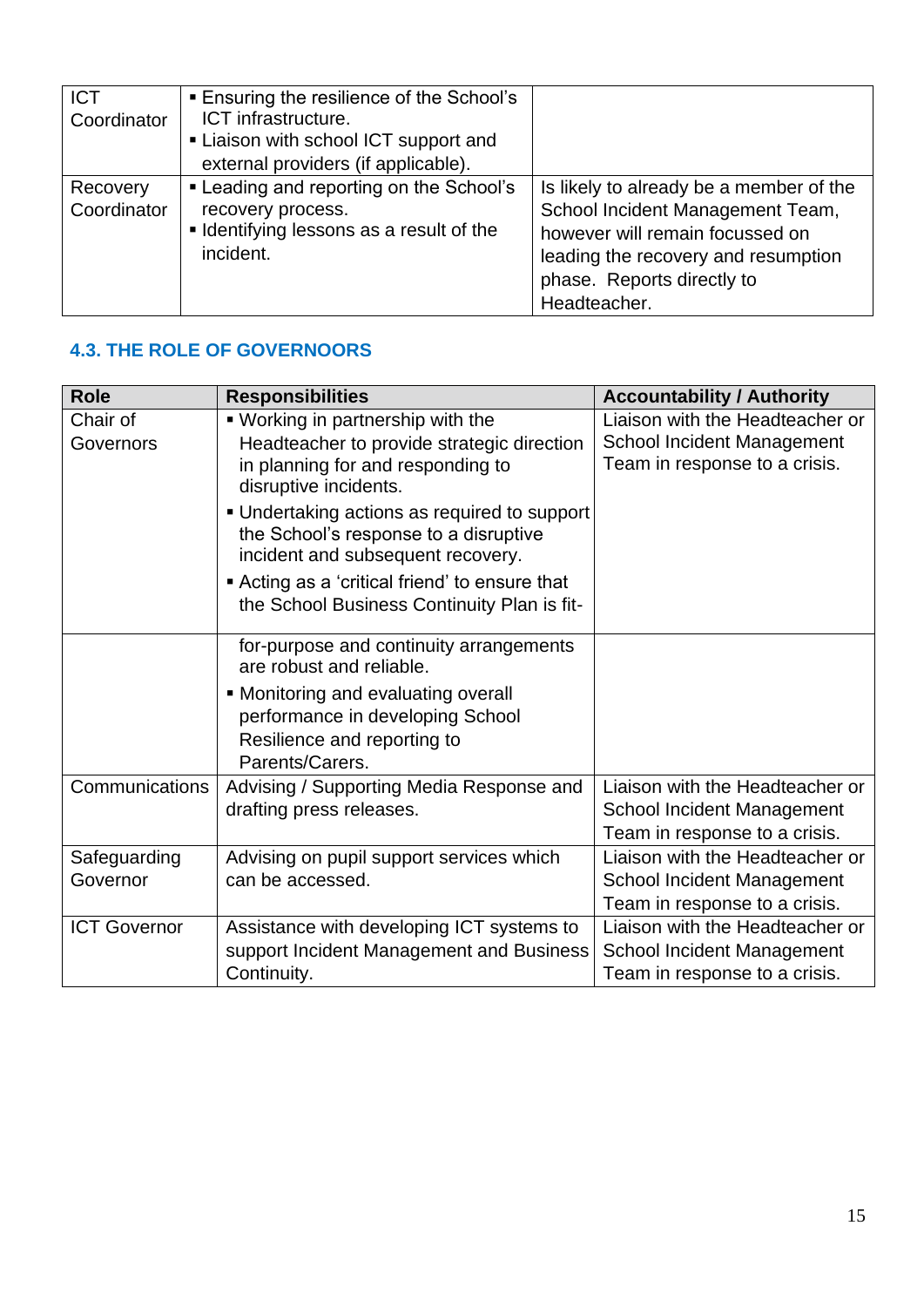# <span id="page-15-0"></span>**5. INCIDENT MANAGEMENT**

#### <span id="page-15-1"></span>**5.1 PURPOSE OF THE INCIDENT MANAGEMENT PHASE**

The purpose and priorities for this phase are to:

- Protect the safety and welfare of pupils, staff, visitors and the wider community
- Protect vital assets e.g. equipment, data, reputation
- **Ensure urgent and necessary communication takes place**
- Support the Business Continuity phase
- **Example 1** Support the Recovery and Resumption phase

# <span id="page-15-2"></span>**5.2 INCIDENT MANAGEMENT ACTIONS – INITIAL RESPONSE**

|             | <b>ACTION</b>                                                                                                                                                                                                                                                                                                                 | <b>FUTHER INFO/DETAILS</b>                                                                                                                                                                                                                                                           | <b>ACTIONED?</b><br>(tick/cross as |
|-------------|-------------------------------------------------------------------------------------------------------------------------------------------------------------------------------------------------------------------------------------------------------------------------------------------------------------------------------|--------------------------------------------------------------------------------------------------------------------------------------------------------------------------------------------------------------------------------------------------------------------------------------|------------------------------------|
|             |                                                                                                                                                                                                                                                                                                                               |                                                                                                                                                                                                                                                                                      | appropriate)                       |
| <b>GOLD</b> |                                                                                                                                                                                                                                                                                                                               |                                                                                                                                                                                                                                                                                      |                                    |
| 1.          | Make a <i>quick</i> initial assessment:<br>Survey the scene<br>Assess (i.e. scale/severity,<br>duration & impact)<br>Disseminate information (to<br>п<br>others)                                                                                                                                                              | Gather and share information to<br>facilitate decision-making and<br>enhance the response<br>A full impact assessment form can<br>be found in Appendix A                                                                                                                             |                                    |
| 2.          | Call the Emergency Services<br>(as appropriate)                                                                                                                                                                                                                                                                               | <b>TEL: 999</b><br>Provide as much information about<br>the incident as possible                                                                                                                                                                                                     |                                    |
| 3.          | • Take action to secure the<br>immediate safety of pupils and<br>staff – this may include evacuation<br>or keeping pupils and staff inside<br>the building (lock-down)<br>If there is time and it is safe to do<br>so, consider the recovery of vital<br>assets/equipment to enable<br>delivery of critical School activities | • Use normal fire evacuation<br>procedures for the school<br>Consider arrangements for<br>Ξ<br>staff/pupils with special needs<br>If the decision is to stay within<br>the School, ensure the<br>assembly point is safe and take<br>advice from Emergency<br>Services as appropriate |                                    |
| 4.          | Liaise with Bronze (site) to ensure<br>appropriate access to site for<br><b>Emergency Service vehicles</b>                                                                                                                                                                                                                    | Ensure any required actions are<br>safe by undertaking a dynamic risk<br>assessment                                                                                                                                                                                                  |                                    |
| 5.          | Assemble School Incident<br>Management Team and allocate<br>tasks to Silver & Bronze to<br>undertake specific emergency<br>response roles                                                                                                                                                                                     | Information on roles and<br>responsibilities can be found in<br>Section 4.0                                                                                                                                                                                                          |                                    |
| 6.          | Establish location of control room if<br>required                                                                                                                                                                                                                                                                             | Consider access for parents &<br>press & suitability of possible<br>locations                                                                                                                                                                                                        |                                    |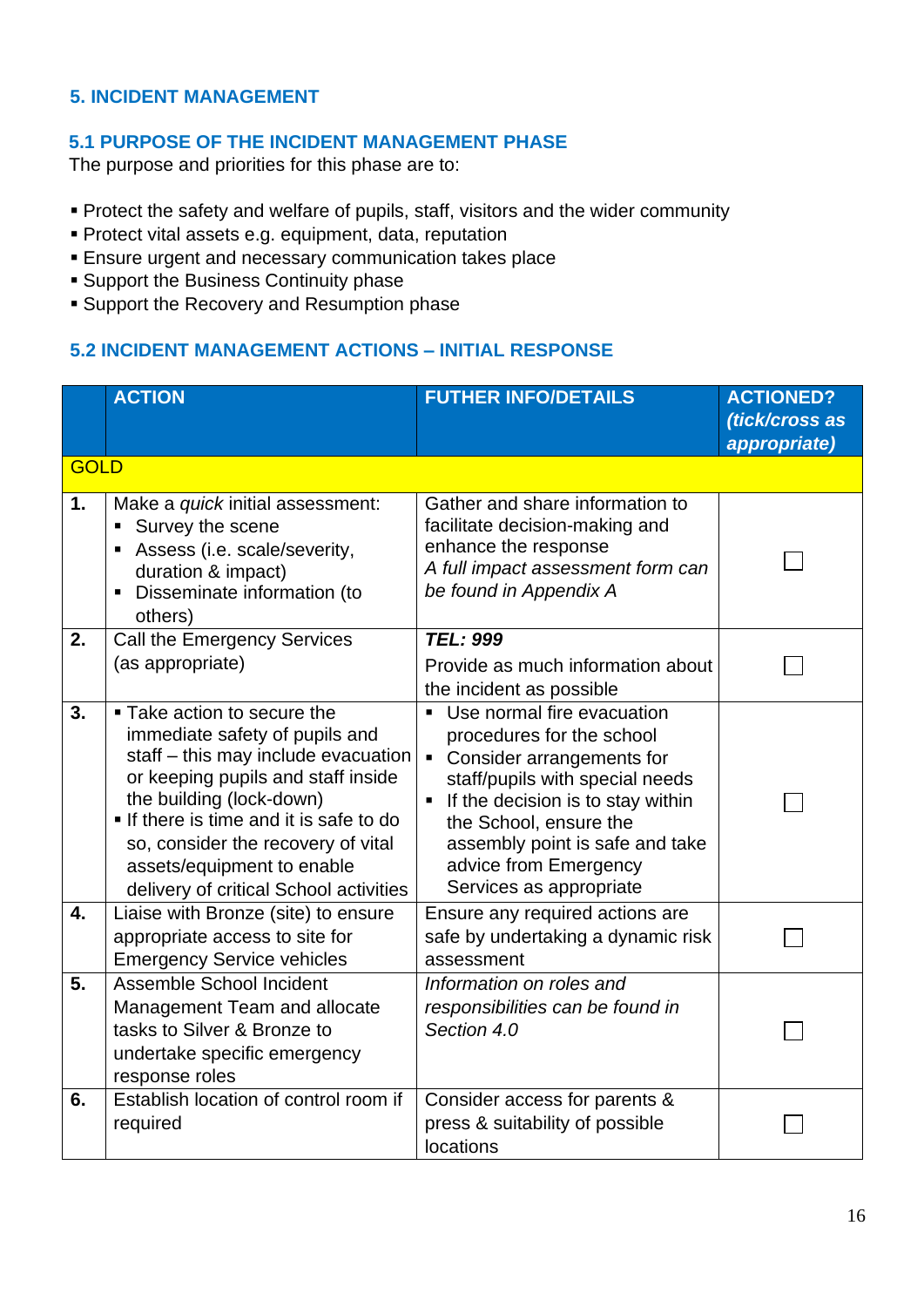| Ensure a log of key decisions and | The Log template can be found in |  |
|-----------------------------------|----------------------------------|--|
| actions is started and maintained | Appendix 8.                      |  |
| throughout the incident           | The impact assessment form can   |  |
|                                   | be found in Appendix 9.          |  |

|               | <b>ACTION</b>                                                                                                                                                                                                       | <b>FUTHER INFO/DETAILS</b>                                                                                                                                                                  | <b>ACTIONED?</b> |
|---------------|---------------------------------------------------------------------------------------------------------------------------------------------------------------------------------------------------------------------|---------------------------------------------------------------------------------------------------------------------------------------------------------------------------------------------|------------------|
|               |                                                                                                                                                                                                                     |                                                                                                                                                                                             | (tick/cross as   |
|               |                                                                                                                                                                                                                     |                                                                                                                                                                                             | appropriate)     |
| 8.            | Liaise with REAch2 (and LA) on<br>communications strategy and<br>potential preparation of a news<br>statement                                                                                                       |                                                                                                                                                                                             |                  |
| <b>SILVER</b> |                                                                                                                                                                                                                     |                                                                                                                                                                                             |                  |
| 9.            | Co-ordinate evacuation & ensure all<br>pupils, staff and any School visitors<br>report to the identified Assembly<br>Point.                                                                                         | The normal Assembly point for the<br>School is the top tarmac /<br>playground area.<br>The alternative Assembly Point<br>for the School is Smiles<br>Montessori Nursery (200m walk<br>away) |                  |
| 10.           | Check that all pupils, staff,<br>contractors and any visitors have<br>been evacuated from the building<br>and are present.<br>Consider the safety of all pupils,<br>staff, contactors and visitors as a<br>priority | Follow usual evacuation and<br>notification procedures                                                                                                                                      |                  |
| 11.           | Where appropriate, record names<br>and details of any staff, contractors<br>or visitors who are missing or have<br>been injured or affected by the<br>incident and pass to Gold                                     | This information should be held<br>securely as it may be required by<br><b>Emergency Services or other</b><br>agencies either during or following<br>the incident                           |                  |
| 12.           | Take further steps to assess the<br>impact of the incident. Agree<br>response / next steps with Gold                                                                                                                | Assist Gold with recording key<br>decisions and actions in the<br>incident log                                                                                                              |                  |
| 13.           | Keep staff informed about what is<br>happening                                                                                                                                                                      |                                                                                                                                                                                             |                  |
|               | <b>BRONZE (SITE)</b>                                                                                                                                                                                                |                                                                                                                                                                                             |                  |
| 14.           | Ensure appropriate access to site                                                                                                                                                                                   | Ensure any required actions are                                                                                                                                                             |                  |
|               | for Emergency Service vehicles.<br>Advise on location of hazardous<br>chemicals, flammable materials,<br>location of water points etc                                                                               | safe by undertaking a dynamic<br>risk assessment                                                                                                                                            |                  |
| 15.           | Distribute emergency kits as<br>required                                                                                                                                                                            |                                                                                                                                                                                             |                  |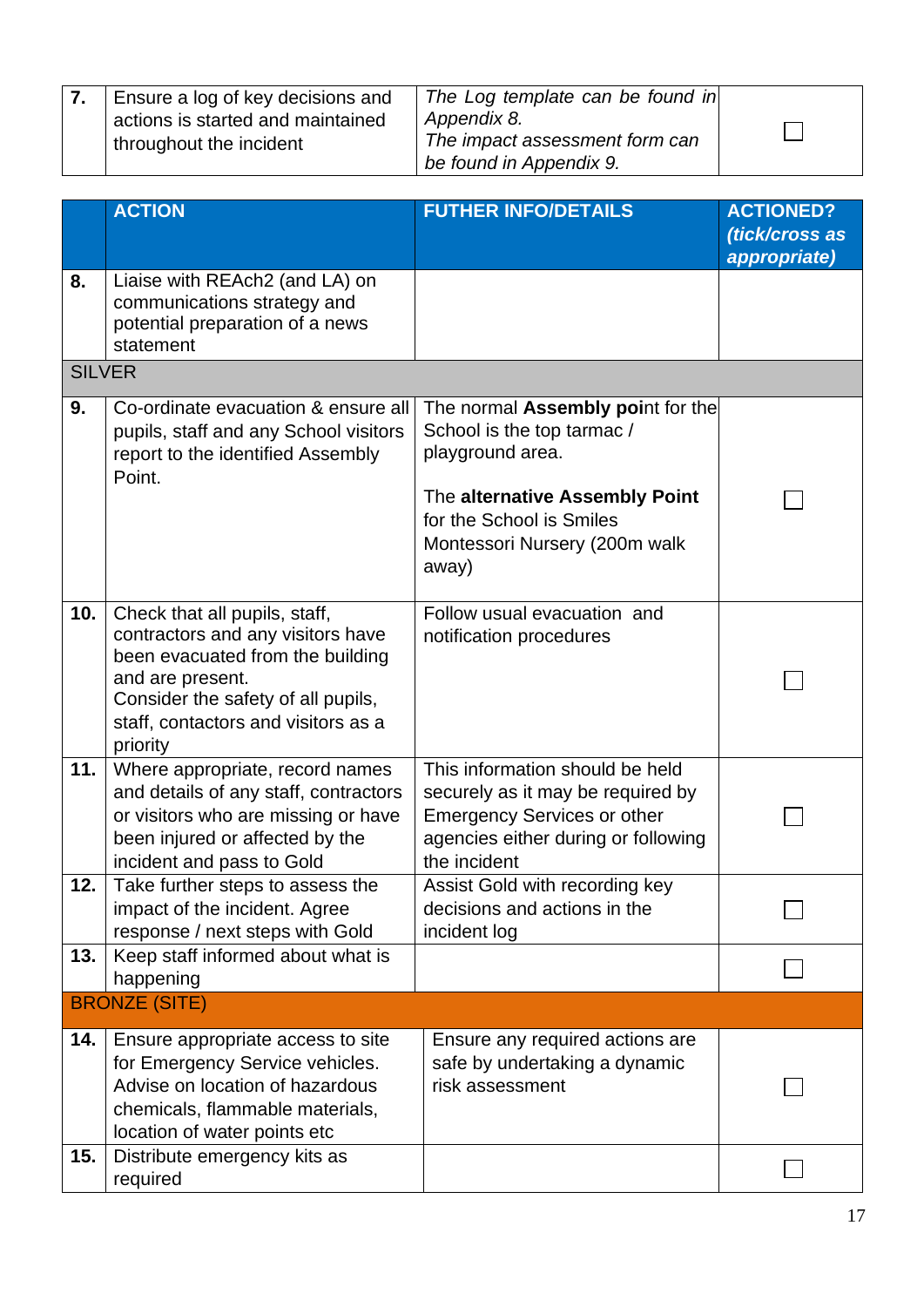| 16. | Control access to the school and<br>assign staff to supervise and control<br>the incident/site, perimeter, access<br>and traffic.       |  |
|-----|-----------------------------------------------------------------------------------------------------------------------------------------|--|
| 17. | Ensure preservation of crime scene<br>until police arrive and assume<br>control.                                                        |  |
| 18. | Coordinate safety at the scene until<br>additional help arrives (this includes<br>securing scene and preventing<br>nonessential access) |  |

|     | <b>ACTION</b>                                                                                                                         | <b>FUTHER INFO/DETAILS</b>                                                                                                                                                                                                                                                                                | <b>ACTIONED?</b><br>(tick/cross as<br>appropriate) |
|-----|---------------------------------------------------------------------------------------------------------------------------------------|-----------------------------------------------------------------------------------------------------------------------------------------------------------------------------------------------------------------------------------------------------------------------------------------------------------|----------------------------------------------------|
| 19. | Assist Bronze (Communications) with<br>setting up communication links and<br>signage                                                  |                                                                                                                                                                                                                                                                                                           |                                                    |
| 20. | Open/close parts of the school as req,<br>turn off water, gas and electricity<br>supplies if req                                      |                                                                                                                                                                                                                                                                                                           |                                                    |
|     | <b>BRONZE (MEDICAL)</b>                                                                                                               |                                                                                                                                                                                                                                                                                                           |                                                    |
| 21. | Coordinate any actions involving first<br>aid & medical emergency                                                                     |                                                                                                                                                                                                                                                                                                           |                                                    |
| 22. | Collect emergency medical kit                                                                                                         |                                                                                                                                                                                                                                                                                                           |                                                    |
| 23. | Provide emergency first aid until<br>medical assistance arrives                                                                       |                                                                                                                                                                                                                                                                                                           |                                                    |
| 24. | Record names of those injured and/or<br>directly involved and collate list for<br>Silver.                                             |                                                                                                                                                                                                                                                                                                           |                                                    |
|     | <b>BRONZE (COMMUNICATIONS)</b>                                                                                                        |                                                                                                                                                                                                                                                                                                           |                                                    |
| 25. | Establish what information needs to<br>be communicated to students,<br>families, and the community.                                   | It is important that names of<br>those known to be involved are<br>not released, confirmed or<br>denied to anyone in any<br>circumstances before these<br>identities are formally agreed<br>and parents informed. The<br>police will normally lead on<br>release of names & identification<br>of victims. |                                                    |
| 26. | Establish emergency<br>communications - set up dedicated<br>lines for incoming and outgoing calls<br>(call ONI), issue school mobiles | Request telephone assistance<br>from REAch2/LA and redirect<br>calls if required                                                                                                                                                                                                                          |                                                    |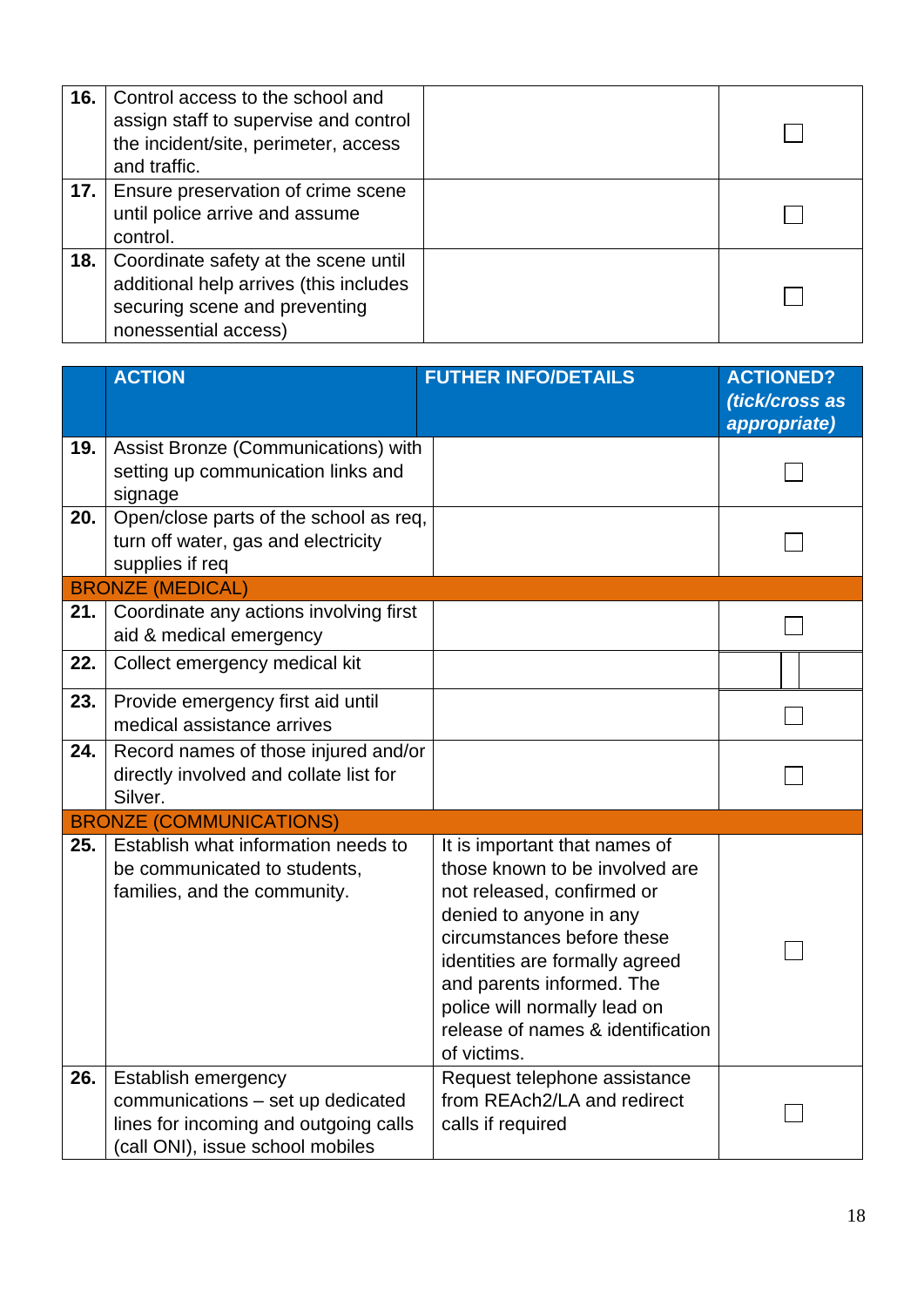| 27. | Contact families of those going to<br>hospital                                                                                               |                                         |                                                    |
|-----|----------------------------------------------------------------------------------------------------------------------------------------------|-----------------------------------------|----------------------------------------------------|
| 28. | If appropriate, arrange contact with<br>the Council Press Office                                                                             | Establish a media area if<br>necessary. |                                                    |
| 29. | Liaise with Gold on communica tions<br>and preparation of a news statement                                                                   |                                         |                                                    |
|     | <b>BRONZE (FAMILY LIAISON)</b>                                                                                                               |                                         |                                                    |
| 30. | Coordinate initial response with<br>concerned parents on school site                                                                         |                                         |                                                    |
| 31. | Maintain presence at entrance point to<br>school/evacuation site                                                                             |                                         |                                                    |
| 32. | Work with Silver to agree<br>arrangements for parent collection at<br>school/evacuation site                                                 |                                         |                                                    |
|     | <b>BRONZE (CASUALTY LIAISON)</b>                                                                                                             |                                         |                                                    |
|     | <b>ACTION</b>                                                                                                                                | <b>FUTHER INFO/DETAILS</b>              | <b>ACTIONED?</b><br>(tick/cross as<br>appropriate) |
| 33. | Go to hospital with the injured and<br>keep in contact with Bronze<br>(Communication) and Silver to keep<br>them informed about developments |                                         |                                                    |

# <span id="page-18-0"></span>**5.3 INCIDENT MANAGEMENT ACTIONS – ONGOING RESPONSE**

|             | <b>ACTION</b>                                                                                                                                                                                                  | <b>FUTHER INFO/DETAILS</b>                                                                                   | <b>ACTIONED?</b><br>(tick/cross as<br>appropriate) |
|-------------|----------------------------------------------------------------------------------------------------------------------------------------------------------------------------------------------------------------|--------------------------------------------------------------------------------------------------------------|----------------------------------------------------|
| <b>GOLD</b> |                                                                                                                                                                                                                |                                                                                                              |                                                    |
| 34.         | Remain in the Control Centre to<br>manage the incident (unless<br>otherwise determined)                                                                                                                        |                                                                                                              |                                                    |
| 35.         | Consider the involvement of other<br>Teams, Services or Organisations<br>who may be required to support the<br>management of the incident in<br>terms of providing additional<br>resource, advice and guidance | Depending on the incident<br>Children's Services may be<br>approached to assist with incident<br>management: |                                                    |
| 36.         | Brief incident controllers & other key<br>officials on investigations, i.e.<br>Emergency services, etc                                                                                                         |                                                                                                              |                                                    |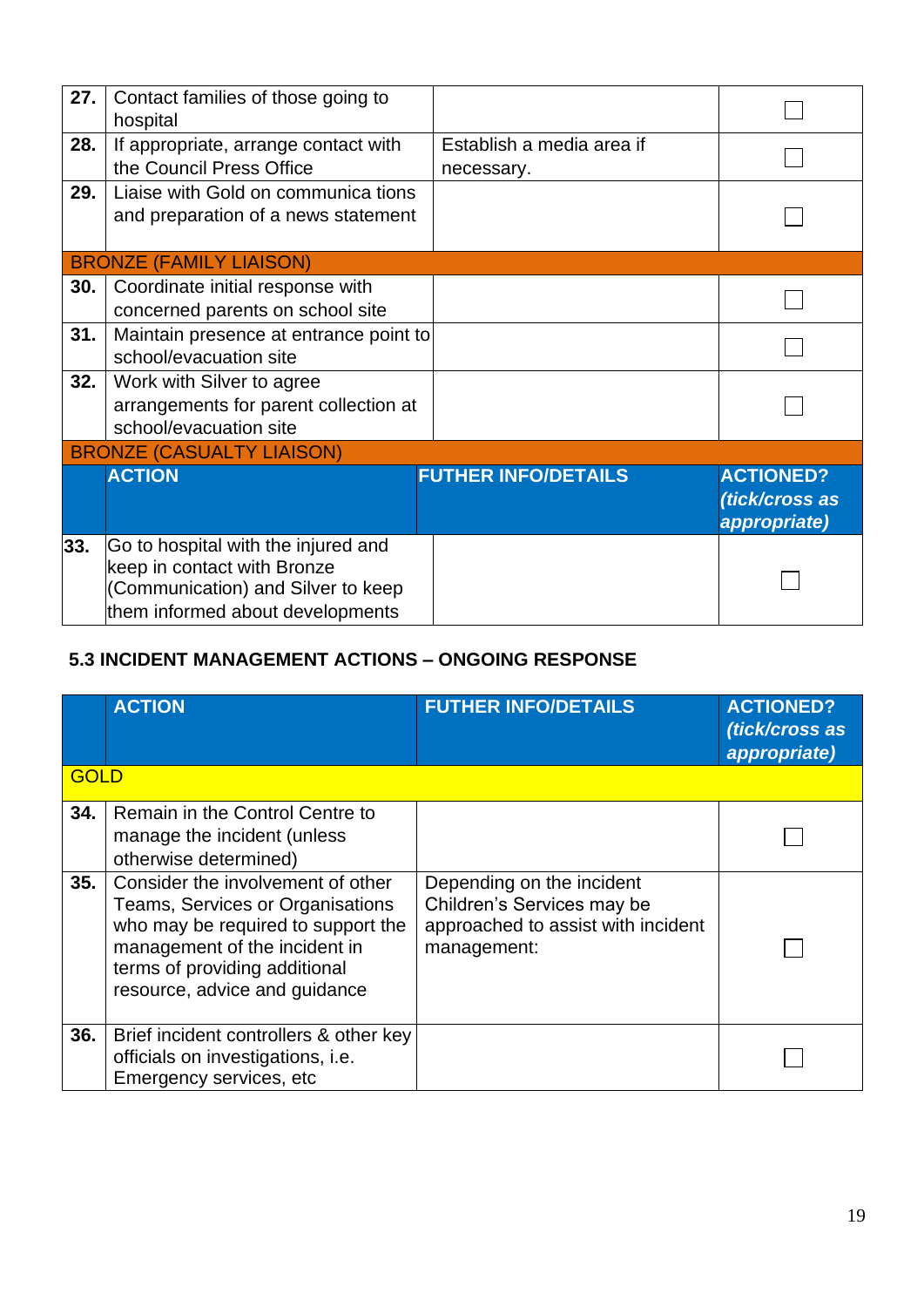| 37. | Assess the key priorities for the<br>remainder of the working day and<br>take relevant action.<br><b>Business Continuity Strategies</b><br>are documented in Section 6 | Consider actions to ensure the<br>health, safety and well-being of<br>the School community at all times.<br>Consider your business continuity<br>strategies i.e. alternative ways of<br>working, re-location to your<br>recovery site etc to ensure the<br>impact of the disruption is<br>minimised.<br>Consider the School's legal duty to<br>provide free school meals and how<br>this will be facilitated, even in the<br>event of emergency school<br>closure. |  |
|-----|------------------------------------------------------------------------------------------------------------------------------------------------------------------------|--------------------------------------------------------------------------------------------------------------------------------------------------------------------------------------------------------------------------------------------------------------------------------------------------------------------------------------------------------------------------------------------------------------------------------------------------------------------|--|
| 38. | Liaise with REAch2 and LA on legal<br>issues and passing of information to<br>trade unions if required                                                                 |                                                                                                                                                                                                                                                                                                                                                                                                                                                                    |  |
| 39. | Work with REAch2 and LA team<br>and Bronze (Communications) on<br>the content of media briefings &<br>undertake media briefings if<br>required                         |                                                                                                                                                                                                                                                                                                                                                                                                                                                                    |  |

|                      | <b>ACTION</b>                                                                                                                                                                                                                                                                                 | <b>FUTHER INFO/DETAILS</b>                                                                                                                                                                                                                                      | <b>ACTIONED?</b><br>(tick/cross as<br>appropriate) |
|----------------------|-----------------------------------------------------------------------------------------------------------------------------------------------------------------------------------------------------------------------------------------------------------------------------------------------|-----------------------------------------------------------------------------------------------------------------------------------------------------------------------------------------------------------------------------------------------------------------|----------------------------------------------------|
| 40.                  | <b>Ensure Governors are kept</b><br>informed as appropriate to the<br>circumstances of the incident<br><b>Richard Mawson: 07739 746 073</b><br>rdmawson@me.com<br>richardM@newhallacademy.org<br>Samia Alrahi: 07949 993261<br>Samia.alrahi@walthamforest.gov.uk<br>samiaA@newhallacademy.org | School (LGB) governors are aware<br>of the critical incident plan and<br>critical incident practise<br>drills<br>(governor minutes)<br>CoG and Deputy CoG will be<br>informed as soon as the Critical<br>Management Plan is activated.<br>(Phone and via Email) |                                                    |
| 41.<br><b>SILVER</b> | Work with the Recorder / Personal<br>Assistant to monitor and collate the<br>written reports, keep the incident<br>log updated noting events and<br>times. In the event of serious<br>injuries or fatality, the HSE must<br>be informed within 24 hours                                       |                                                                                                                                                                                                                                                                 |                                                    |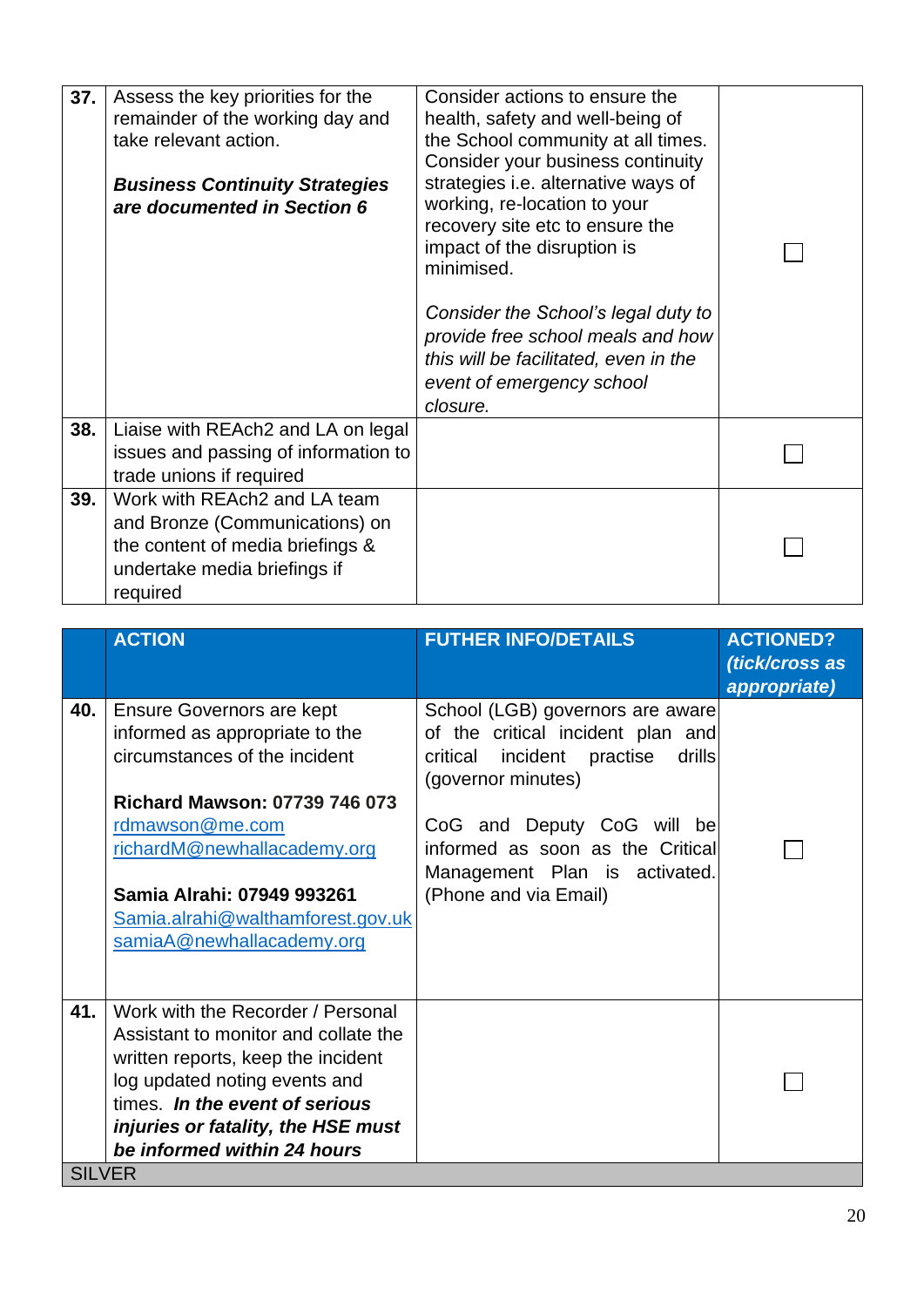|     | <b>ACTION</b>                                                                                                                                                                                                                                                                    | <b>FUTHER INFO/DETAILS</b>                                                                                                                                                                                | <b>ACTIONED?</b><br>(tick/cross as |
|-----|----------------------------------------------------------------------------------------------------------------------------------------------------------------------------------------------------------------------------------------------------------------------------------|-----------------------------------------------------------------------------------------------------------------------------------------------------------------------------------------------------------|------------------------------------|
|     |                                                                                                                                                                                                                                                                                  |                                                                                                                                                                                                           |                                    |
| 47. | Work with Phase Leaders to inform<br>pupils of what is happening and how<br>their parents are being kept<br>informed. Monitor the use of mobile<br>phones to avoid the spread of<br>rumours.                                                                                     |                                                                                                                                                                                                           |                                    |
| 46. | Identify those staff or pupils who are<br>badly affected and who need extra<br>support                                                                                                                                                                                           |                                                                                                                                                                                                           |                                    |
| 45. | Create student release location (at<br>school or evacuation site) if<br>required and allocate staff. Keep a<br>record of all students who are<br>collected, by whom and at what<br>time. Students should not be<br>permitted to check out without<br>parent/guardian permission. |                                                                                                                                                                                                           |                                    |
| 44. | Collect, organise and document<br>facts, statements and information                                                                                                                                                                                                              |                                                                                                                                                                                                           |                                    |
| 43. | Try to maintain normal routines as far<br>as possible and manage school<br>/ evacuation site                                                                                                                                                                                     |                                                                                                                                                                                                           |                                    |
| 42. | Ensure staff are kept informed<br>about what is required of them                                                                                                                                                                                                                 | Consider:<br>what actions are required<br>where staff will be located<br>٠<br>Notifying staff who are not<br>٠<br>currently in work with details of<br>the incident and actions<br>undertaken in response |                                    |

|     | AVIIVII                                                                                    | <u>I UTILIA INI UIDETAILU</u>                                                                                                                                                                                                                                                                              | AVIIVINLPI.<br>(tick/cross as<br>appropriate) |
|-----|--------------------------------------------------------------------------------------------|------------------------------------------------------------------------------------------------------------------------------------------------------------------------------------------------------------------------------------------------------------------------------------------------------------|-----------------------------------------------|
| 48. | Ensure pupils are kept informed as<br>appropriate to the circumstances of<br>the incident  | Consider age-appropriate and<br>clear but calm verbal<br>communication strategies and<br>additional support for pupils with<br>special needs - class teachers<br>and learning support assistants<br>Consider the notification of pupils<br>not currently in school by<br>text/telephone - admin assistants |                                               |
|     | <b>BRONZE (SITE)</b>                                                                       |                                                                                                                                                                                                                                                                                                            |                                               |
| 49. | Log all expenditure incurred as a Record all costs incurred as a<br>result of the incident | result of responding to the<br>incident The Financial                                                                                                                                                                                                                                                      |                                               |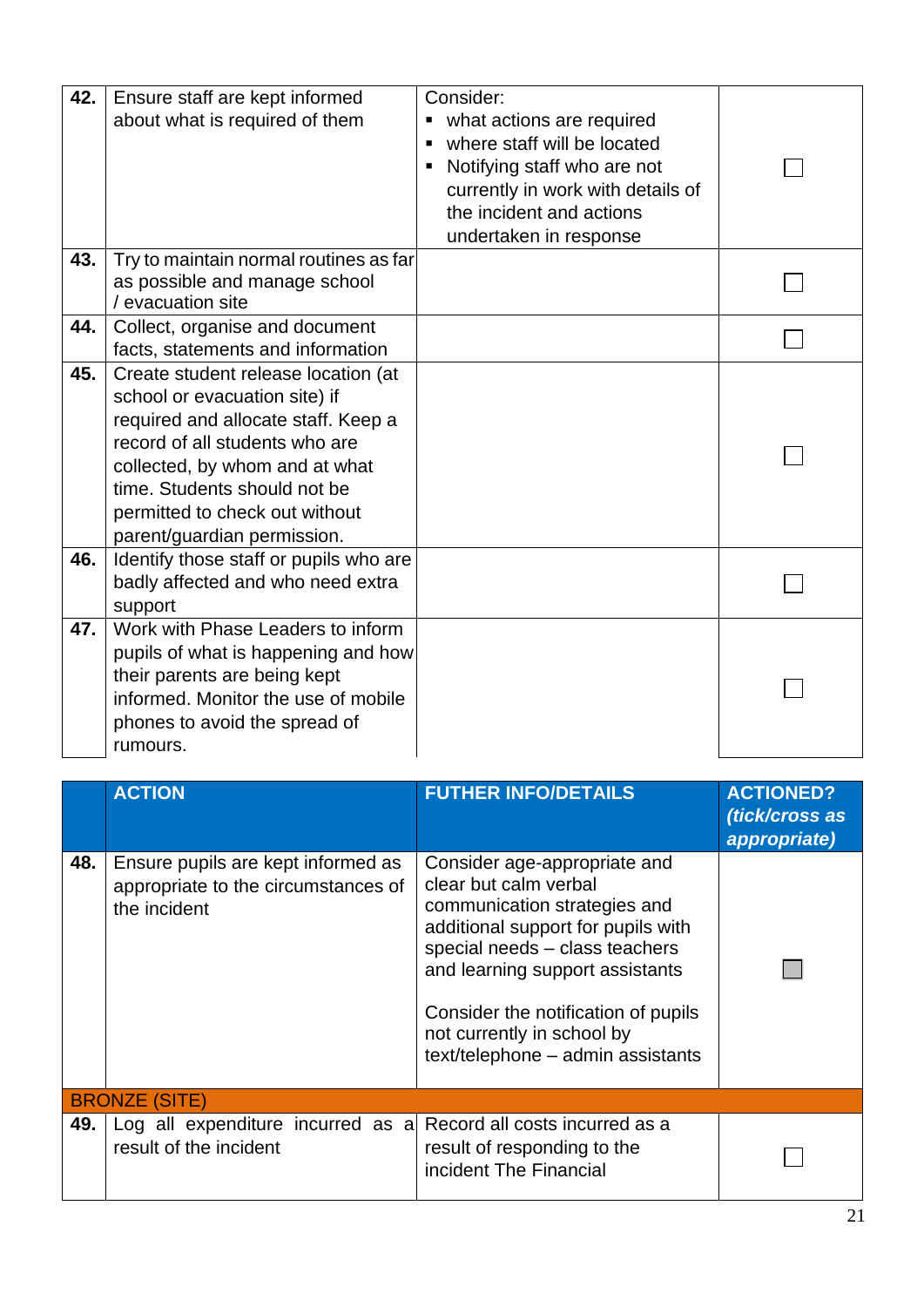|     |                                                                                                                                                                                                              | Expenditure Log can be found in<br>Appendix 11.                                                               |  |
|-----|--------------------------------------------------------------------------------------------------------------------------------------------------------------------------------------------------------------|---------------------------------------------------------------------------------------------------------------|--|
| 50. | Seek specific advice/ inform your<br>Insurance Company as appropriate                                                                                                                                        | Insurance Policy details - School<br><b>Business Manager / Reach2</b>                                         |  |
| 51. | Direct LA team, emergency staff<br>and media to appropriate locations                                                                                                                                        |                                                                                                               |  |
| 52. | <b>Work with Bronze</b><br>(communications) to create press<br>area away from the scene of the<br>incident and ensure media access<br>to site, staff and pupils is controlled                                |                                                                                                               |  |
| 53. | Works with Silver/Bronze (site) to<br>set up private area for parents /<br>relatives of children/staff affected                                                                                              |                                                                                                               |  |
| 54. | Prevent unauthorised personnel<br>from entering the school site.                                                                                                                                             |                                                                                                               |  |
| 55. | Ensure site is secure and advise on<br>safety issues                                                                                                                                                         | Agree arrangements for<br>parents/carers collecting pupils at<br>an appropriate time with Silver and<br>Gold. |  |
|     | <b>BRONZE (MEDICAL)</b>                                                                                                                                                                                      |                                                                                                               |  |
| 56. | Continue to support children with<br>any minor injuries or medical<br>conditions until they are taken to<br>hospital or collected by parents.<br>Liaise with parents regarding further<br>needs (doctor etc) |                                                                                                               |  |
|     | <b>BRONZE (COMMUNICATIONS)</b>                                                                                                                                                                               |                                                                                                               |  |
| 57. | Send text messages / emails to<br>parents and advise them of<br>collection arrangements where<br>required                                                                                                    |                                                                                                               |  |

|     | <b>ACTION</b>                                                                                                      | <b>FUTHER INFO/DETAILS</b> | <b>ACTIONED?</b><br>(tick/cross as<br>appropriate) |
|-----|--------------------------------------------------------------------------------------------------------------------|----------------------------|----------------------------------------------------|
| 58. | Continue contacting families of<br>those going to hospital or keep in<br>contact with Bronze (Casualty<br>Liaison) |                            |                                                    |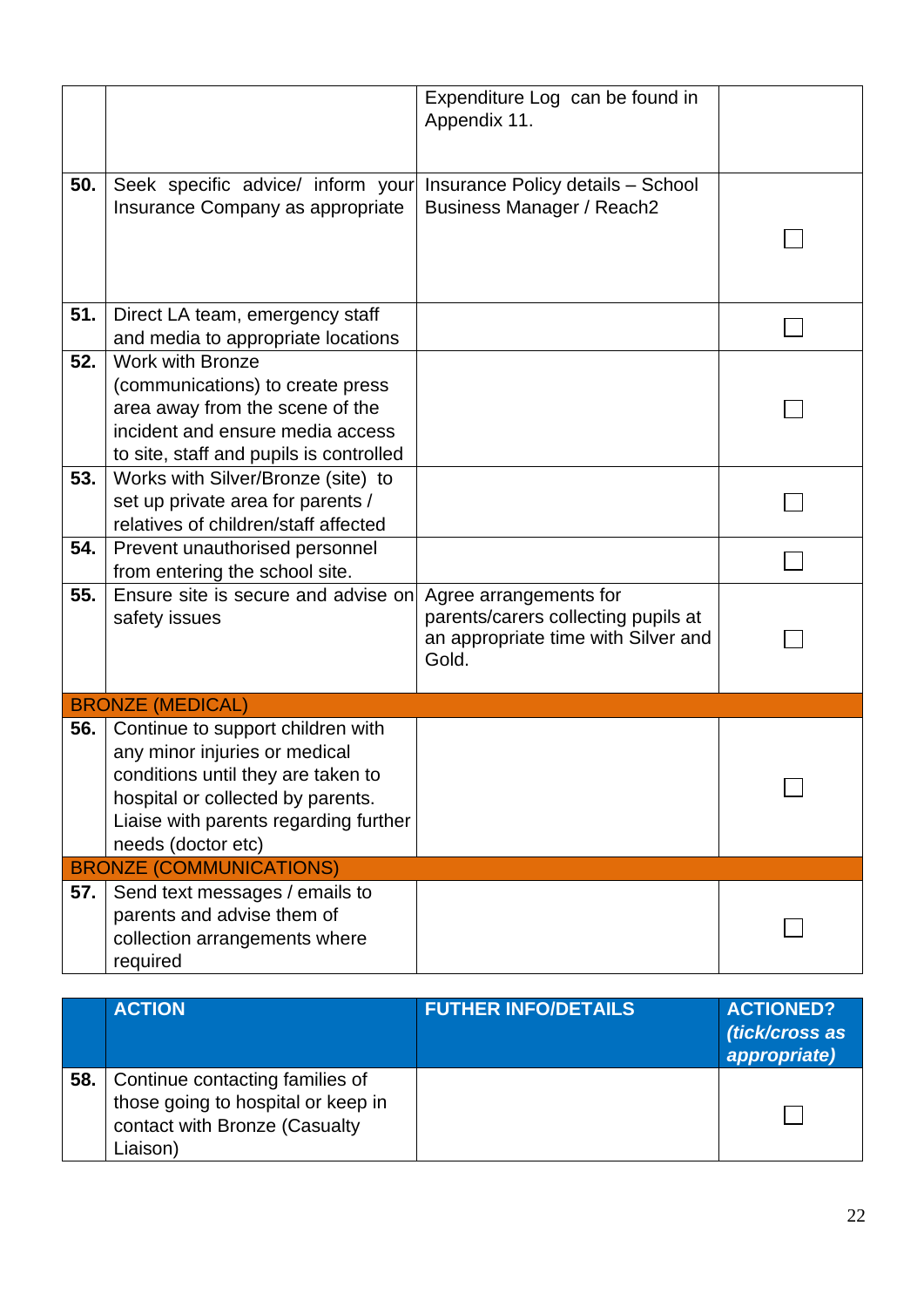| 59. | Work with Bronze (site) to create     |                                                                |                  |
|-----|---------------------------------------|----------------------------------------------------------------|------------------|
|     | media briefing location               |                                                                |                  |
| 60. | Work with Gold and LA to prepare      |                                                                |                  |
|     | press & news statements               |                                                                |                  |
| 61. | Prepare updated fact sheets for       |                                                                |                  |
|     | release by school staff and other     |                                                                |                  |
|     | persons communicating with            |                                                                |                  |
|     | parents and the public. Maintain      |                                                                |                  |
|     | detailed records of the information   |                                                                |                  |
|     | requested and released                |                                                                |                  |
| 62. | Assist in arranging interviews        |                                                                |                  |
| 63. | Coordinate appropriate media          |                                                                |                  |
|     | briefings, after liaison with Police, |                                                                |                  |
|     | Fire and Ambulance and other          |                                                                |                  |
|     | incident-related communications       |                                                                |                  |
|     | and information dissemination.        |                                                                |                  |
| 64. | Organise telephone information line   |                                                                |                  |
|     | with a brief statement & update       |                                                                |                  |
|     | website                               |                                                                |                  |
| 65. | Communicate the interim               | Ensure all stakeholders are kept                               |                  |
|     | arrangements for delivery of critical | informed of contingency                                        |                  |
|     | <b>School activities</b>              | arrangements as appropriate.<br>Consider who needs to know the |                  |
|     |                                       | interim arrangements e.g. key                                  |                  |
|     |                                       | stakeholders, customers, suppliers                             |                  |
|     |                                       | etc]                                                           |                  |
|     |                                       |                                                                |                  |
|     | <b>BRONZE (FAMILY LIAISON)</b>        |                                                                |                  |
| 66. | Maintain presence at entrance point   |                                                                |                  |
|     | to school/evacuation site to          |                                                                |                  |
|     | reassure parents and children         |                                                                |                  |
| 67. | Work with Silver to ensure the safe   |                                                                |                  |
|     | handover of children                  |                                                                |                  |
| 68. | Work with Bronze (site) and Silver    |                                                                |                  |
|     | to set up private area for parents /  |                                                                |                  |
|     | relatives of children/staff affected  |                                                                |                  |
|     | and assist emergency services         |                                                                |                  |
|     | where required with supporting        |                                                                |                  |
|     | these parents                         |                                                                |                  |
| 69. | Hand out parent letters / statements  |                                                                |                  |
| 70. | Assist with calls to parents who      |                                                                |                  |
|     | have not arrived/have not received    |                                                                |                  |
|     | messages                              |                                                                |                  |
|     | <b>ACTION</b>                         | <b>FUTHER INFO/DETAILS</b>                                     | <b>ACTIONED?</b> |
|     |                                       |                                                                | (tick/cross as   |
|     |                                       |                                                                | appropriate)     |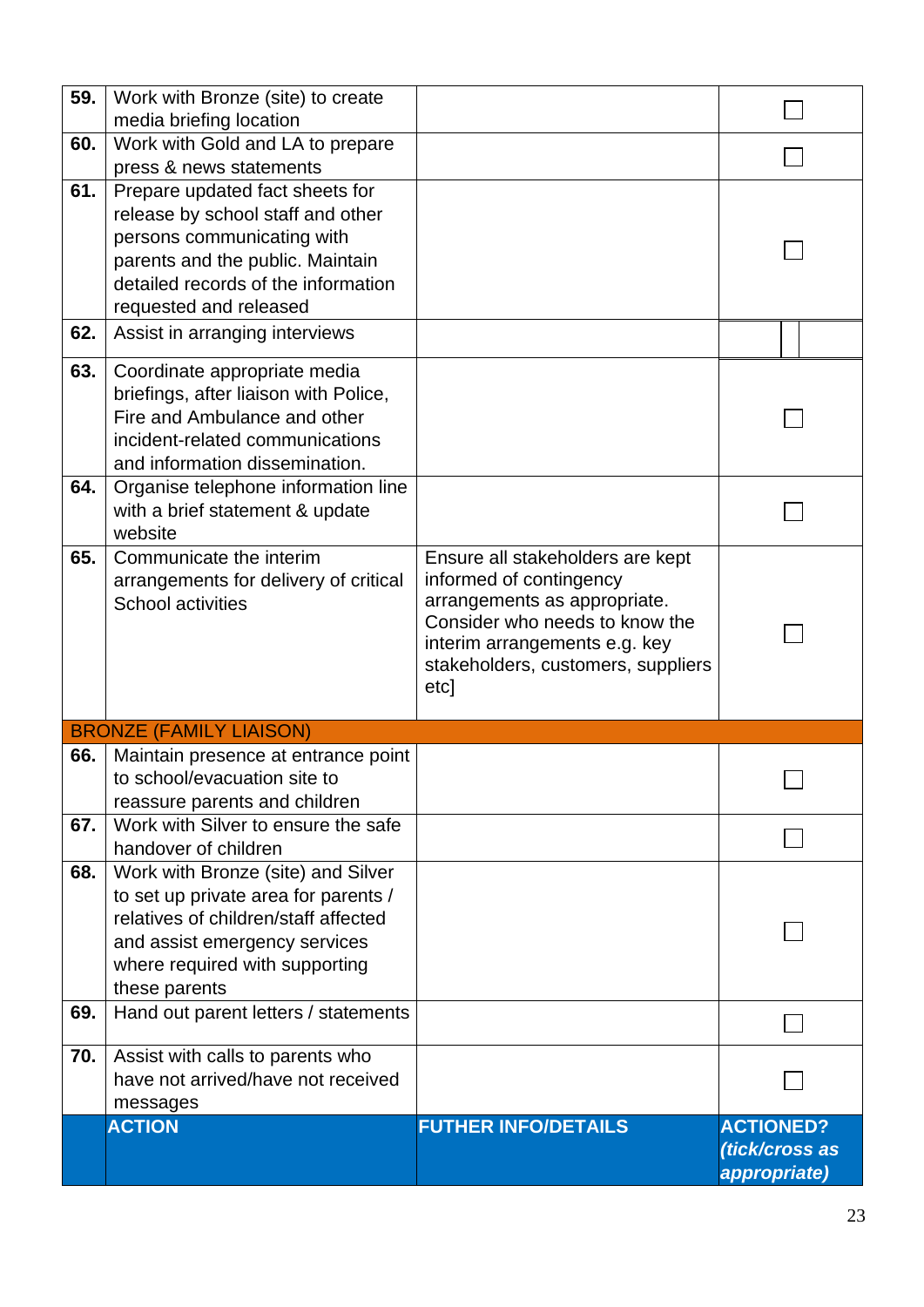|     | <b>BRONZE (CASUALTY LIAISON)</b>                                                                             |  |  |
|-----|--------------------------------------------------------------------------------------------------------------|--|--|
|     | <b>71.</b> Coordinate initial school response to<br>victims at hospital. Meet parents<br>/ family on arrival |  |  |
| 72. | Keep Gold, Silver and Bronze<br>(Communication) up to date with<br>developments                              |  |  |
| 73. | Divert media enquiries to Bronze<br>(communication)                                                          |  |  |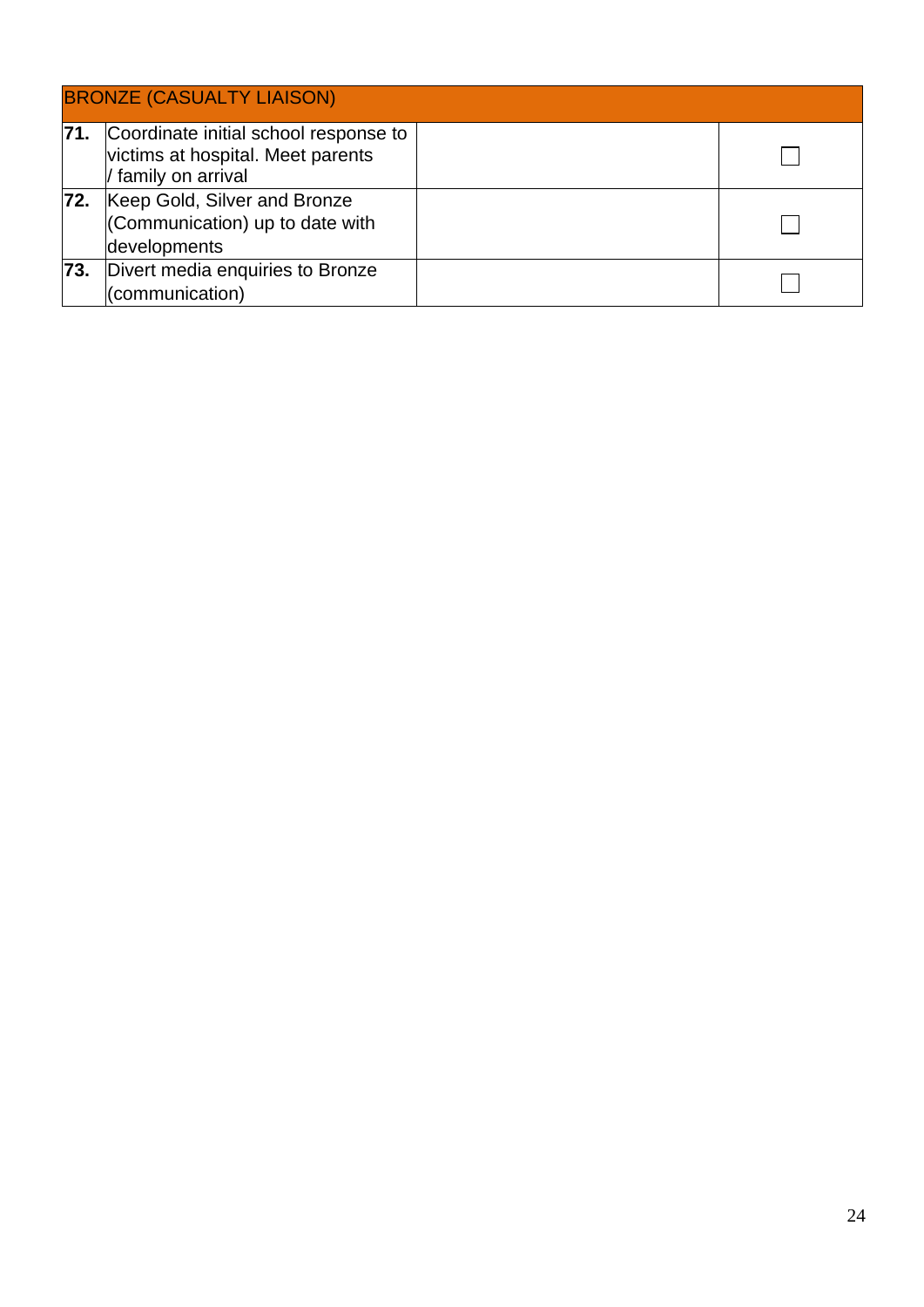#### <span id="page-24-0"></span>**6.0. BUSINESS CONTINUITY**

#### <span id="page-24-1"></span>**6.1 PURPOSE OF THE BUSINESS CONTINUITY PHASE**

The purpose of the business continuity phase of your response is to ensure that critical activities are resumed as quickly as possible and/or continue to be delivered during the disruption. This may involve activation one or more of your business continuity strategies to enable alternative ways of working.

If the school is to be closed for an extended period due to ongoing adverse conditions or local incident, damage to school buildings etc, we still have a responsibility to provide a reasonable level of education for children starting as soon after the incident as possible. The LA may be able to provide a temporary site/sites or it could mean the setting up of a temporary site or provision of education at home via home learning packs or lessons delivered via the VLE. Gold and Silver will liaise with REAch2 and the LA to co-ordinate and agree these efforts based on the resources available and utilising member of the Bronze Team as required for communication and site specific requirements.

During an incident it is unlikely that you will have all of your resources available to you, it is therefore likely that some 'non-critical' activities may need to be suspended at this time.

| <b>6.2 BUSINESS CONTINUITY ACTIONS</b> |  |  |
|----------------------------------------|--|--|
|----------------------------------------|--|--|

| <b>ACTION</b>                                                                                                     | <b>FUTHER INFO/DETAILS</b>                                                                                                                                                              | <b>ACTIONED?</b><br>(tick/cross<br><b>as</b><br>appropriate) |
|-------------------------------------------------------------------------------------------------------------------|-----------------------------------------------------------------------------------------------------------------------------------------------------------------------------------------|--------------------------------------------------------------|
| <b>Identify</b><br>other<br>anv<br>stakeholders required to be<br>involved in the Business<br>Continuity response | Depending on the incident, you may need<br>additional/specific input in order to drive the<br>recovery of critical activities, this may<br>require the involvement of external partners |                                                              |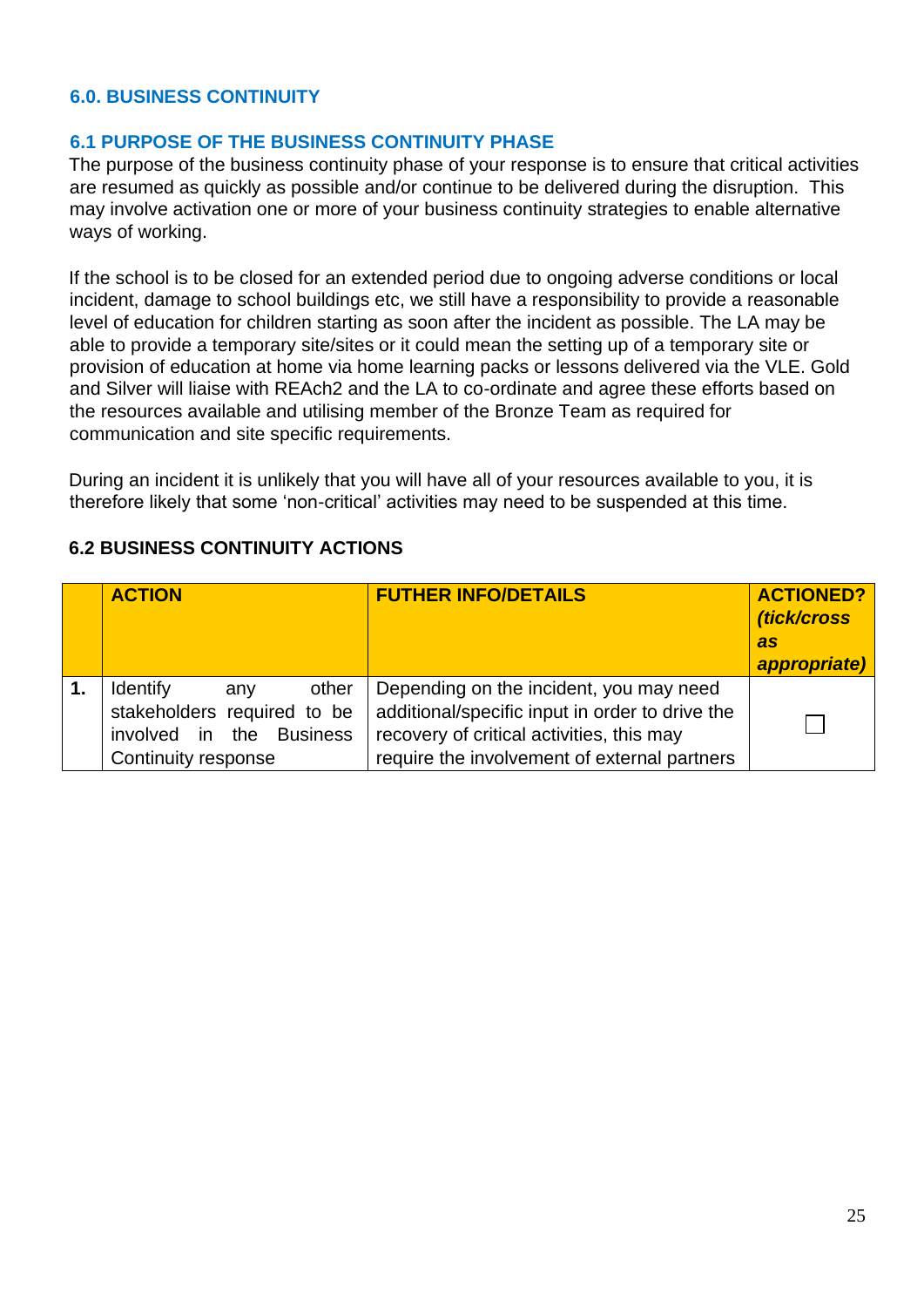| 2. | Evaluate the impact of the<br>incident                                                                                 | Take time to understand the impact of the<br>incident on 'business as usual' school<br>activities by communicating with key<br>stakeholders to gather information using The<br>Impact Assessment Form at Appendix 9.<br>Consider the following questions:<br>• Which school activities are disrupted?<br>• What is the impact over time if these<br>activities do not continue?<br>• Would the impact be:<br>manageable ? o<br>$\circ$<br>disruptive? $\circ$ critical?<br>disastrous?<br>$\circ$<br>• What are current staffing levels?<br>• Are there any key milestones or critical<br>activity deadlines approaching?<br>• What are your recovery time objectives?<br>• What resources are required to recover<br>critical activities? |                                        |
|----|------------------------------------------------------------------------------------------------------------------------|--------------------------------------------------------------------------------------------------------------------------------------------------------------------------------------------------------------------------------------------------------------------------------------------------------------------------------------------------------------------------------------------------------------------------------------------------------------------------------------------------------------------------------------------------------------------------------------------------------------------------------------------------------------------------------------------------------------------------------------------|----------------------------------------|
|    | <b>ACTION</b>                                                                                                          | <b>FUTHER INFO/DETAILS</b>                                                                                                                                                                                                                                                                                                                                                                                                                                                                                                                                                                                                                                                                                                                 | <b>ACTIONED?</b><br><i>(tick/cross</i> |
|    |                                                                                                                        |                                                                                                                                                                                                                                                                                                                                                                                                                                                                                                                                                                                                                                                                                                                                            | as<br>appropriate)                     |
| 3. | Plan how critical activities will<br>be maintained, utilising                                                          | Consider:                                                                                                                                                                                                                                                                                                                                                                                                                                                                                                                                                                                                                                                                                                                                  |                                        |
|    | preidentified or new business<br>continuity strategies (See<br>Section 6.3)                                            | Immediate priorities<br>٠<br><b>Communication strategies</b><br>٠<br>Deployment of resources<br>п<br>Finance<br>٠<br>Monitoring the situation<br>٠<br>Reporting<br>Stakeholder engagement<br>Produce an action plan for this phase of<br>response.                                                                                                                                                                                                                                                                                                                                                                                                                                                                                         |                                        |
| 4. | Log all decisions and actions,<br>including what you decide not<br>to do and include your decision<br>making rationale | Use the Decision and Action Log to do this.<br>The log template can be found in Appendix 8                                                                                                                                                                                                                                                                                                                                                                                                                                                                                                                                                                                                                                                 |                                        |
| 5. | Log all financial expenditure<br>incurred                                                                              | The Financial Expenditure Log can be found<br>in Appendix 11.                                                                                                                                                                                                                                                                                                                                                                                                                                                                                                                                                                                                                                                                              |                                        |
| 6. | Allocate specific roles as<br>necessary                                                                                | Roles allocated will depend on the nature of<br>the incident and availability of staff                                                                                                                                                                                                                                                                                                                                                                                                                                                                                                                                                                                                                                                     |                                        |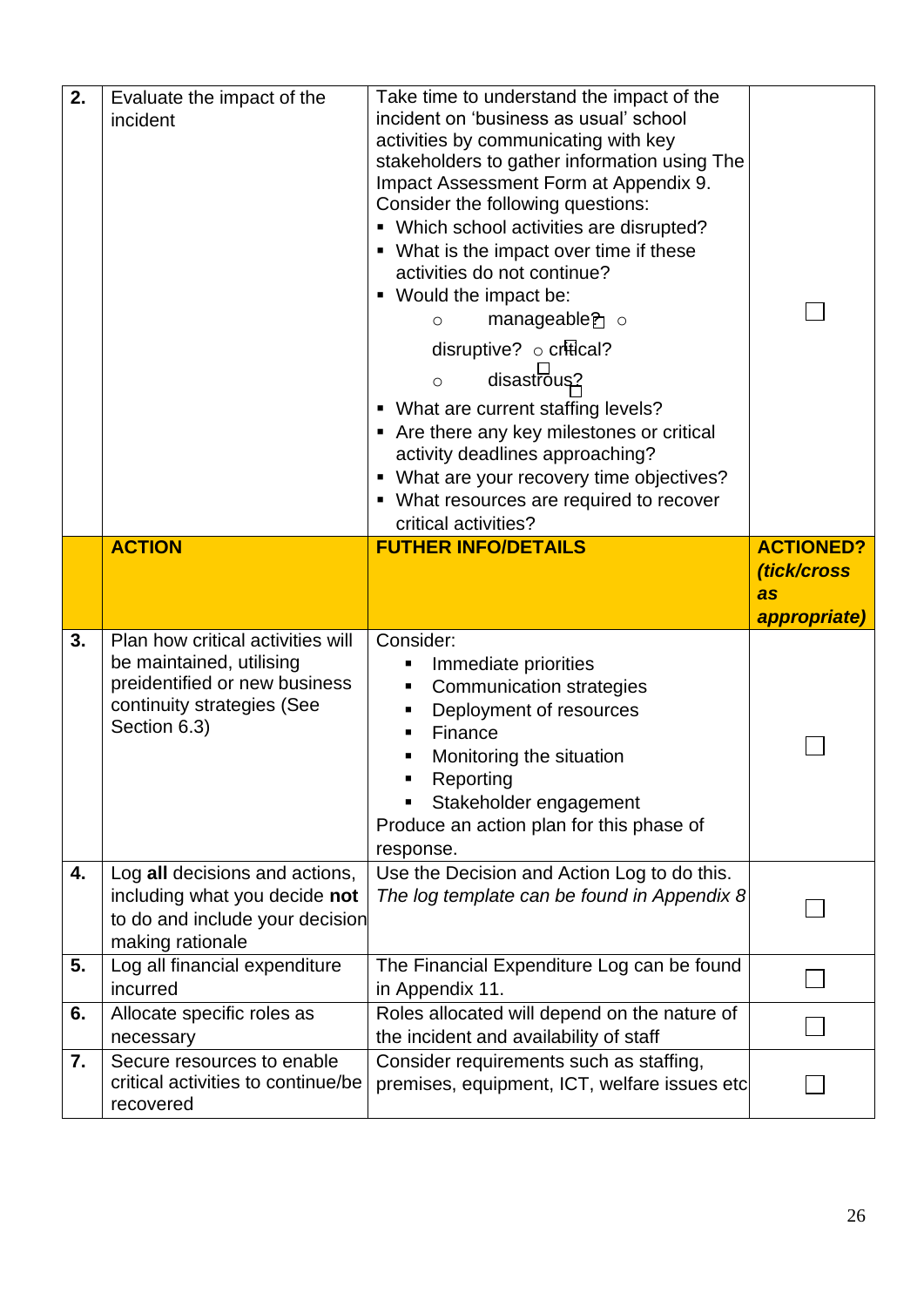| 8. | Deliver appropriate<br>communication actions as<br>required | Ensure methods of communication and key<br>messages are developed as appropriate to<br>the needs of your key stakeholders e.g. staff,<br>parents/carers, governors, suppliers, Local<br>Authority, central Government Agencies etc. |  |
|----|-------------------------------------------------------------|-------------------------------------------------------------------------------------------------------------------------------------------------------------------------------------------------------------------------------------|--|
|    |                                                             |                                                                                                                                                                                                                                     |  |
|    |                                                             |                                                                                                                                                                                                                                     |  |

# <span id="page-26-0"></span>**6.3 BUSINESS CONTINUITY STRATEGIES**

|    | Arrangements to manage a loss or shortage of staff<br>or skills                                                                                                                                                                                                                              | <b>Further Information</b><br>(e.g. Key contacts, details of |
|----|----------------------------------------------------------------------------------------------------------------------------------------------------------------------------------------------------------------------------------------------------------------------------------------------|--------------------------------------------------------------|
|    | Please add/amend/delete as appropriate                                                                                                                                                                                                                                                       | arrangements, checklists)                                    |
| 1. | Use of temporary staff e.g. supply teachers, office staff etc                                                                                                                                                                                                                                |                                                              |
| 2. | Multi-skilling and cross-training to ensure staff are capable<br>of undertaking different roles and responsibilities, this may<br>involve identifying deputies, job shadowing, succession<br>planning and handover periods for planned (already<br>known) staff absence e.g. maternity leave |                                                              |
| 3. | Using different ways of working to allow for reduced<br>workforce, this may include:<br>larger class sizes (subject to adult and child ratios)<br>٠<br>use of TAs, LSAs, Student Teachers, Learning<br>٠                                                                                     |                                                              |

|    | Mentors etc                                                               |  |
|----|---------------------------------------------------------------------------|--|
|    | virtual Learning Environment opportunities<br>٠                           |  |
|    | pre-prepared educational materials that allow for<br>independent learning |  |
|    | team activities and sports to accommodate larger<br>$\bullet$             |  |
|    | numbers of pupils at once                                                 |  |
| 4. | Suspending 'non-critical' activities and focusing on your                 |  |
|    | priorities                                                                |  |
| 5. | Using mutual support agreements with other schools                        |  |
| 6. | Ensuring staff management issues are considered i.e.                      |  |
|    | managing attendance policies, job description flexibility                 |  |
|    | and contractual requirements etc                                          |  |

### **Arrangements to manage denial of access to your premises or loss of utilities**

# *Please add/amend/delete as appropriate*

- **1.** Using mutual support agreements with other schools **Further Information** (e.g. Key contacts, details of arrangements, checklists)
- **2.** Pre-agreed arrangements with other premises in the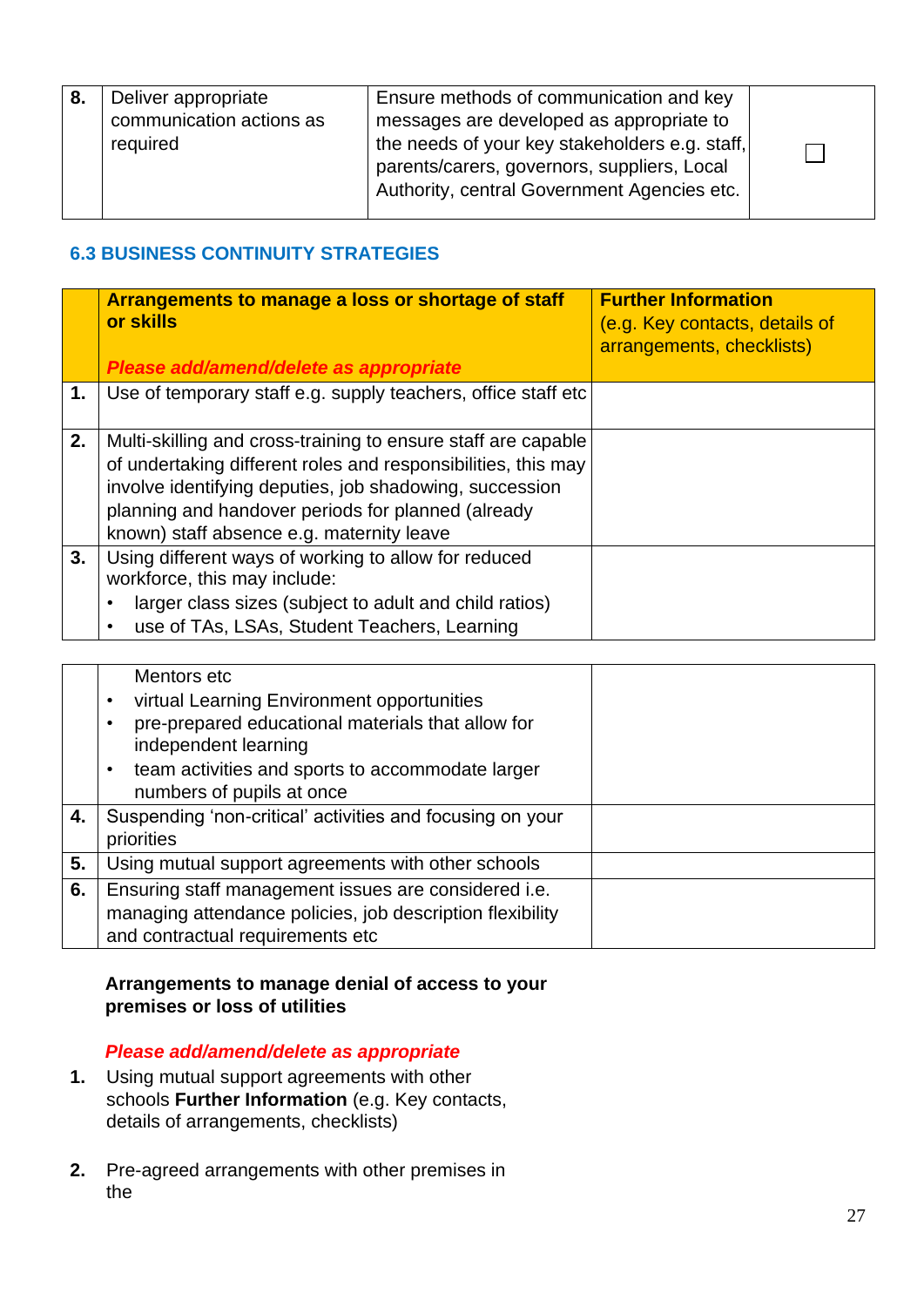|    | community <i>i.e.</i> Libraries, Leisure Centres, Colleges,                               |              |
|----|-------------------------------------------------------------------------------------------|--------------|
|    |                                                                                           |              |
|    | University premises                                                                       |              |
| 3. | Virtual Learning Environment opportunities                                                |              |
| 4. | Localising the incident e.g. isolating the problem and utilising different sites or areas |              |
|    | within the school premises<br>portfolio                                                   |              |
| 5. | Off-site activities e.g. swimming, physical activities,                                   | school trips |

|    | <b>Arrangements to manage loss of technology /</b>      | <b>Further Information</b> |
|----|---------------------------------------------------------|----------------------------|
|    | telephony / data / power (e.g. Key contacts, details of | arrangements, checklists)  |
|    | Please add/amend/delete as appropriate                  |                            |
| 1. | Back-ups of key school data e.g. CD or Memory Stick     |                            |
|    | back-ups, photocopies stored on and off site, mirrored  | servers etc                |
| 2. | Reverting to paper-based systems e.g. paper registers,  |                            |
|    | whiteboards etc                                         |                            |
|    |                                                         |                            |
| 3. | Flexible lesson plans                                   |                            |
|    | Emergency generator e.g. Uninterruptible Power          |                            |
|    | Supply (UPS)                                            |                            |
|    |                                                         |                            |
|    |                                                         |                            |
|    | Emergency lighting                                      |                            |

| Arrangements to mitigate the loss of key suppliers,<br>third parties or partners<br>Please add/amend/delete as appropriate | <b>Further Information</b><br>(e.g. Key contacts, details of<br>arrangements, checklists) |  |
|----------------------------------------------------------------------------------------------------------------------------|-------------------------------------------------------------------------------------------|--|
| Pre-identified alternative suppliers                                                                                       |                                                                                           |  |

| 2. | Ensuring all external providers have business continuity<br>plans in place as part of contract terms                                     |  |
|----|------------------------------------------------------------------------------------------------------------------------------------------|--|
| 3. | Insurance cover                                                                                                                          |  |
| 4. | Using mutual support agreements with other schools                                                                                       |  |
| 5. | Using alternative ways of working to mitigate the loss e.g.<br>suspending activities, adapting to the situation and<br>working around it |  |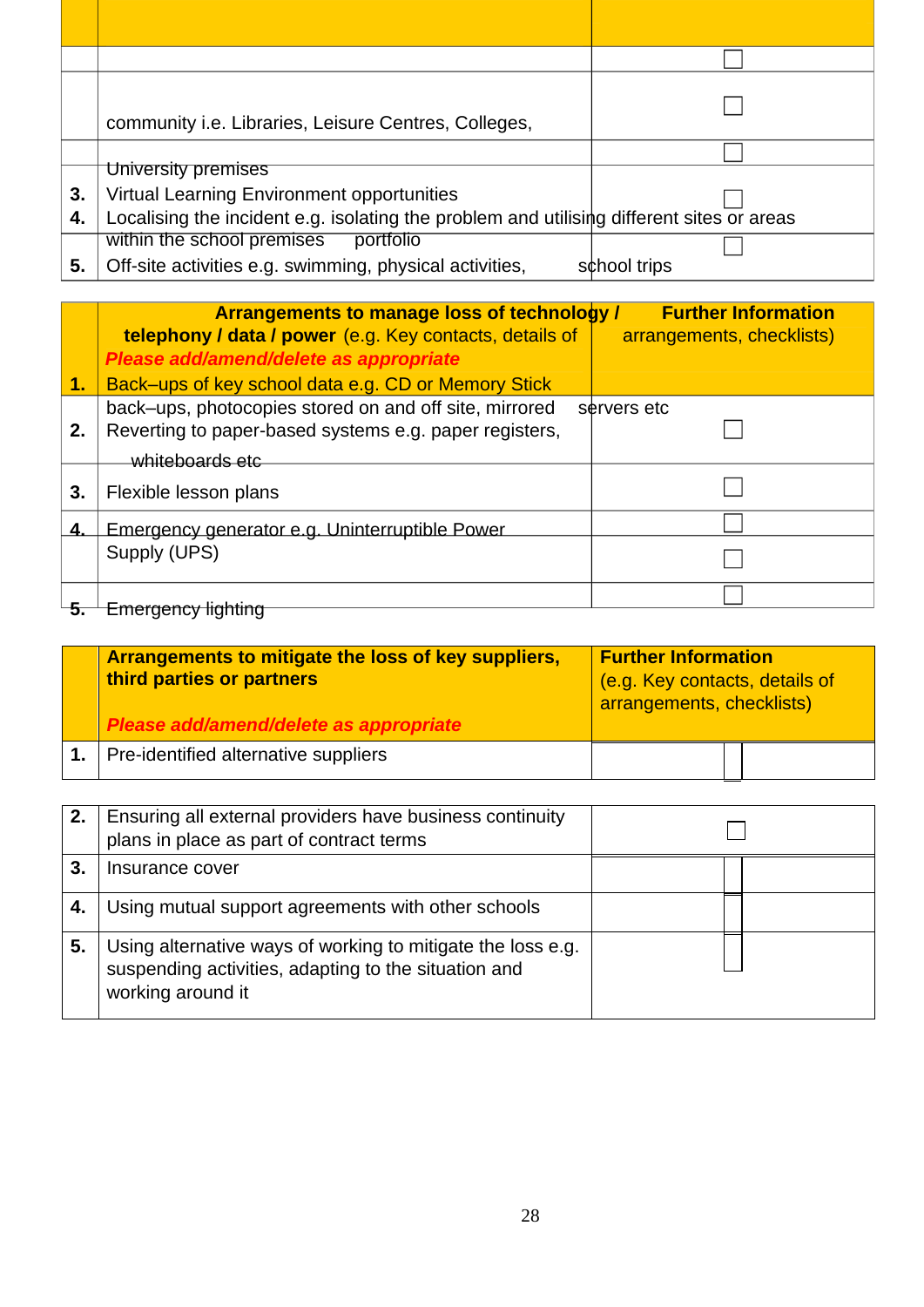# <span id="page-28-0"></span>**7.0 RECOVERY AND RESUMPTION**

The purpose of the recovery and resumption phase is to resume 'business as usual' working practices for the school as quickly as possible. When the emergency services have left the school, or in the case of an incident on a school trip, when pupils and staff have returned home and media interest has subsided, the school will need to begin to recover. The school will need to put a recovery plan into place and potentially organise a range of support for staff and pupils. There may be formal inquiries or police investigations continuing for some time after the incident and it will be important to secure the co-operation and support of staff, pupils and parents. Where the impact of the incident is prolonged, 'normal' operations may need to be delivered under new circumstances e.g. from a different location.

|             | <b>ACTION</b>                                                                                              | <b>FUTHER INFO/DETAILS</b>                                                                                                                                                                                                                                                                                                                                                                                                                                                                                                                                                                                                              | <b>ACTIONED?</b><br>(tick/cross<br>as |
|-------------|------------------------------------------------------------------------------------------------------------|-----------------------------------------------------------------------------------------------------------------------------------------------------------------------------------------------------------------------------------------------------------------------------------------------------------------------------------------------------------------------------------------------------------------------------------------------------------------------------------------------------------------------------------------------------------------------------------------------------------------------------------------|---------------------------------------|
|             |                                                                                                            |                                                                                                                                                                                                                                                                                                                                                                                                                                                                                                                                                                                                                                         | appropriate)                          |
| <b>GOLD</b> |                                                                                                            |                                                                                                                                                                                                                                                                                                                                                                                                                                                                                                                                                                                                                                         |                                       |
| 1.          | Agree and plan the actions<br>required to enable recovery<br>and resumption of normal<br>working practices | Agreed actions will be detailed in an action<br>plan and set against timescales with<br>responsibility for completion clearly<br>indicated.                                                                                                                                                                                                                                                                                                                                                                                                                                                                                             |                                       |
| 2.          | Once recovery and<br>resumption actions are<br>complete, communicate the<br>return to 'business as usual'. | Ensure all staff are aware that the<br>Business Continuity Plan is no longer in<br>effect through text messages / calls.<br>Ensure all parents/carers are aware that<br>$\bullet$<br>the Business Continuity Plan is no longer<br>in effect through text messages / letters /<br>Twitter.<br>Ensure all contractors / additional parties<br>$\bullet$<br>are aware that the Business Continuity<br>Plan is now longer in place through text<br>messages / emails / calls.                                                                                                                                                               |                                       |
| 3.          | Prepare the school for<br>reopening                                                                        | The school may need to be cleaned prior<br>$\bullet$<br>to re-opening and guidance would be<br>sought about the scope of the cleaning<br>required.<br>If the school has been closed suddenly<br>$\bullet$<br>or has been closed for a period of time, it<br>is likely that a deep clean of the kitchens<br>would be required. Again, advice should<br>be sought from the Catering company on<br>the time required. It could be that the<br>school re-opens with only packed lunch<br>options until this work has been<br>completed. Parents need to be notified<br>of the arrangements as soon as the<br>decisions have been finalised. |                                       |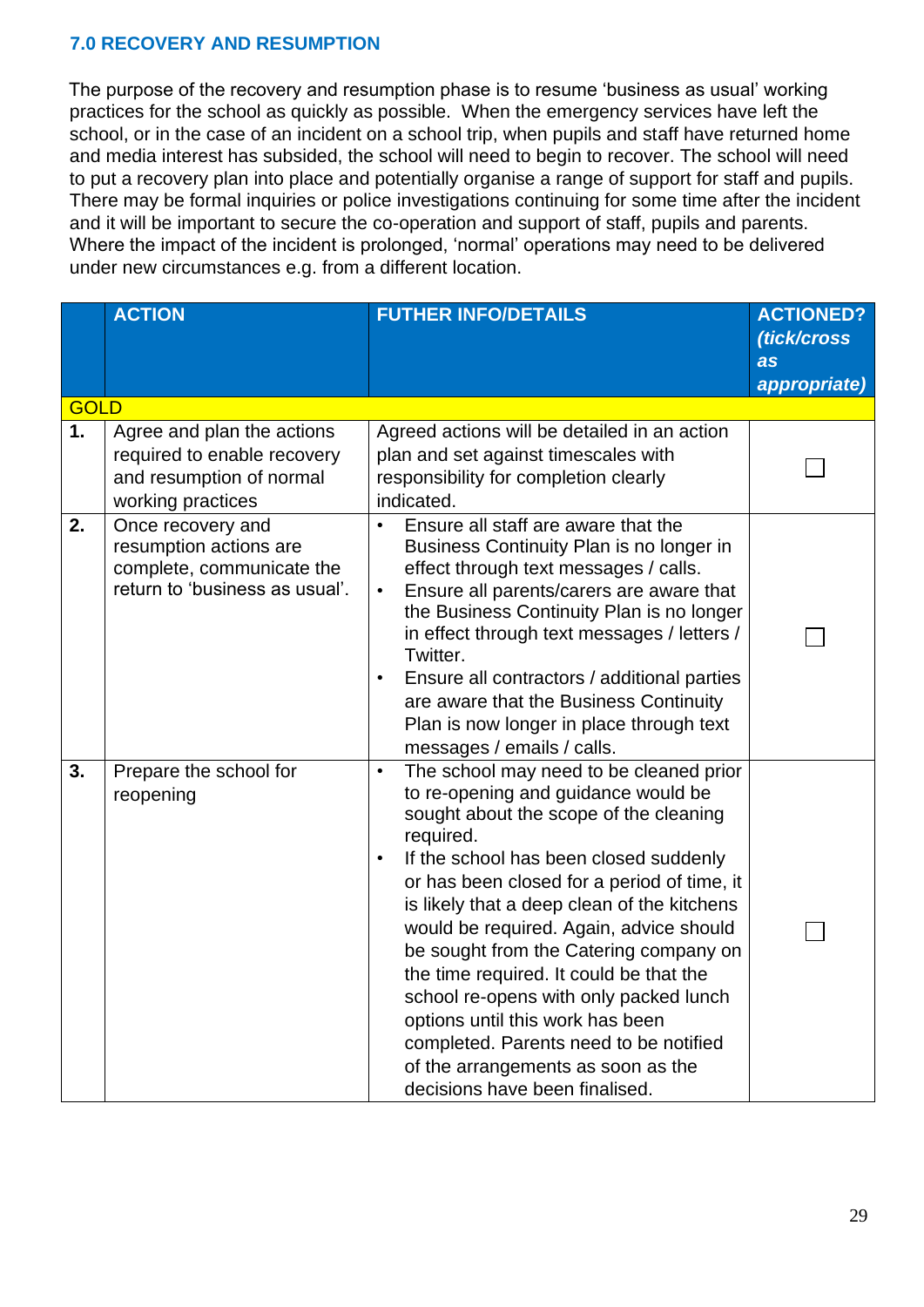| $\overline{4}$ . | Carry out debrief with all staff<br><b>ACTION</b>                                 | • A debrief should be conducted to pass key<br>messages and arrangements for<br>returning to learning to staff. This session<br>should give staff the opportunity to<br>emotionally process what has<br><b>FUTHER INFO/DETAILS</b>                                                                                                                                                                                                                                                                                                                                          | <b>ACTIONED?</b><br>(tick/cross<br>as<br>appropriate) |
|------------------|-----------------------------------------------------------------------------------|-----------------------------------------------------------------------------------------------------------------------------------------------------------------------------------------------------------------------------------------------------------------------------------------------------------------------------------------------------------------------------------------------------------------------------------------------------------------------------------------------------------------------------------------------------------------------------|-------------------------------------------------------|
|                  | Carry out debrief with all staff<br>continued                                     | happened. At this time, you should<br>determine if follow-up counselling,<br>support or further debriefing is needed.<br>Support could include counselling,<br>mentors, marking anniversaries, etc. See<br>Appendix 14 for guidance<br>Lessons learned should also be captured<br>either as a group or with key individuals<br>to incorporate them onto revisions and<br>training.<br>Once an incident is over and your<br>$\bullet$<br>immediate recovery needs have been<br>met, be sure to document your<br>observations and actions in a timely and<br>thorough manner. |                                                       |
| 5.               | Agree communication with<br>parents                                               | Agree whether letters will be sent home or if<br>parents need to be given the opportunity to<br>come into school for a meeting prior to<br>reopening. See Appendix 7 for guidance                                                                                                                                                                                                                                                                                                                                                                                           |                                                       |
| 6.               | Agree debrief arrangements<br>for pupils (if required)                            | Arrangements for debriefing pupils should<br>be agreed with staff. See Appendix 13 for<br>guidance on imparting tragic news if<br>required.                                                                                                                                                                                                                                                                                                                                                                                                                                 |                                                       |
| 7.               | Carry out a debrief with all<br>members of the School<br>Incident Management Team | Review this Continuity Plan in light of<br>$\bullet$<br>lessons learned from incident and the<br>response to it.<br>Implement recommendations for<br>$\bullet$<br>improvement and update this Plan.<br>Ensure any revised versions of the Plan<br>$\bullet$<br>is read by all members of the School<br>Incident Management Team and<br>Governors.                                                                                                                                                                                                                           |                                                       |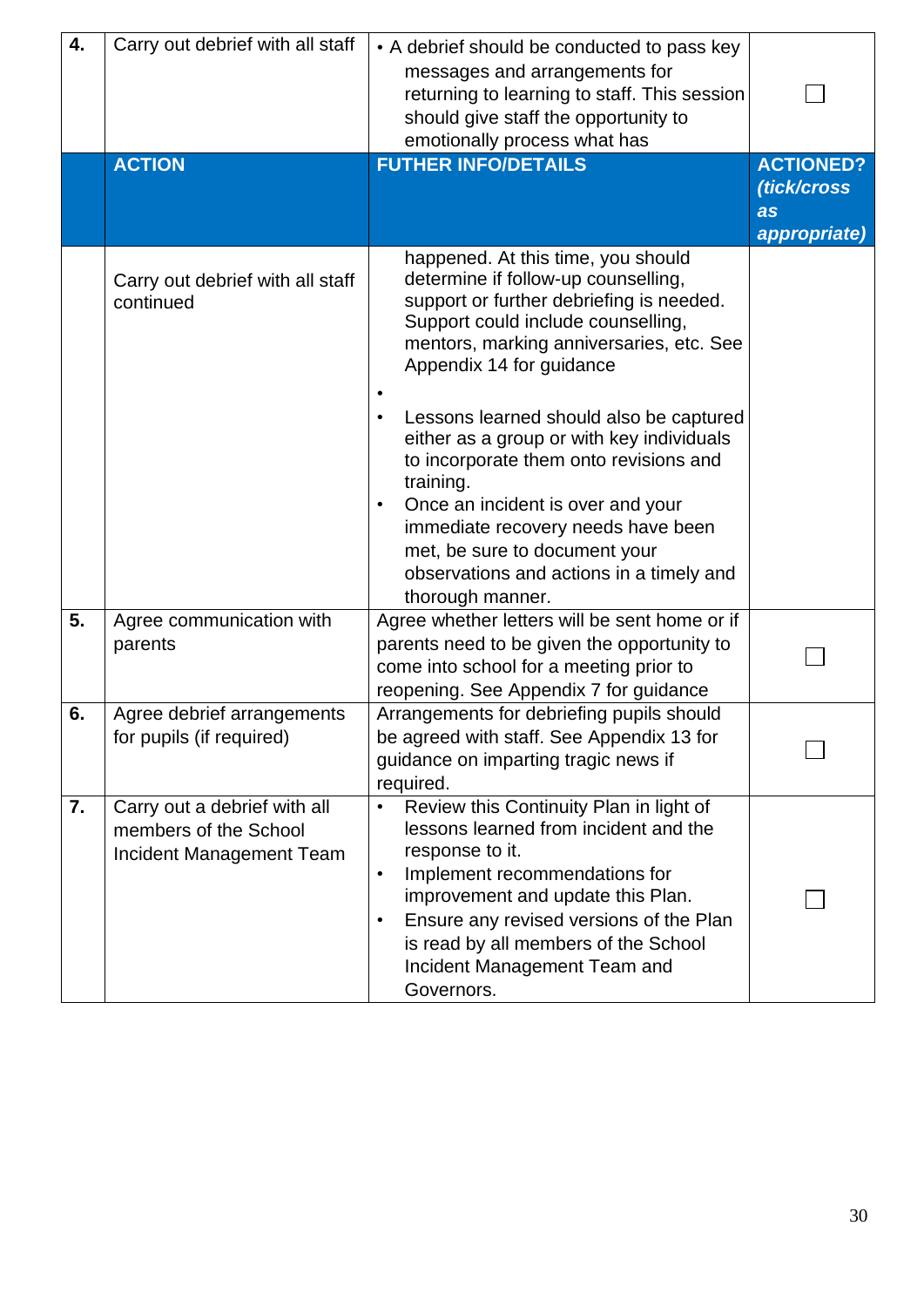# <span id="page-30-0"></span>**APPENDIX 1 – EVACUATION PROCEDURES SCHOOL LOCK DOWN PROCEDURES**

In the event of an emergency that requires children to be contained in their classrooms and staff to be aware of an emergency (i.e. incident happening outside the school, violent intruder inside the school grounds etc), the following codes will be used to alarm staff:-

| <b>Code O</b>      | Incident outside the school                 |
|--------------------|---------------------------------------------|
| <b>Code IP</b>     | Incident in the playground                  |
| <b>Code IR</b>     | <b>Incident in the Office / Reception</b>   |
| <b>Code IE</b>     | <b>Incident inside the school - EYFS</b>    |
| <b>Code I1</b>     | Incident inside the school - KS1            |
| Code <sub>12</sub> | Incident inside the school - KS2            |
| <b>Code IL</b>     | <b>Incident inside the school - Library</b> |

The message must be repeated several times over the tannoy (if possible) to ensure all classes have heard the message. In these circumstances, children must be contained in the classroom and all external doors locked.

#### **LOCK-DOWN COLLECTION PROCEDURES**

As there are a number of exits from the school site (the front doors, playground gate, the library front and back doors), it is possible that children will be released to parents through an alternative exit. If the police agree that this is a safe option, the school communication systems can be used to inform parents of which gate they should make their way to and the Emergency Team will work with the Emergency Services to ensure the safe hand-over of the children. The most likely scenario is that police would check the school register before allowing parents onto the site so they can then collect from the classrooms, with teachers keeping a record of who has been collected, by whom and at what time. However, the School Incident Team will confirm arrangements after consultation with the Police/Emergency services.

#### **EVACUATION**

The sound of the fire alarm must be recognized by all on the premises as the signal for immediate and orderly evacuation of all persons, under the supervision of staff. The Fire Brigade are called automatically by the alarm receiving centre. The following orderly evacuation procedures should be followed:-

- 1. Children to put down their pens & pencils and line up quietly at the door
- 2. Teachers close windows and doors
- 3. Teachers to do a quick head count and escort the children to the playground using the nearest fire escape route (details on the classroom fire notice). Teachers should lead the class to the fire escape route to ensure the nearest fire escape route is not blocked or unsafe, giving responsibility to another member of staff or responsible child to close the classroom door. Classes on the first or second floor or the lounge building should come down the nearest stairs using **both sides of the staircase**. Please do not wait for the class in front to clear the staircase – speed is of the essence.

NOTE: Teachers/TAs/Volunteers who have been taking smaller groups of children (i.e. for group sessions or reading practise etc) should do a head count, take the children out into the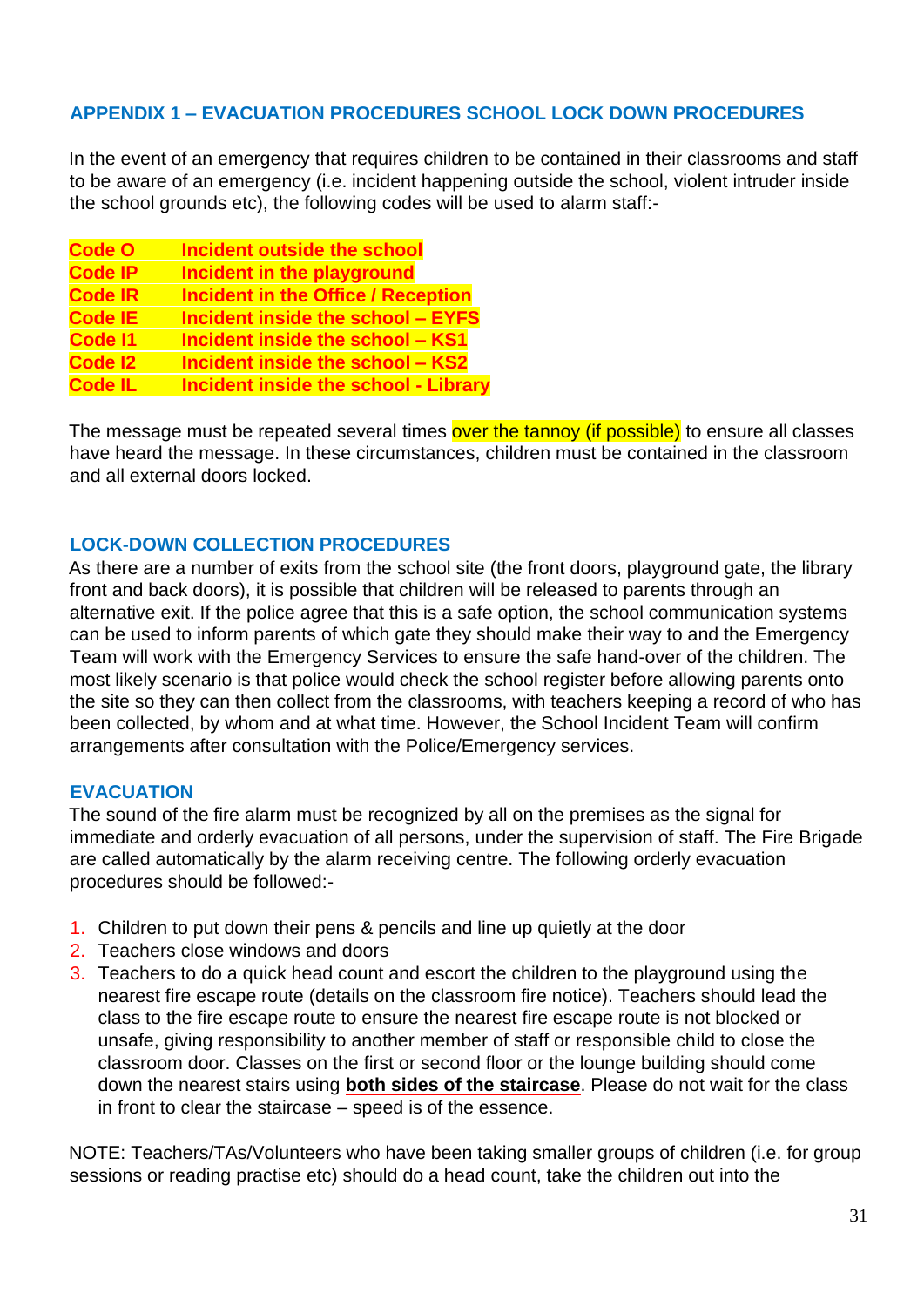playground and then dispatch them to stand in their class lines as quickly as possible in preparation for the register to be called.

NOTE: In the event of a fire being raised during the teachers' absence from the class (e.g. during wet play), the responsible adult should escort the children to the nearest fire assembly point and the register called by the playground supervisors/senior leadership team.

# **Fire Marshalls**

The appointed Fire Marshalls must undertake a sweep of their specific areas - quickly and briefly checking toilets, cloakroom areas and classrooms to ensure the whole school has been evacuated. Fire Marshalls should NOT put themselves in danger at any time. NOTE: If Fire Marshalls are teaching small groups of children when the alarm sounds, getting these children out of the building should take priority over the role of Fire Marshall – unless it is easy to get them to rejoin their class without delaying their exit from the building.

# **Office**

The Office are responsible for ensuring all visitors and volunteers sign in each day and for printing out the fire drill registers daily when the registers have been completed. They are also responsible for bringing out the Emergency Bag – see Appendix 2 for the content list.

# **OFFSITE EVACUATION**

If there are any concerns about the safety of children evacuating to the normal assembly point (ie fire is causing windows to blow out into the playground, heat etc) – the children will be evacuated via an alternative route to the Smiles Montessori Nursery via a short walk from The Chase into Forge Lane. Arrangements have been made with Smile Montessori Nursery to accommodate our pupils safely with a complete building evacuation.

All members of the School Emergency Team need to have the relevant numbers for the alternative school programmed into their mobile phones –

# *SMILES MONTESSORI Forge Lane, Newhall, Harlow CM17 9SW Phone: 01279 436090*

and details are also included in the emergency pack.

Bronze (site) will be responsible for co-ordinating the emergency services and ensuring the security of the site. Bronze (communications) will be responsible for preparing signs to advise parents where to collect their children from (including map where appropriate).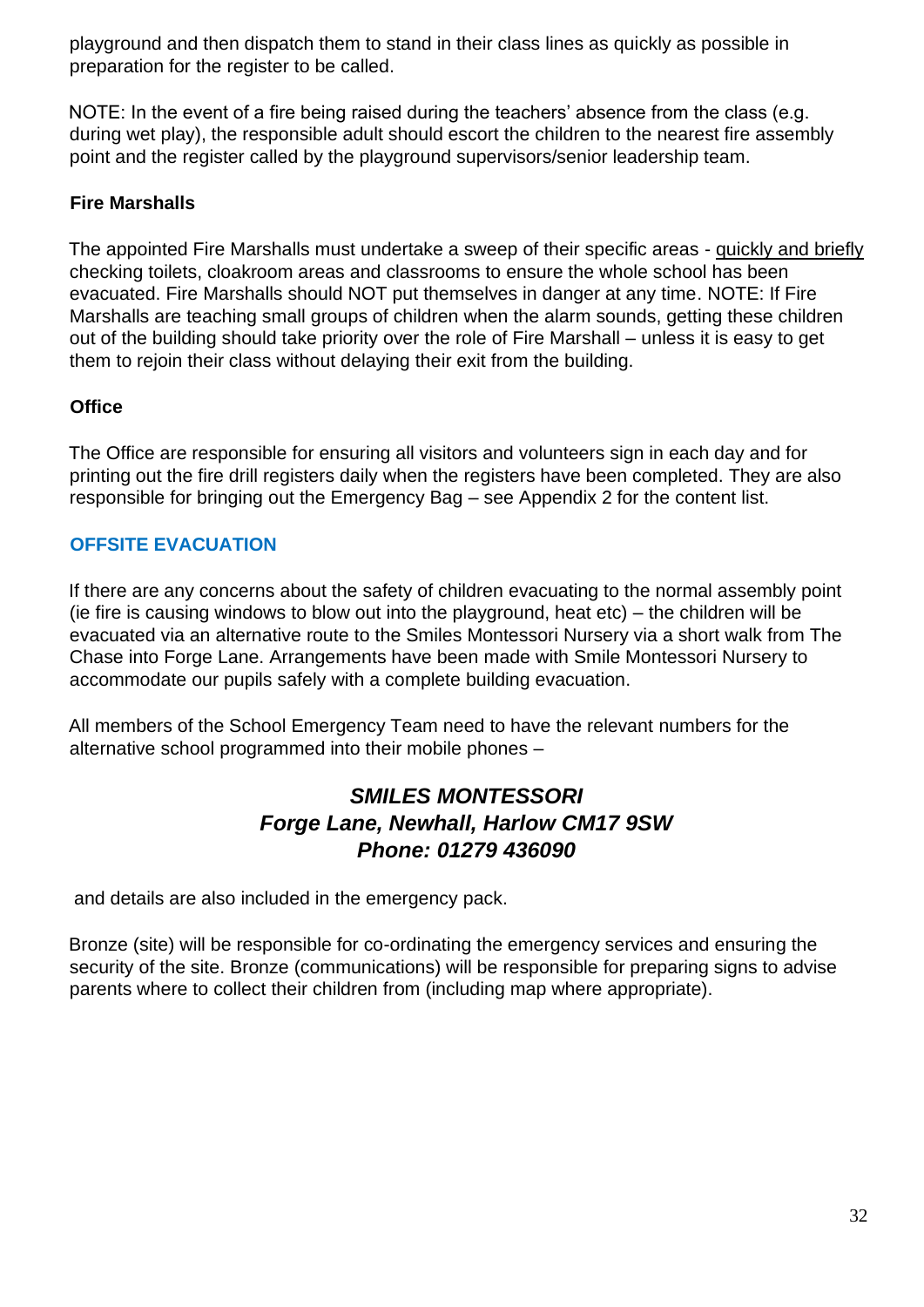# <span id="page-32-0"></span>**APPENDIX 2: ITEMS TO BE TAKEN OUT OF SCHOOL**

In the event of an emergency evacuation, the following materials will be taken out of the school by the office team:-

| <b>Section</b>              | <b>Details</b>                                                       |  |  |  |
|-----------------------------|----------------------------------------------------------------------|--|--|--|
| Attendance                  | Visitors book<br>$\bullet$                                           |  |  |  |
| registers                   | Signing in / out book                                                |  |  |  |
|                             | Pupil registers                                                      |  |  |  |
|                             | Adult register<br>$\bullet$                                          |  |  |  |
|                             | Class emergency signs (red/green)<br>$\bullet$                       |  |  |  |
|                             | Laminated plan of the school                                         |  |  |  |
| Incident                    | Incident Management Plan                                             |  |  |  |
| Management                  | Contact details, including:                                          |  |  |  |
| Plan                        | Governors contact details<br>$\bullet$                               |  |  |  |
|                             | Staff contact details with emergency contacts & medical              |  |  |  |
|                             | information                                                          |  |  |  |
|                             | Pupil contact details<br>$\bullet$                                   |  |  |  |
|                             | Key Contacts List - REAch2, LA contacts, Key Suppliers, External     |  |  |  |
|                             | Agencies                                                             |  |  |  |
| IT / Equipment              | Log in details for essential IT applications e.g. Corero, SIMS       |  |  |  |
| Information                 |                                                                      |  |  |  |
| Grab Bag                    | <b>First Aid Kit</b>                                                 |  |  |  |
| Containing                  | Portable radio (plus spare batteries)                                |  |  |  |
|                             | Wind up LED torches x 3                                              |  |  |  |
|                             | <b>Fire Marshall Jackets</b>                                         |  |  |  |
|                             | Stationery including permanent markers, clipboards, pens, blue-tack, |  |  |  |
|                             | pins, pencils and notebook paper                                     |  |  |  |
| Disposable camera with film |                                                                      |  |  |  |
| Hazard barrier tape         |                                                                      |  |  |  |
|                             | Contact details for taxi / transport providers                       |  |  |  |
|                             | <b>School Floor Plans</b>                                            |  |  |  |
| Clipboards                  |                                                                      |  |  |  |
| Whistles x 3                |                                                                      |  |  |  |
|                             | School floor plans showing location of potential hazards such as,    |  |  |  |
|                             | flammable materials & water points, gas meters                       |  |  |  |
|                             | <b>Thermal Foil Blankets</b>                                         |  |  |  |
|                             | Large first aid kit including disposable latex gloves                |  |  |  |
| Instant ice packs           |                                                                      |  |  |  |
| Signage                     | Pre-prepared signs                                                   |  |  |  |

Senior Leadership Team members should also have copies of the pupil, staff,

volunteer/governor details and emergency contact list in a shortened version of the Emergency Pack at home which they can utilise in the event of the decision being made to close the school overnight or during the weekend. These packs should be updated at the start of each term and updated versions of the pupil and staff lists passed on to the SLT members by the office team.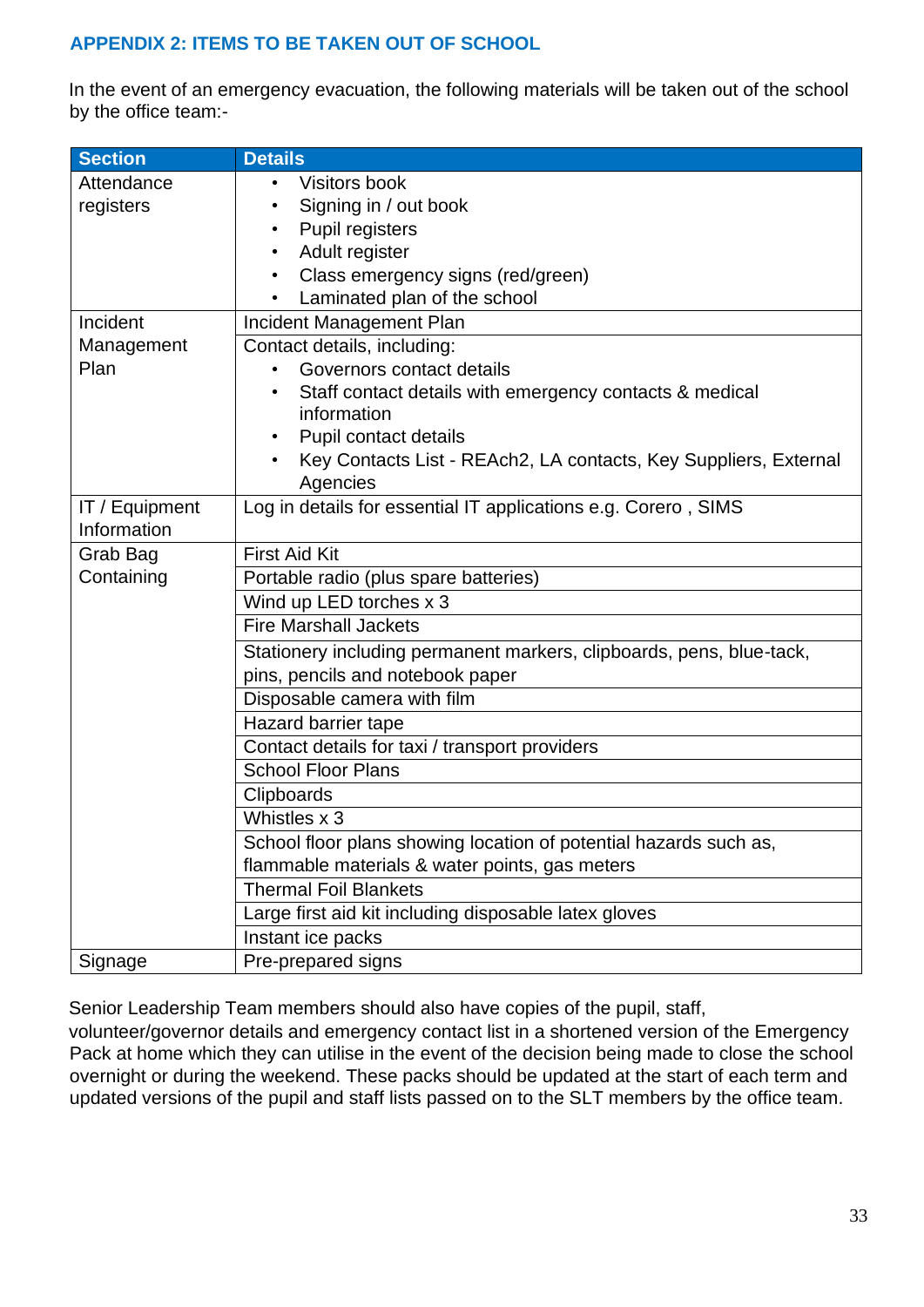### <span id="page-33-0"></span>**APPENDIX 3 – SCHOOL CLOSURE DUE TO ADVERSE WEATHER CONDITIONS, NATURAL DISASTER OR PREMISES FAILURE**

# **DECISION BEFORE SCHOOL OPENS**

In the event that the school needs to be closed before the children are on site, the following procedures will be followed:-

- 1. Gold to inform SLT
- 2. Silver to disseminate information to staff (see Communication Tree below)Bronze (site) to liaise with office team to send texts to parents & staff.
- 3. Bronze (Communication) to post signs on school gates informing parents about any classes that will be closed and advising when further information will be handed out to avoid phone system being deluged (i.e. texts will be sent this afternoon with further details)
- 4. Recorded message to be set up on phone system by the office team (or Bronze site) for parents phoning in
- 5. Bronze (Family Liaison) out on gate to meet parents and explain decision. Any unaccompanied children who still arrive at school despite the class closure to be placed in another class whilst they are waiting for collection. Office to be given list so they can call parents.
- 6. Gold to inform LA and Reach2 of closure and details of sickness levels reported if required.
- 7. Bronze (site) to call caterers, cleaners, extended services, after school club and any volunteers and other agencies/workers who are due to be working with the class.
- 8. Bronze (media) to prepare follow-up email, text and gate message to be prepared ready to send out by the end of school.

# **Communication Tree**

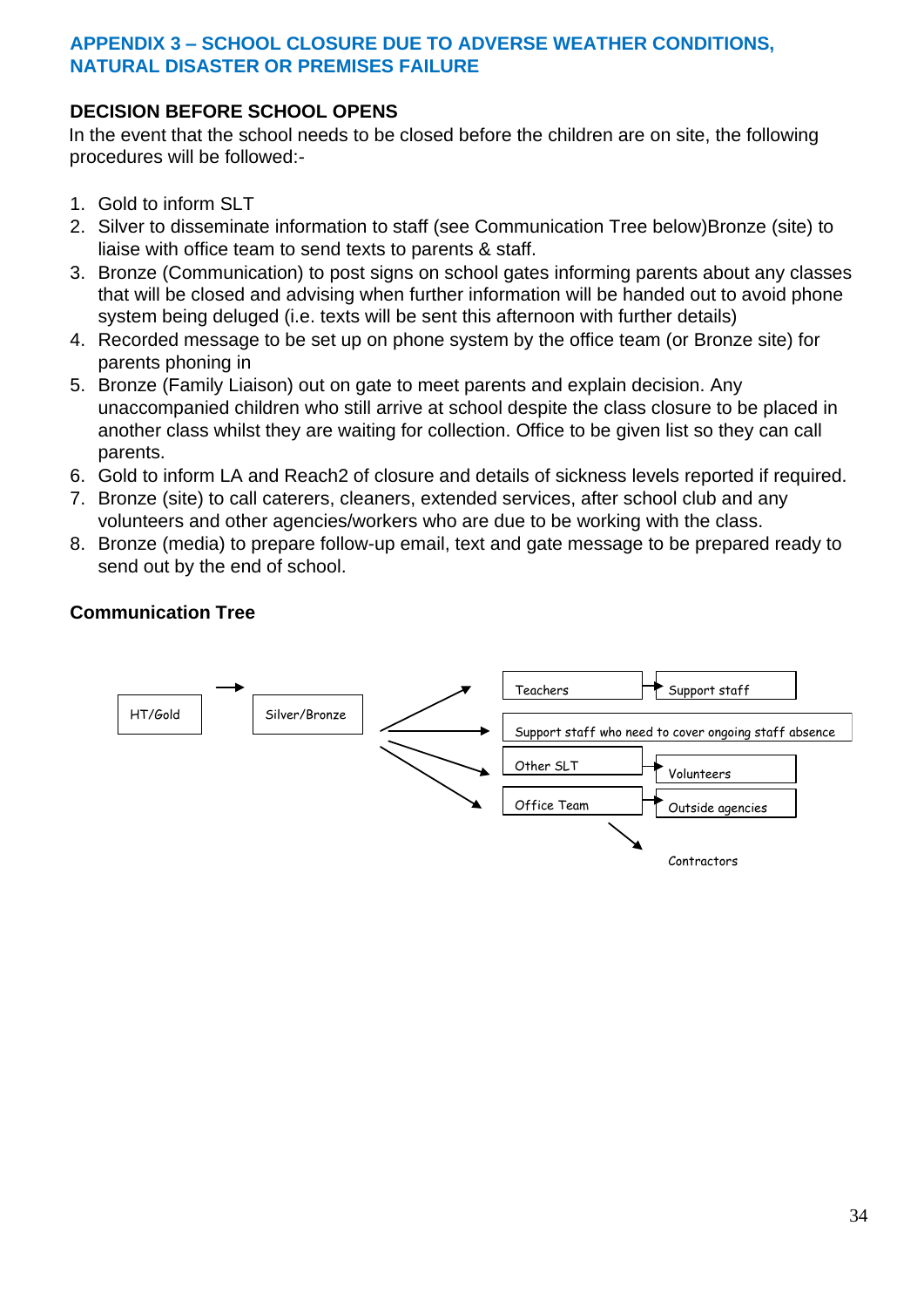# <span id="page-34-0"></span>**APPENDIX 4 - EMERGENCY CONTACTS (Complete as required)**

| <b>Name</b>        | <b>Contact Information</b>                | <b>Role</b>                  |
|--------------------|-------------------------------------------|------------------------------|
|                    | Jenny Redgrove                            | Deputy Director of           |
| Reach <sub>2</sub> | jenny.redgrove@reach2.org                 | <b>Education and</b>         |
|                    | 07467339264                               | Cluster 4 Lead               |
|                    |                                           |                              |
| Reach <sub>2</sub> | <b>Gill Ellyard</b>                       | <b>Director of Education</b> |
|                    | gill.ellyard@reach2.org                   |                              |
|                    |                                           |                              |
|                    | 07784090235                               |                              |
|                    | <b>Nic Carstens</b>                       | H+S Lead                     |
| Reach <sub>2</sub> | nic.carstens@reach2.org                   |                              |
|                    |                                           |                              |
|                    |                                           |                              |
| Reach <sub>2</sub> | hr@reach2.org                             | Reach <sub>2</sub> HR        |
|                    |                                           |                              |
| <b>Essex</b>       | Infolink website                          | <b>Essex Schools</b>         |
|                    |                                           | Communication                |
|                    | 0333 013 9880 Monday to Friday 8am - 4pm. | Team                         |
|                    |                                           |                              |
|                    |                                           |                              |
|                    |                                           |                              |
|                    |                                           |                              |
|                    |                                           |                              |
|                    |                                           |                              |
|                    |                                           |                              |
|                    |                                           |                              |
|                    |                                           |                              |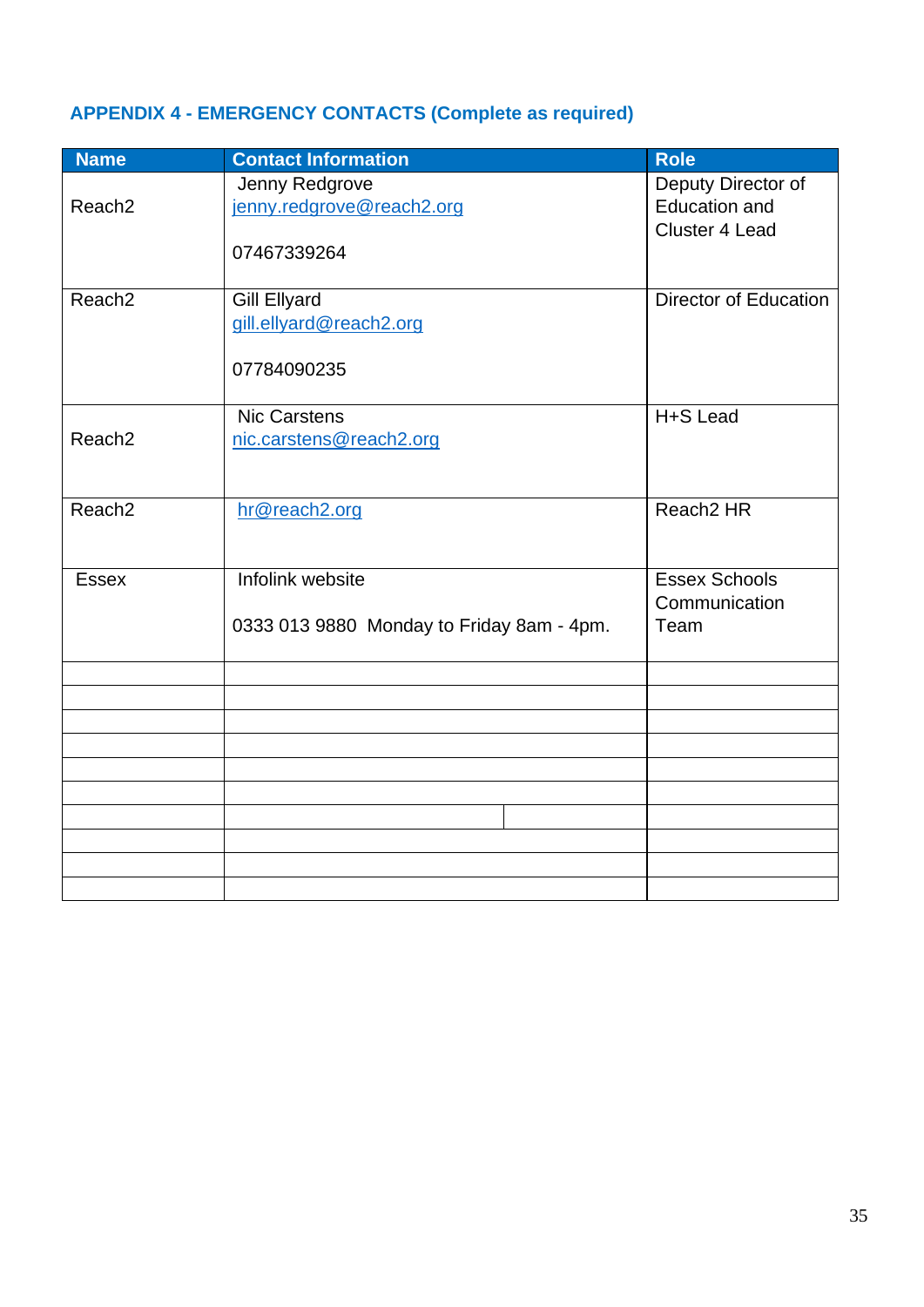# <span id="page-35-0"></span>**APPENDIX 5 – BOMB THREAT PROMPT CARD**

If you take a telephone call from someone who claims to have information about a bomb:

1. Stay calm

2. Let them finish the message without interruption. Try to record EXACTLY what they say, especially any codeword they might give.

1. Make a note of:

- the exact time of the call
- the caller's sex and approximate age any accent the person has, or any distinguishing feature about their voice eg speech impediment, state of drunkenness etc. • any distinguishable background noise.
- 2. When they have finished the message, try to ask as many of the following questions as you can, being cautious to avoid provoking the caller:
	- Where is the bomb?
	- What time is it due to go off?
	- What kind of bomb is it?
	- What does it look like?
	- What will cause it to explode?
	- Why are you doing this?
	- What is your name?
	- What is your address?
	- What is your telephone number?

5. Dial 1471 - you may get the details of where the phone call was made from, especially in the case of a hoax caller.

6. Report the call to the police and the headteacher/nominated deputy **immediately**. In the extremely unlikely event that there was a codeword with the message, and the location of the bomb was given as a location other than the school, follow the same procedure – report the call immediately to the police, and then notify the headteacher.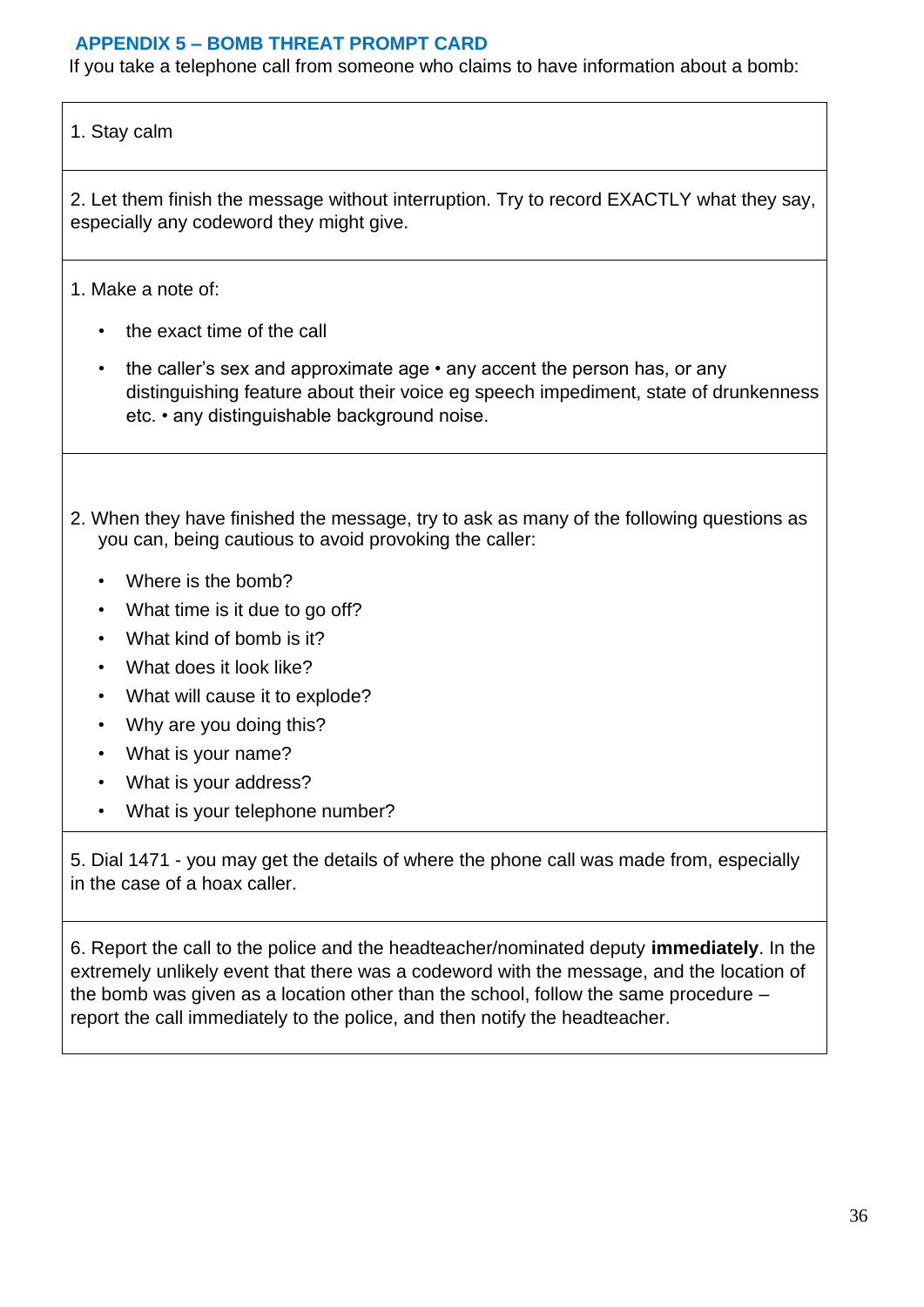## <span id="page-36-0"></span>**APPENDIX 6 – SAMPLE LETTER INFORMING PARENTS**

#### Dear Parents / Carers,

You may have heard / It is with great sadness and regret that I have to inform you ....

# *(known facts of the incident)*

As a school community, we are all deeply affected by this tragedy / I am sure you will wish to join me and my staff in offering our condolences and sympathy to those affected / to ………

*(refer to individuals / families affected only where it is appropriate to release this information)* 

I have now spoken to all pupils and staff in school about what has happened and you will need to be aware of the following arrangements that we have now made:-

*Details about: School closure Changes to timings of the school day Lunch time arrangements Changes to staffing Arrangements for specific year groups / classes Counselling support Provision of further information as relevant* 

*(If appropriate, advice about media contacts)* 

I think it is very important that we all take the time to talk with and reassure children about what has happened. It is likely to be a very difficult time for us as a school community and we will all need to support each other.

We appreciate the expressions of concern we have received, however, it would be helpful if parents do not telephone the school during this time so we can keep phones and staff free to manage the situation. I can assure you that we will keep you regularly informed and fully up to date with any developments.

Yours sincerely,

Headteacher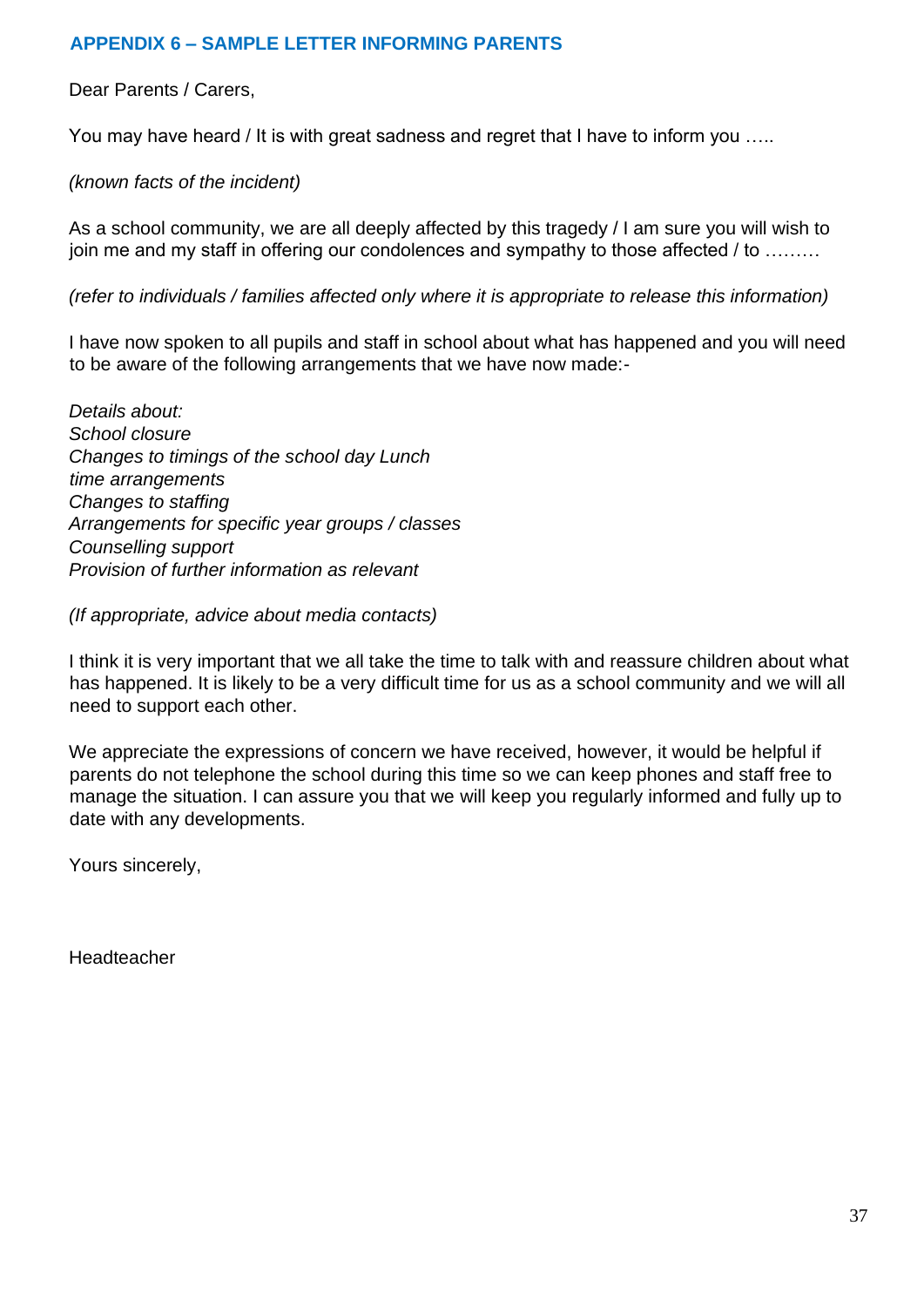# <span id="page-37-0"></span>**APPENDIX 7 – LOG OF EVENTS, DECISIONS AND ACTIONS**

| <b>Log of Events, Decisions and Actions</b> |                    |                               |  |
|---------------------------------------------|--------------------|-------------------------------|--|
| <b>Completed By</b>                         |                    | <b>Sheet</b><br><b>Number</b> |  |
| Incident                                    |                    | <b>Date</b>                   |  |
| <b>Time</b>                                 | <b>Log Details</b> |                               |  |
|                                             |                    |                               |  |
|                                             |                    |                               |  |
|                                             |                    |                               |  |
|                                             |                    |                               |  |
|                                             |                    |                               |  |
|                                             |                    |                               |  |
|                                             |                    |                               |  |
|                                             |                    |                               |  |
|                                             |                    |                               |  |
|                                             |                    |                               |  |
|                                             |                    |                               |  |
|                                             |                    |                               |  |
|                                             |                    |                               |  |
|                                             |                    |                               |  |
|                                             |                    |                               |  |
|                                             |                    |                               |  |
|                                             |                    |                               |  |
|                                             |                    |                               |  |
|                                             |                    |                               |  |
|                                             |                    |                               |  |
|                                             |                    |                               |  |
|                                             |                    |                               |  |
|                                             |                    |                               |  |
|                                             |                    |                               |  |
|                                             |                    |                               |  |
|                                             |                    |                               |  |
|                                             |                    |                               |  |
|                                             |                    |                               |  |
|                                             |                    |                               |  |
|                                             |                    |                               |  |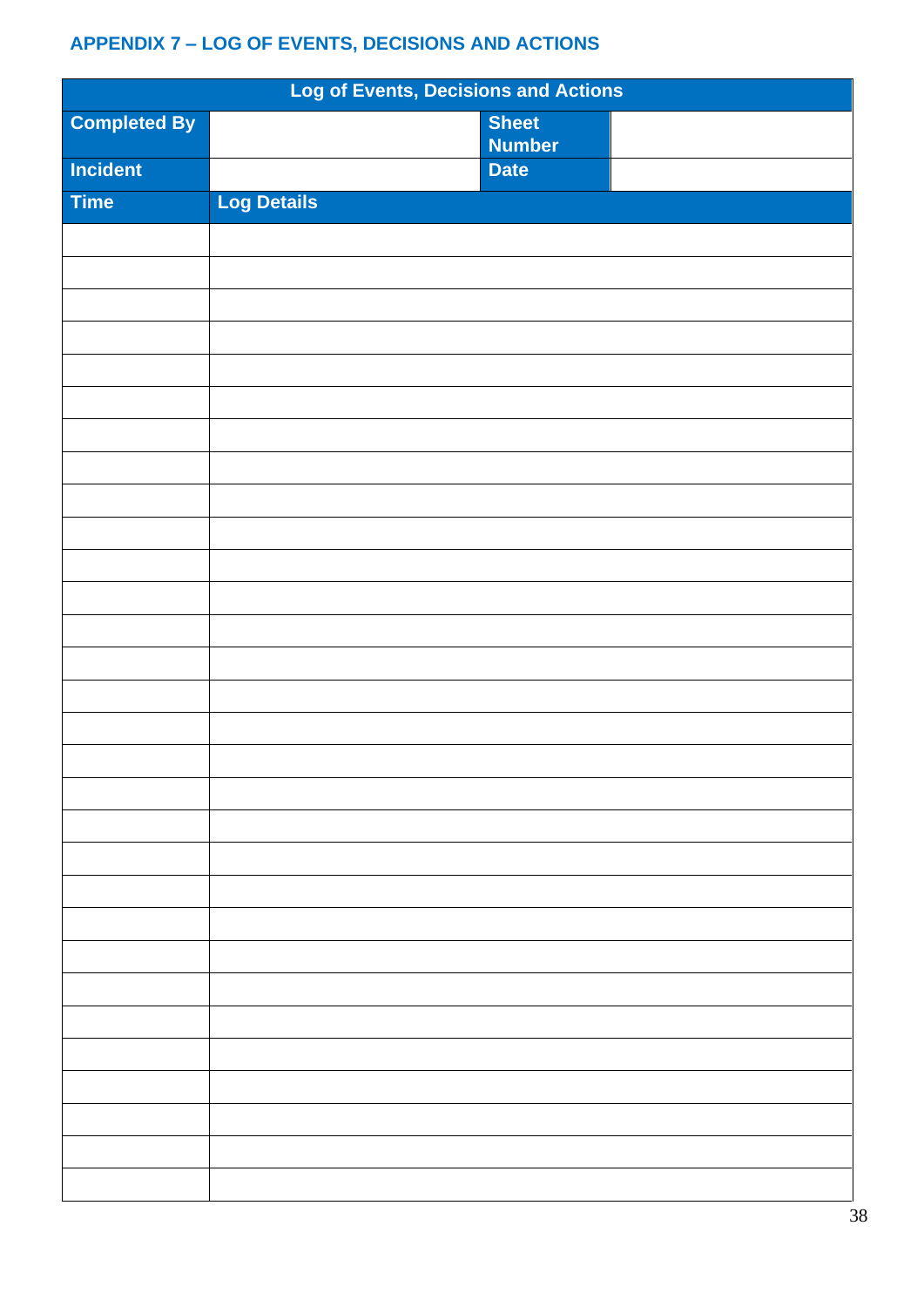# <span id="page-38-0"></span>**APPENDIX 8 – IMPACT ASSESSMENT FORM**

| <b>Impact Assessment Form</b> |  |             |  |
|-------------------------------|--|-------------|--|
| <b>Completed By</b>           |  | Incident    |  |
| <b>Date</b>                   |  | <b>Time</b> |  |

| <b>Question</b>                                                                                                       | <b>Logged Response</b> |
|-----------------------------------------------------------------------------------------------------------------------|------------------------|
| How were you made aware of<br>the incident?                                                                           |                        |
| What is the nature of the<br>incident?<br>(e.g. type, location & severity)                                            |                        |
| Are there any staff or pupil<br>fatalities?<br>casualties<br>or<br>(Complete casualty / fatality<br>sheets if needed) |                        |
| Have the Emergency Services<br>been called?                                                                           |                        |
| Is the incident currently<br>affecting School activities?<br>If so, which areas?                                      |                        |
| What is the estimated duration<br>of the incident?                                                                    |                        |
| What is the actual or<br>threatened loss of workforce?                                                                | <b>Over 50%</b>        |
|                                                                                                                       | $20 - 50%$             |
|                                                                                                                       | $1 - 20%$              |
| Has access to the whole site<br>been denied? If so, for how<br>long?<br>(provide estimate if not known)               |                        |
| Which work areas have been<br>destroyed, damaged or made<br>unusable?                                                 |                        |
| Is there evidence of structural<br>damage?                                                                            |                        |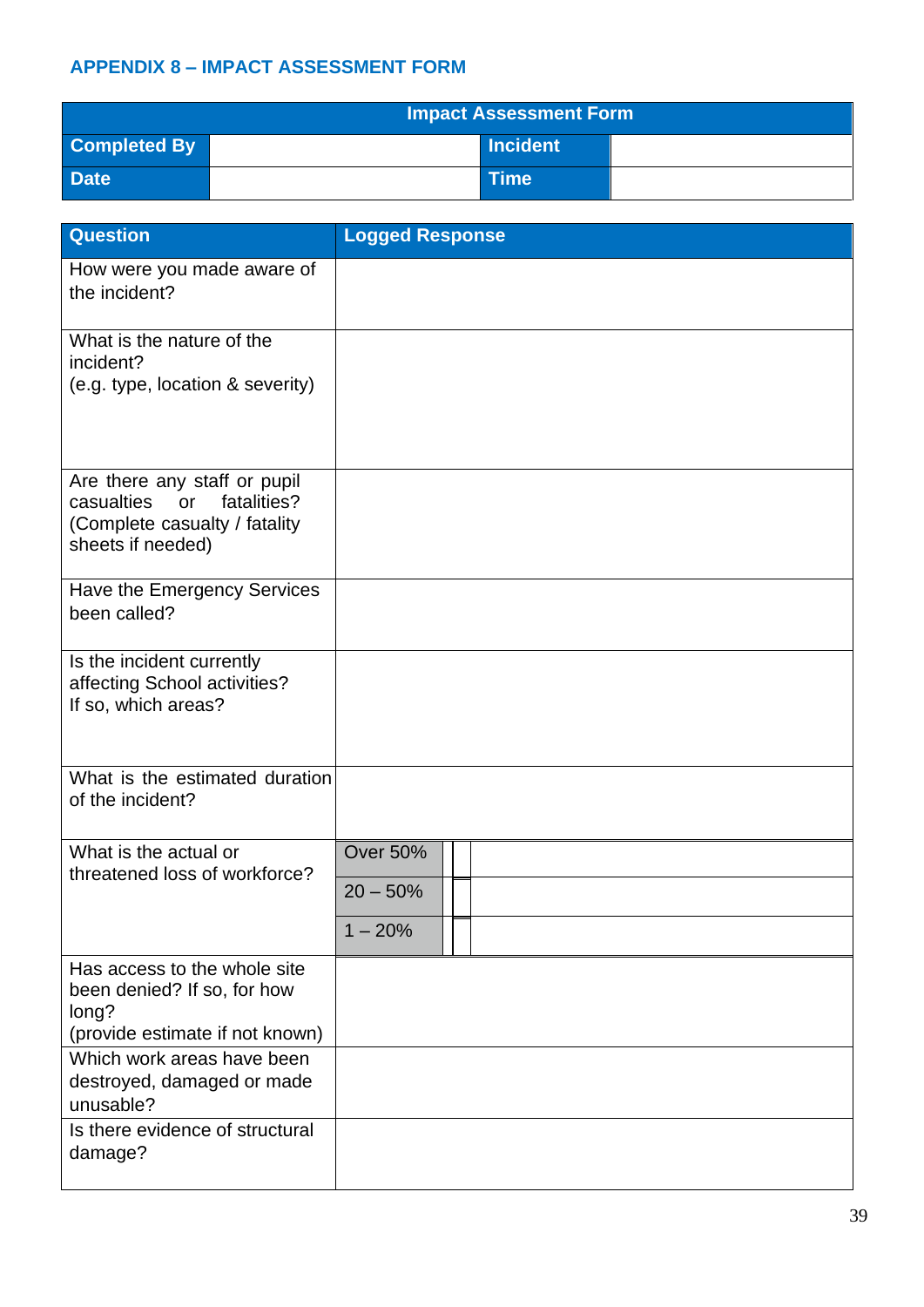| Which work areas are<br>inaccessible but intact?                                                         |                        |
|----------------------------------------------------------------------------------------------------------|------------------------|
| <b>Question</b>                                                                                          | <b>Logged Response</b> |
| Are systems and other<br>resources unavailable? (include<br>computer systems,<br>telecoms, other assets) |                        |
| If so, which staff are affected by<br>the ICT disruption and how?                                        |                        |
| Have any utilities (gas,<br>electricity or water) been<br>affected?                                      |                        |
| Is there media interest in the<br>incident?<br>(likely or actual)                                        |                        |
| Does the incident have the<br>potential to damage the<br>School's reputation?                            |                        |
| <b>Other Relevant Information</b>                                                                        |                        |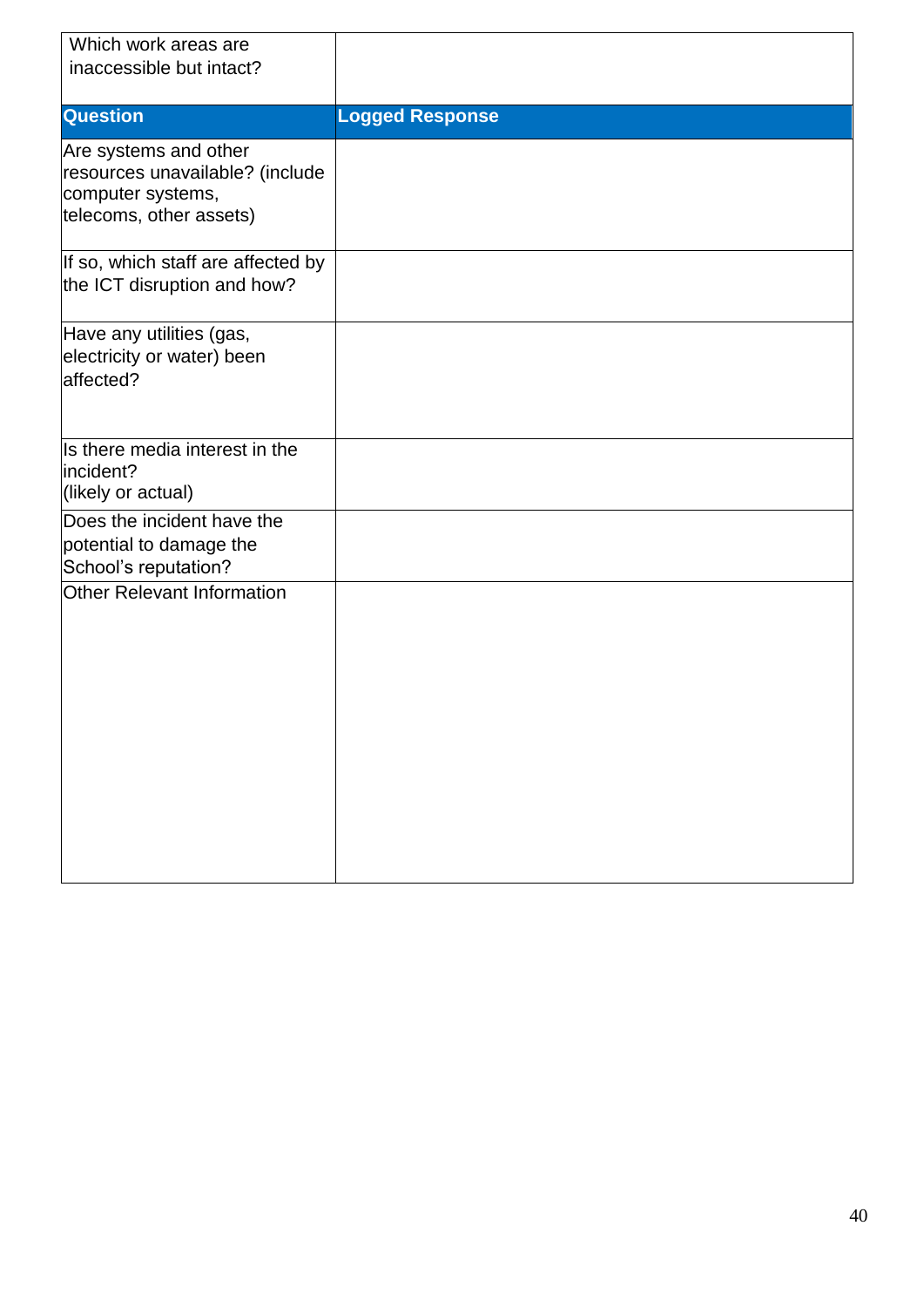# <span id="page-40-0"></span>**APPENDIX 9 –CRITICAL INCIDENT DECISION-MAKING TOOL**

# **Critical Incident Decision-Making Tool**

| <b>Issues</b>                                                                                    | <b>Ideas</b>                                              | <b>Actions</b>                                                                                                  |
|--------------------------------------------------------------------------------------------------|-----------------------------------------------------------|-----------------------------------------------------------------------------------------------------------------|
| What are the<br>know/what do you not problem/issues arising<br>from that piece of<br>information | What are the ideas for<br>solving the<br>issues/problems? | What are you going to<br>do? What are you not<br>going to do? Who is<br>responsible? What are<br>the timelines? |
|                                                                                                  |                                                           |                                                                                                                 |
|                                                                                                  |                                                           |                                                                                                                 |
|                                                                                                  |                                                           |                                                                                                                 |
|                                                                                                  |                                                           |                                                                                                                 |
|                                                                                                  |                                                           |                                                                                                                 |
|                                                                                                  |                                                           |                                                                                                                 |
|                                                                                                  |                                                           |                                                                                                                 |
|                                                                                                  |                                                           |                                                                                                                 |
|                                                                                                  |                                                           |                                                                                                                 |
|                                                                                                  |                                                           |                                                                                                                 |
|                                                                                                  |                                                           |                                                                                                                 |
|                                                                                                  |                                                           |                                                                                                                 |
|                                                                                                  |                                                           |                                                                                                                 |
|                                                                                                  |                                                           |                                                                                                                 |
|                                                                                                  |                                                           |                                                                                                                 |
|                                                                                                  |                                                           |                                                                                                                 |
|                                                                                                  |                                                           |                                                                                                                 |
|                                                                                                  |                                                           |                                                                                                                 |
|                                                                                                  |                                                           |                                                                                                                 |
|                                                                                                  |                                                           |                                                                                                                 |
|                                                                                                  |                                                           |                                                                                                                 |
|                                                                                                  |                                                           |                                                                                                                 |
|                                                                                                  |                                                           |                                                                                                                 |
|                                                                                                  |                                                           |                                                                                                                 |

 $\overline{\phantom{0}}$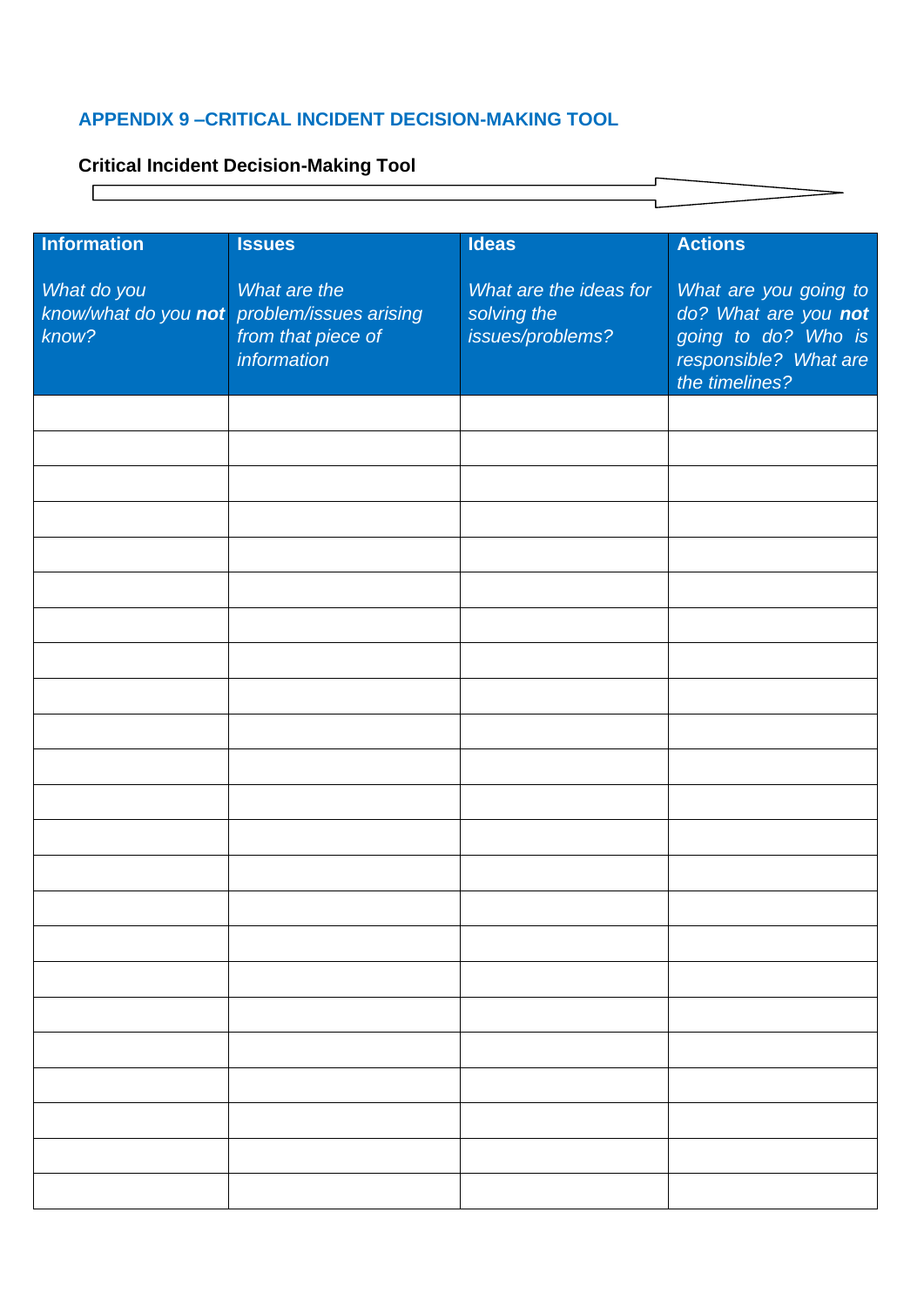# <span id="page-41-0"></span>**APPENDIX 10 – COMMUNICATIONS AND IMPARTING TRAGIC NEWS**

#### <span id="page-41-1"></span>**COMMUNICATIONS - INTERNAL**

Rumours spread quickly within a school community, and can cause great distress in a crisis situation. The best way of preventing rumours is to inform people quickly, simply and factually. Give pupils, staff, governors and parents accurate, up-to-date information, update them at regular intervals, and encourage them not to speculate or to encourage rumours. Pupils should be informed in small groups where possible. It is imperative that a brief letter that contains general facts about the incident be prepared and released as soon as possible to students, parents and staff members prior to the end of the school day. The letter should be reviewed with REAch2, the school's legal team and the Director of the LA Incident Team.

# <span id="page-41-2"></span>**COMMUNICATIONS – PARENTS/STAFF RELATIVES**

Communications systems are put under enormous pressure in the immediate aftermath of an emergency, but are vital to ensuring a well-managed response. Bronze (Communications) is the pivotal role in managing this situation and an early decision should be made with Gold and Silver about how to inform parents - bear in mind the speed with which rumours circulate. It is helpful to write a one-paragraph statement to be read to parents and others.

A text message should be sent to parents ( providing the IT systems are accessible) .There are some parents who we will not be able to contact by text message so follow up calls may still be required.

It is likely that the incident will create a very high volume of calls, or interest from the wider public, the LA may be able to assist by setting up a public helpline to relieve the pressure on the school, or calls can be redirected to the main switchboard if they will agree to handle incoming calls. This can be requested as part of your call for assistance.

#### **Remember, in the case of a fatal incident, the police will normally inform the parents of the child or children involved.**

Bronze (Communications) can also ask the LA press office to communicate local radio stations or make contact directly. Signs should be posted on the school gates (with a map where suitable) detailing the location of the evacuation site informing parents who have not got the message where the children are. In the event that parents need to be called to chase up parents who are late, the school mobile phones/phones at the emergency site should be used rather than personal phones.

### <span id="page-41-3"></span>**MEDIA MANAGEMENT**

It may be worth setting up a designated press area away from the school and giving the press a time and location for a press conference. The first priority is the safety of students and staff. The news media can be accommodated later at our convenience. The letter that has been prepared for pupils, parents and staff may also be read at the press conference as part of the media response. In the most serious cases, the police are likely to take the lead when dealing with the press, and to offer some protection against media intrusion.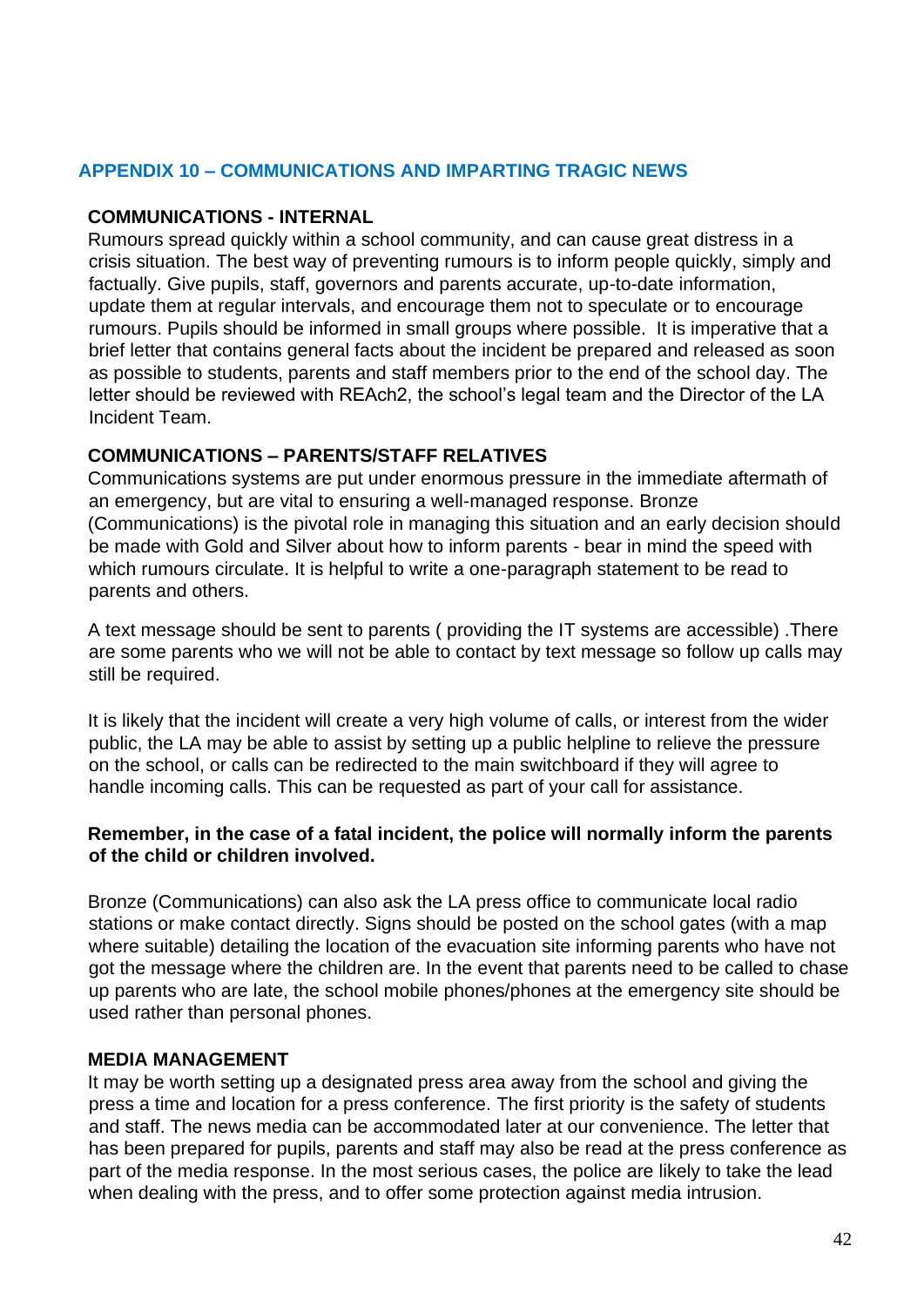Media and third party enquiries must be routed to Bronze (communications) who should brief all staff likely to receive calls. **On no account should unauthorised persons speak to the media other than to help re-route calls.**

Bronze (communications) will be asked to provide:

- Regularly updated holding statements for the press, members of the public, and parents.
- Status update statements for press, Chair of Governors and parents.
- Briefing and support for Heads and Chair of Governors prior to Press interviews and statements.
- Briefing and support for Staff answering telephone enquiries and setting answer phone messages.
- Press only telephone lines, should it become necessary.
- Liaison with all Emergency Services' Press Offices.
- Liaison with Local Borough Press Offices and the Press Offices of other partner agencies.
- Formal responsibility for emergency communication with the media and monitoring media broadcasts.

# <span id="page-42-0"></span>**MEDIA INTERVIEWS**

The decision regarding who should conduct interviews / deliver press statements should be discussed with Gold and the REAch2 and LA Management Team. However, if it has been decided that "Gold" will act as the school spokesperson, the following guidelines should be followed:-

- Have another person with you, if possible, to monitor the interview.
- If possible, agree an interview format i.e. establish what the interviewer wants to ask.
- Be prepared to think on your feet, but try to decide beforehand what you want to say. Do not read it out.
- Remember you could be quoted on anything you say to a journalist, even if it is not part of the formal interview.
- Be prepared to say you cannot comment.
- Don't over-elaborate your answers.
- Refuse requests for photos or schoolwork of children/staff involved.
- Try to keep a grip on your emotions during interviews-especially if it is TV.
- Most journalists are responsible, but check where interview/camera team go, when interview is over.

# <span id="page-42-1"></span>**IMPARTING TRAGIC NEWS**

Pupils should be told simply and truthfully what has happened, in small groups where possible (i.e. class, year group etc). In some circumstances, it may be appropriate to bring pupils together as a whole school. Where this is the arrangement, ensure pupils have an opportunity to ask questions and talk through what they have heard with class teachers/other staff in smaller groups afterwards.

- Begin by preparing pupils for some very difficult / sad news
- Avoid using euphemisms, use words like "dead" and "died"
- Pass on facts only, do not speculate on causes or consequences
- If questions cannot be answered this should be acknowledged
- Address and deal with rumours
- Try to give expression to the emotions of shock/disbelief that pupils are experiencing and explain that strong and difficult feelings are a normal part of the process of coming to terms with this sort of experience
- Do not refrain from referring to the deceased by name, perhaps highlighting some of the positive aspects of their lives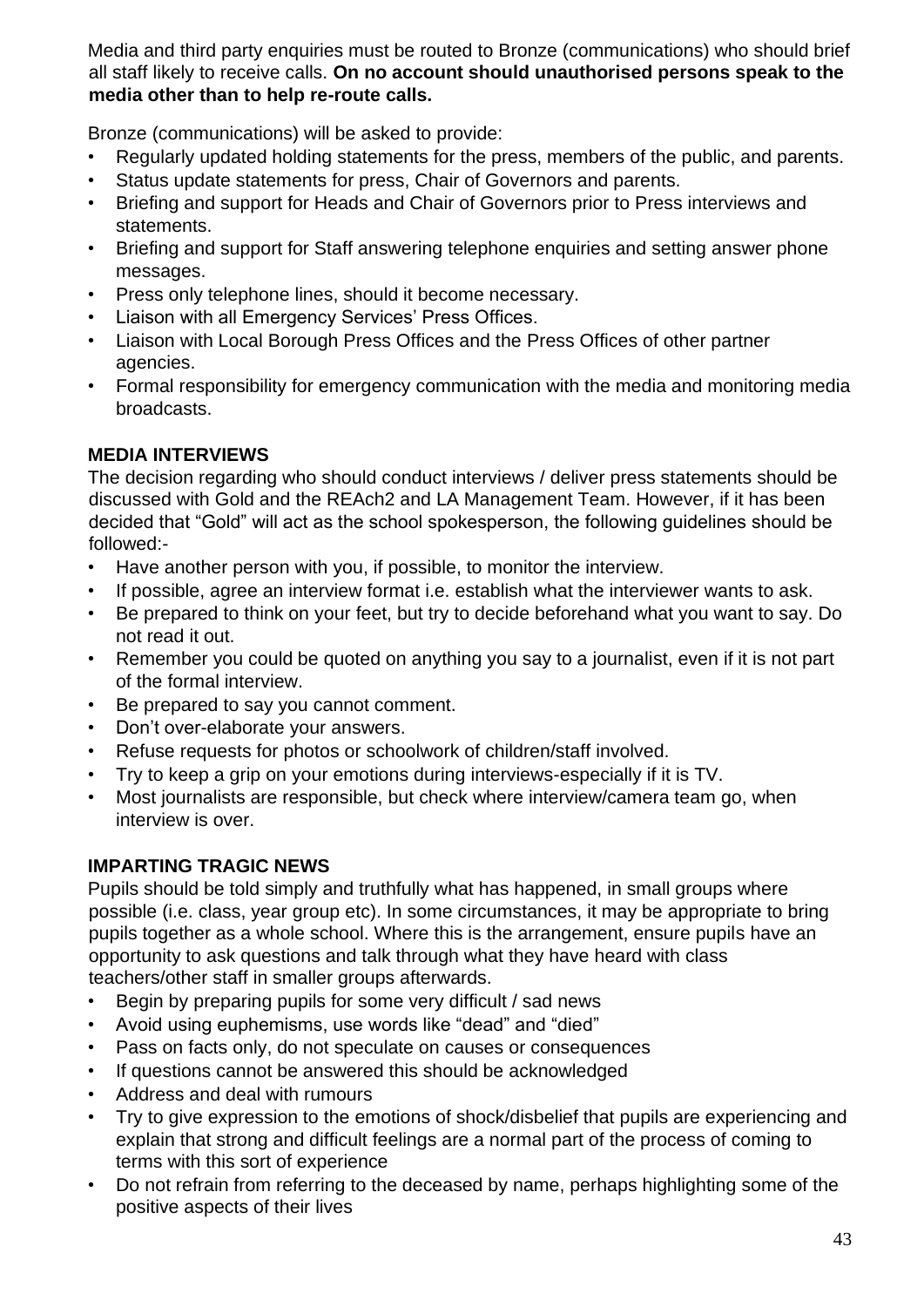• Explain what arrangements the school has in hand for coming to terms with what has happened

# <span id="page-43-0"></span>**FUNERALS AND MEMORIAL SERVICES**

The Headteacher should liaise with parents / families regarding funeral plans and write to the bereaved parents / families on behalf of the school. If tributes are left at the school, (flowers and other tributes), a member of the Senior Leadership Team should arrange to visit the family to deliver these tributes if this is acceptable to the family. A condolence book may also be set up and the children given "cards" to stick in (office to mail-merge children's names & class names onto the paper).

If appropriate, the school may also write to other parents (see sample letter). There is often a feeling from parents that they want to make a donation. This should be arranged so that flowers can be sent to the service. It might be appropriate to buy a bench, plant a tree etc, at a later date. Planning a memorial, a special assembly or celebration of the person's life may help the whole school community.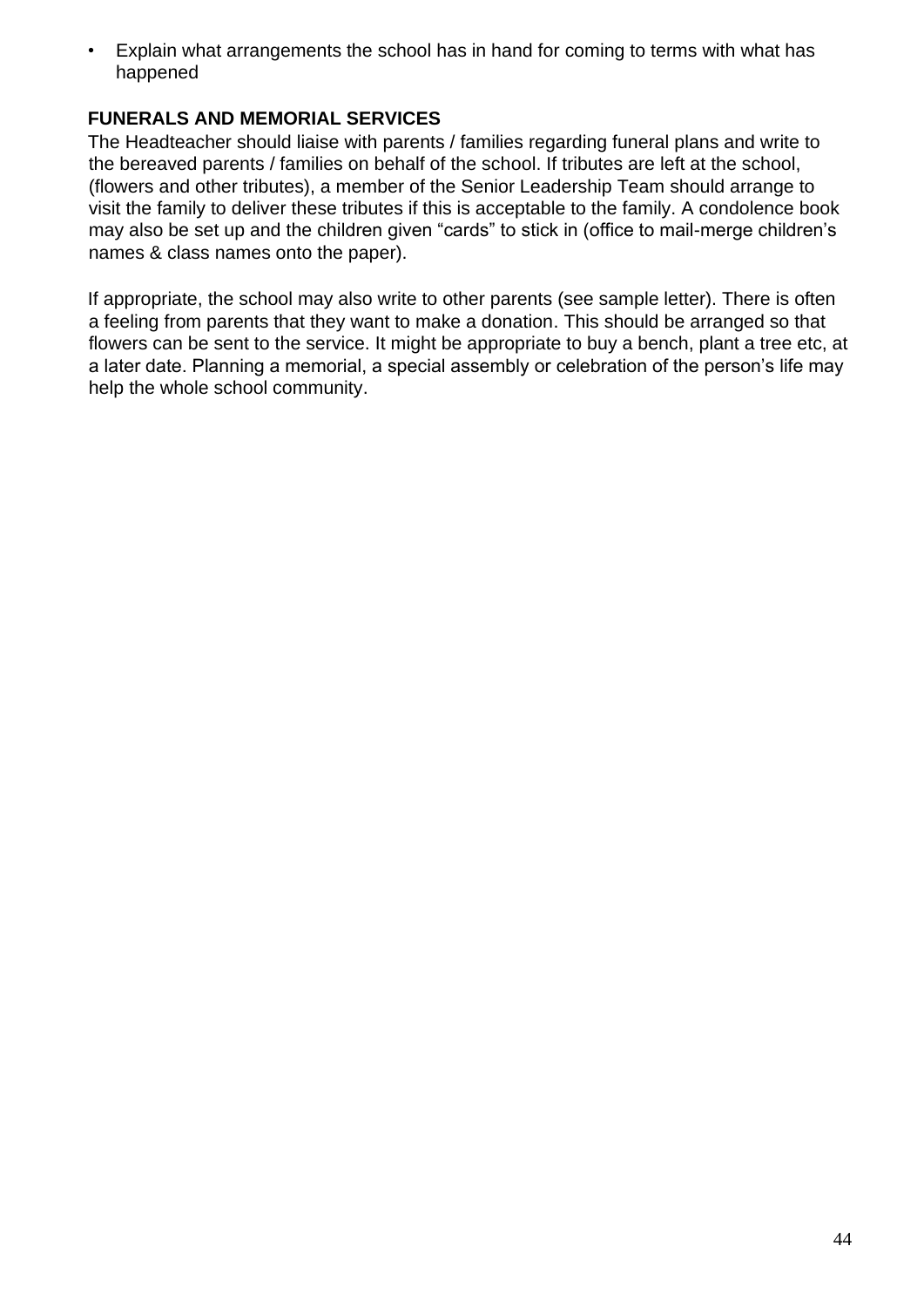# <span id="page-44-0"></span>**APPENDIX 11 - POST INCIDENT CARE**

Post-incident care aimed at helping individuals to understand their feelings following the emergency can be requested from the LA / external providers if required to reduce the possibility of pupils/staff developing post-traumatic stress disorder.

# <span id="page-44-1"></span>**ASSESSMENT OF VULNERABLE INDIVIDUALS**

Different children (and staff) will require different levels of support and this will depend on a number of different factors. The following chart should be used to identify the individuals who may be most vulnerable, placing individuals within each circle and colour coding (green: low risk; yellow: medium risk; red: high risk) according to the following criteria and degree of concern:-

- At greatest risk as they were directly affected by the incident
- Siblings/relations
- Close friendships
- Any perceived culpability/responsibility
- Being blamed or made a scapegoat
- Displaying emotional distress
- Previous bereavement/trauma
- Pre-existing emotional health issues
- Pre-existing home instability/stress
- Culture/language issues



### <span id="page-44-2"></span>**CLASS SUPPORT**

Class teachers have a vital role to play in supporting children in the aftermath of a major incident. Make opportunities to talk to the children on an individual or small group basis as part of your social contact with the children. Even if the children are not very communicative, just being available can be very supportive. Be aware of children in your class who may not be as visible as others but who are struggling to cope. Make times and opportunities for them to talk.

### <span id="page-44-3"></span>**POSSIBLE REACTIONS**

A crisis may cause different reactions in different children in different ways. Some of the more common reactions include:

### <span id="page-44-4"></span>**Physical**

- Wetting / soiling
- Disturbed sleep
- Lack of energy, listlessness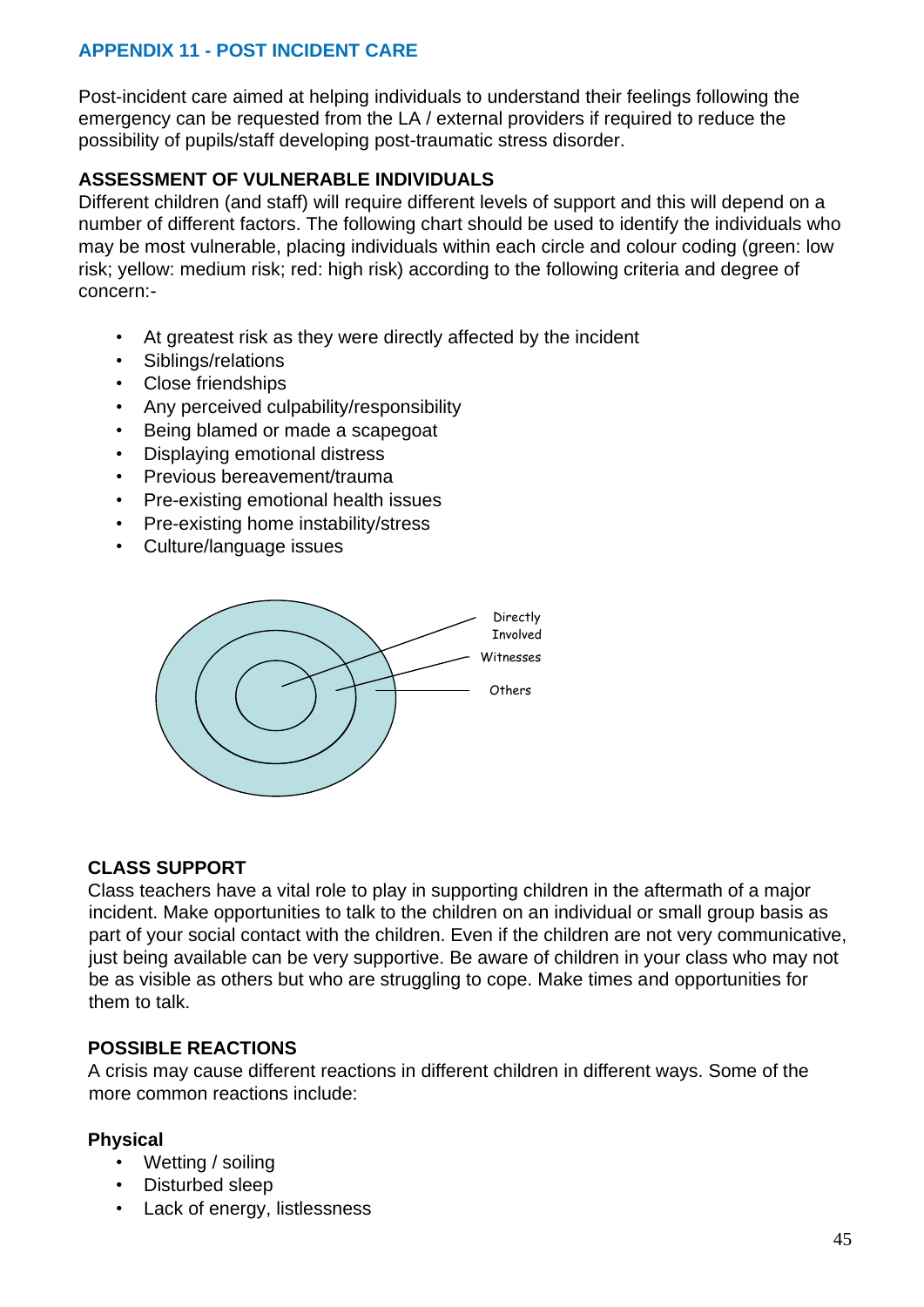- Changes in appetite
- Headaches, tummy upsets, muscle aches

# <span id="page-45-0"></span>**POSSIBLE REACTIONS continued Cognitive**

- Difficulties in concentrating, increased distractibility
- Loss of previously acquired skills
- Being more accident prone
- Reduced interest in activities
- Appearing preoccupied

# <span id="page-45-1"></span>**Emotional / Behavioural**

- Numbness
- Irritability, anger, aggressive behaviour
- Nervousness, panic attacks
- Raised levels of anxiety
- Feeling overwhelmed / confused
- Clinging behaviour
- Regression of behaviour
- Repetitive acting out
- Mood swings, crying

If you have concerns about particular children, discuss these concerns with a member of the Senior Leadership Team so consideration can be given to the pastoral care that can be offered in school and the possibility of outside agency referrals considered.

Where the pupil is experiencing persistent and intrusive thoughts, dreams or flashbacks and a range of the physical, cognitive and emotional/behavioural symptoms described above for at least 1 month, then serious consideration should be given to accessing specialist child mental health services. A referral to CAMHS can be discussed with the school EP. Parents may also wish to discuss the difficulties with their GP so their GP can also consider whether a referral to CAMHS is appropriate.

# <span id="page-45-2"></span>**INDIVIDUAL PASTORAL SUPPORT**

You may be asked to offer pastoral support to individual children if you have a strong bond with them or particular skills in this area, or if the child has started to open up to you. It is important to make sure you have some clearly defined strategies when undertaking this role and ensure you do not underestimate the demands and strain. Ensure you have the opportunity to talk through any form of support that you provide with a trusted colleague.

• Be accepting and allow the pupil to express their emotions. Ask open-ended questions (e.g. "How are you today?") or just sit with them if you feel this is appropriate. Avoid touching or hugging but try to be as natural and unembarrassed as possible. Have some tissues to hand. It might be appropriate to use reflective listening (i.e. repeating back to the child what they have said). Sometimes it is helpful to give a name to the emotion you are hearing being expressed (e.g. "That sounds very sad", "Did you feel angry then?" etc).